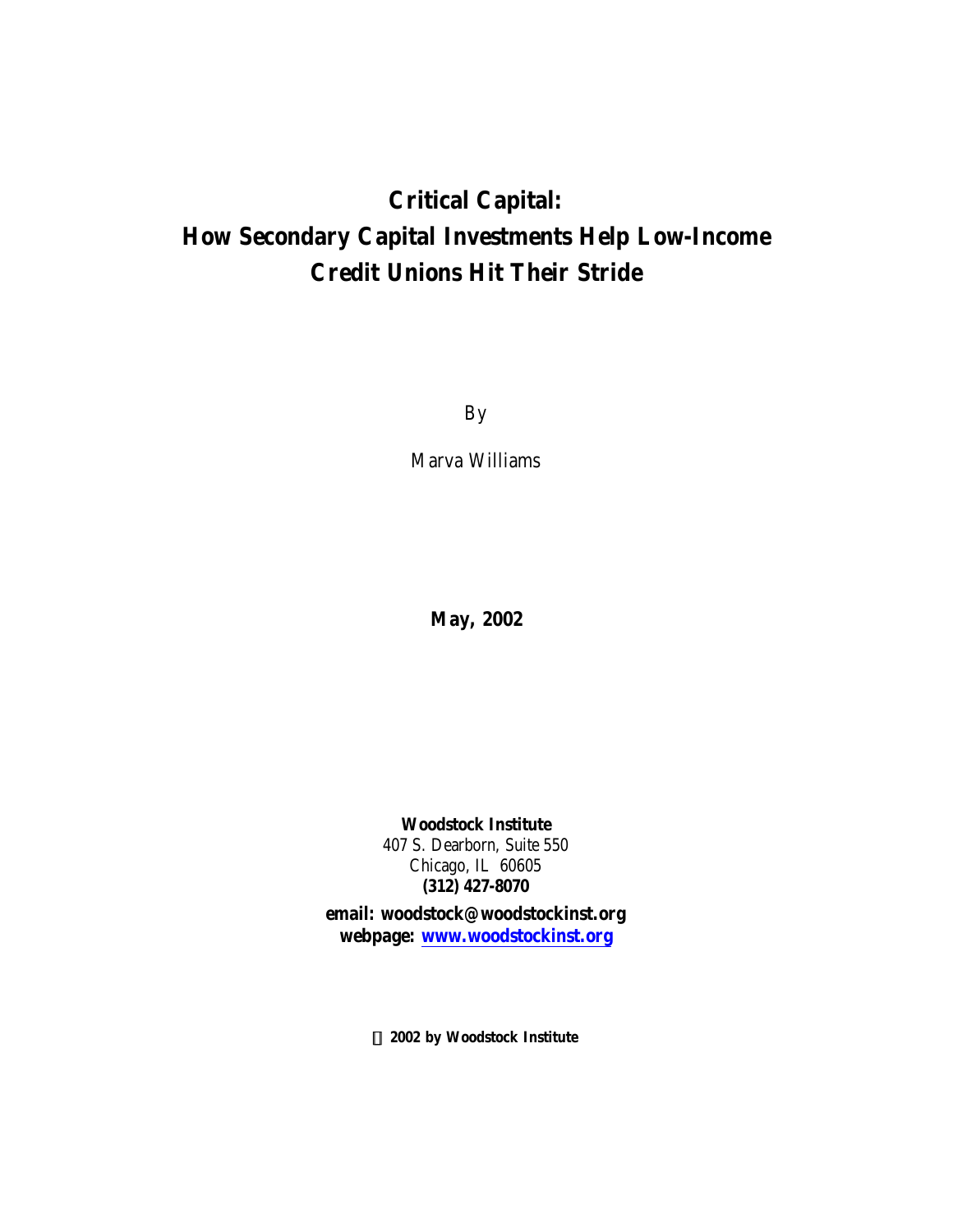# **Acknowledgements**

This report was funded by the Ford Foundation, which provides extensive support to community development financial institutions.

I would like to thank the staff of the community development credit unions that participated in this study: Bill Myers and Deirdre Silverman of Alternatives Federal Credit Union; Urla Price-Gomes of Episcopal Community Federal Credit Union; Barbara Black of Near Eastside Community Federal Credit Union; and Rick Wertz of Saguache County Credit Union. In addition, I am grateful to Thomas Fitzgibbon, Ed Jacob, and Charles Hill Sr. for their advice and expertise on the community development finance industry. Patrick Blake, Brain Gately and Cliff Rosenthal of the National Federation of Community Development Credit Unions provided invaluable feedback on a draft of this report.

I could not have completed this report without the assistance of Woodstock Institute staff. Thanks to Malcolm Bush and Patricia Woods-Hessing for their guidance and Beverly Berryhill and Katy Jacob for editorial support. Invaluable research assistance was provided by Victor Chora, Kimbra Nieman, and Kathryn Smolik.

# **About the Author**

Marva Williams is Senior Vice President of Woodstock Institute. Her program areas include community development finance institutions (CDFI), micro-enterprise development, and community reinvestment coalition building. Marva also chairs the Chicago CRA Coalition. Marva holds a Master of Urban And Regional Planning from the University of Pittsburgh and a Ph.D. in urban planning and public policy from Rutgers University's Bloustein School of Planning and Public Policy.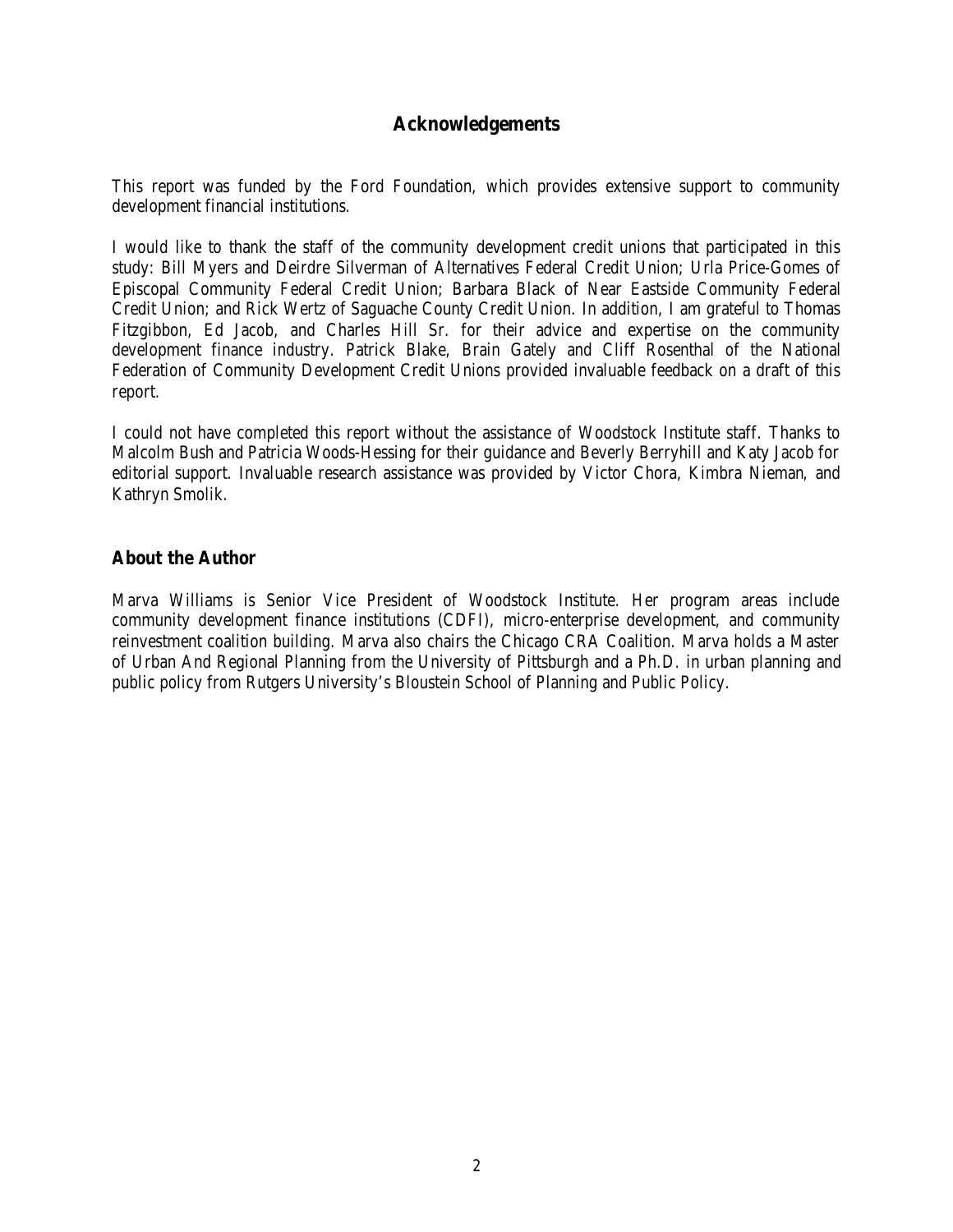# **Executive Summary**

Credit unions that serve predominantly low-income consumers or low-income credit unions (LICUs) tend to be smaller and experience greater challenges maintaining adequate net worth than mainstream credit unions or banks. Concerns regarding adequate net worth have increased since the National Credit Union Administration (NCUA) approved "Prompt and Corrective Action" (PCA) regulations in August 2000. PCA is an early warning system that is used by NCUA to identify credit unions that are not sufficiently capitalized.

NCUA has developed several policies to support LICUs, such as allowing them to accept deposits from non-members. In 1996, it approved a regulation that allows LICUs to increase their net worth by accepting secondary capital investments. The NCUA Board intended that the additional capital be used to support increased lending and services. Therefore, applicants are required to submit a long-term business plan to NCUA that describes how the secondary capital will promote institutional growth and stability and help the credit union achieve its goals.

The investments must have a term of at least five years and are subordinate to all other credit union debt. The interest rate of the investment is negotiated by the investor and credit union. Some investors limit the amount of secondary capital investments to a 1:1 ratio to total net worth.

During each of the last five years of the investment, the credit union must reduce the portion of the investment that is counted as net worth by 20 percent. The portion of the investment that is not counted as net worth is not repaid to the investor but is classified as subordinated debt. In most cases, the credit union and the investor will negotiate an agreement to repay the investment once it has been transferred 100 percent to subordinated debt.

In order to repay the investment and retain adequate net worth, LICUs must improve their net worth independent of the secondary capital investment. Therefore, income from lending, which is the largest source of income for most credit unions, as well as other sources of income, must increase.

The first secondary capital investment was made in 1997. By the end of 2000, there were 25 LICUs with secondary capital investments. Most of the investments are made by the National Federation of Community Development Credit Unions (NFCDCU), the National Community Capital Association (NCCA), the National Community Investment Fund (NCIF), and the Community Development Financial Institution Fund (CDFI Fund). Most investments have a fixed interest rate of 5 percent. At this time, no investments have reached maturity.

Secondary capital investments have been very effective. They have not only improved the capital ratio of LICUs – they also promoted their institutional growth, lending, and stability. Relative to their peers, LICUs that received secondary capital investments experienced larger increases in lending, shares, and deposits. In addition, member account balances, membership, and staffing of these LICUs increased at a higher rate. In most cases, older LICUs exhibited even stronger gains. However, maintaining adequate capital is a challenge for some LICUs that have received secondary capital investments.

Case studies of Alternatives Federal Credit Union, Episcopal Community Federal Credit Union, Near Eastside Community Federal Credit Union, and Saguache County Credit Union revealed that secondary capital investments can have substantial impacts on LICUs. These credit unions, which were chosen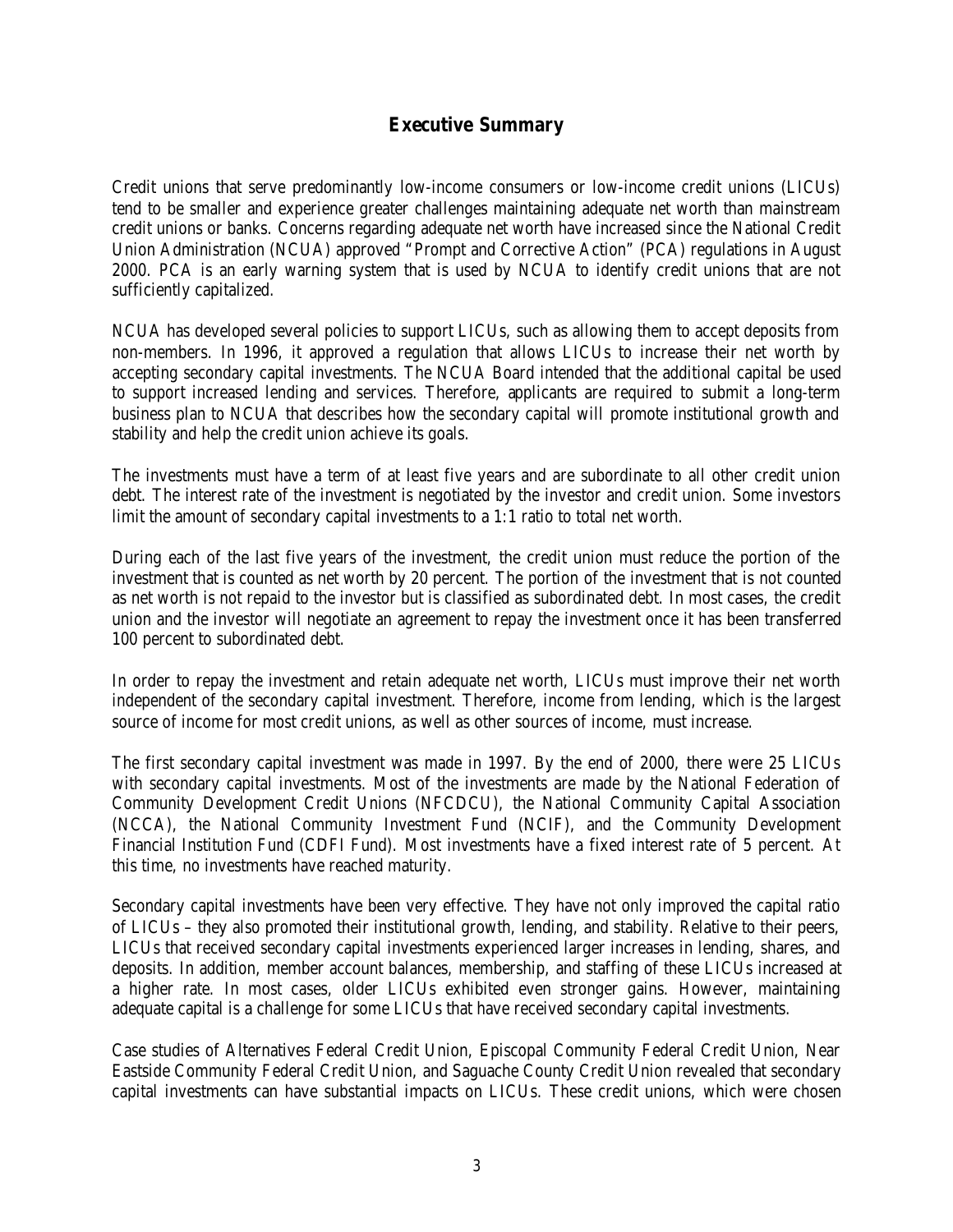because they represent some of the best practices of the secondary capital investment program, expanded their lending considerably and made significant strides in improving finances, membership, and marketing.

Many of the credit unions that have received secondary capital investments have also raised deposits from non-members. Although not directly related to this study, credit union managers complained that NCUA's regulation that limits deposits from non-members to 20 percent of total deposits inhibits their ability to raise funding for the credit union. NCUA contends that non-member deposits carry more risk because the depositor is more likely to close the account than a member. However, some LICU staff argue that non-members are in better position to make long-term deposits than their members.

# **Policy Recommendations**

It will require more time to assess the long-term impact of secondary capital investments. However, this short-term analysis documents that secondary capital investments have increased the capacity of LICUs to meet the financial service needs of lower-income and underserved individuals and communities. Credit union management, staff, and other stakeholders identified several challenges with the secondary capital program. The challenges and policy recommendations are:

• *Some LICUs may experience difficulty repaying the investments and maintaining adequate capital.*

The secondary capital investment program should be carefully studied over the next few years to determine the capacity of LICUs to repay the investments and maintain satisfactory capital.

• *The pool of secondary capital investors is limited and should be expanded.*

Credit union regulators and trade associations should make it a priority to educate foundations, banks, government agencies, and others on secondary capital investment opportunities. This could serve to not only expand the pool of investors or non-member depositors, but also help improve the profile of LICUs within and outside of the CDFI community.

• *Some mainstream credit unions should be allowed to accept secondary capital investments.*

Some consideration should be given to allowing mainstream credit unions to accept secondary capital investments. This recommendation, however, has several conditions. First and foremost, the credit union must document that it has an adequate level of service to lower-income consumers and communities. Second, new resources must be developed, otherwise the scarcity of secondary capital investors will become more pronounced. Third, eligibility criteria must be carefully examined -- the credit union should demonstrate a need for secondary capital investments. Fourth, policies should be established that would prevent an investor from using undue influence on credit union management.

• *The policy of some investors that limits the investment to a 1:1 ratio of secondary capital to net worth should be lifted.*

The ceiling of 1:1 ratio of secondary capital to net worth prevents an over-reliance on secondary capital investments and should be retained.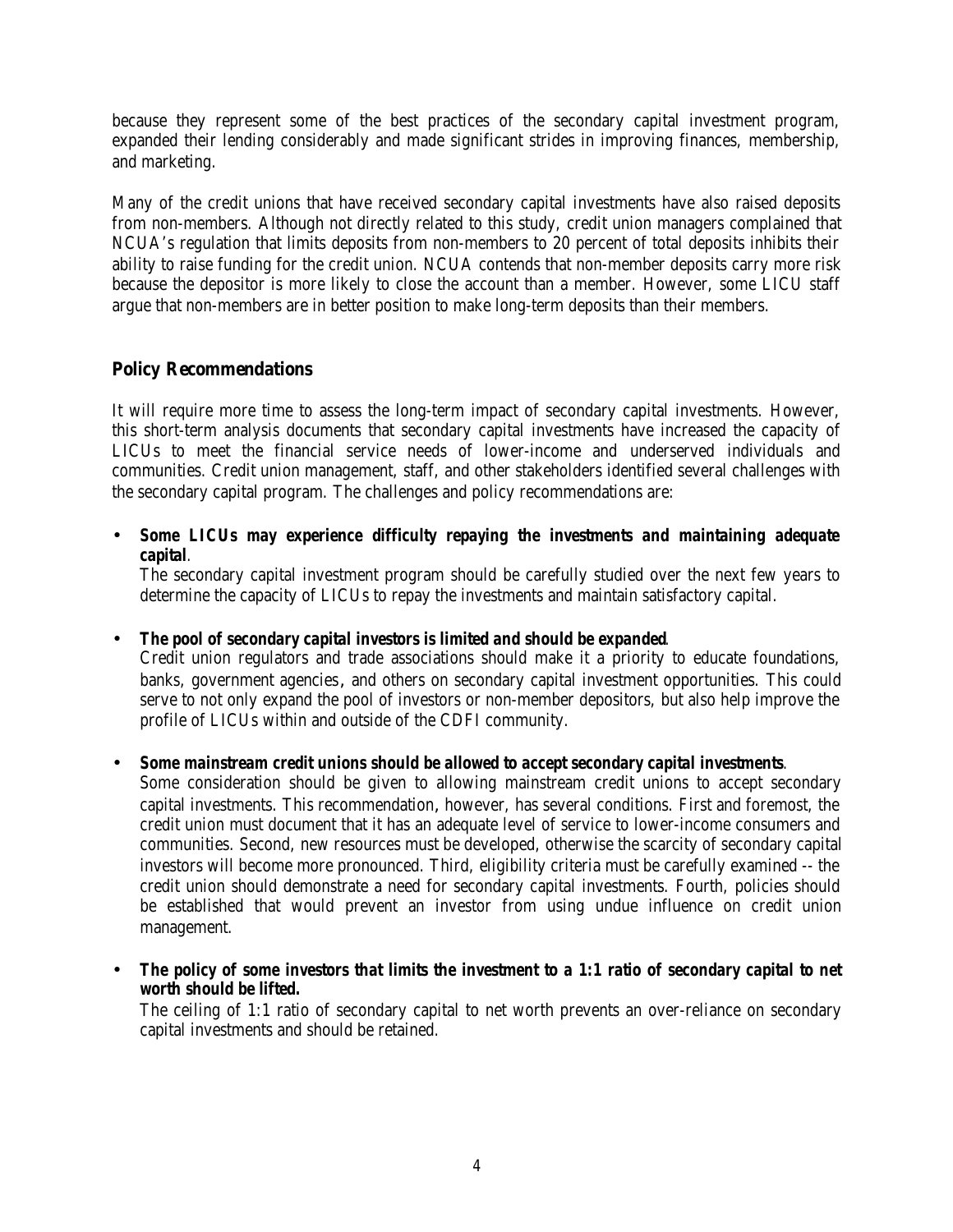• *NCUA regulators are not adequately trained regarding the reporting of secondary capital investments on financial statements.* NCUA and state credit union regulatory agencies should conduct regular training workshops for

field staff on secondary capital investments. Particular attention should be paid to the proper classification of principal and interest payments on financial reports.

• *It is difficult for fast growing LICUs to prepare long-term business plans, which are an integral component of secondary capital investment applications.*

The submittal of a business plan as part of the application for secondary capital investments should be retained. However, investors should allow credit unions to update business plans if there are major changes in the economic environment or other factors.

- *The fixed interest rate of the investments is not responsive to market trends.* Credit union management and regulatory agencies should explore the operational and financial feasibility of adopting a variable interest rate. In any case, the interest rate should be structured to reinforce increasing lending income rather than generating spread-income by investing the secondary capital.
- *NCUA's policy limiting non-member deposits to 20 percent of total deposits is too restrictive.* NCUA should conduct a survey of LICUs with non-member deposits to determine whether these deposits are at high risk of withdrawal. The survey should examine the term of the deposits, the amount, and the relationship between the non-member depositor and the credit union.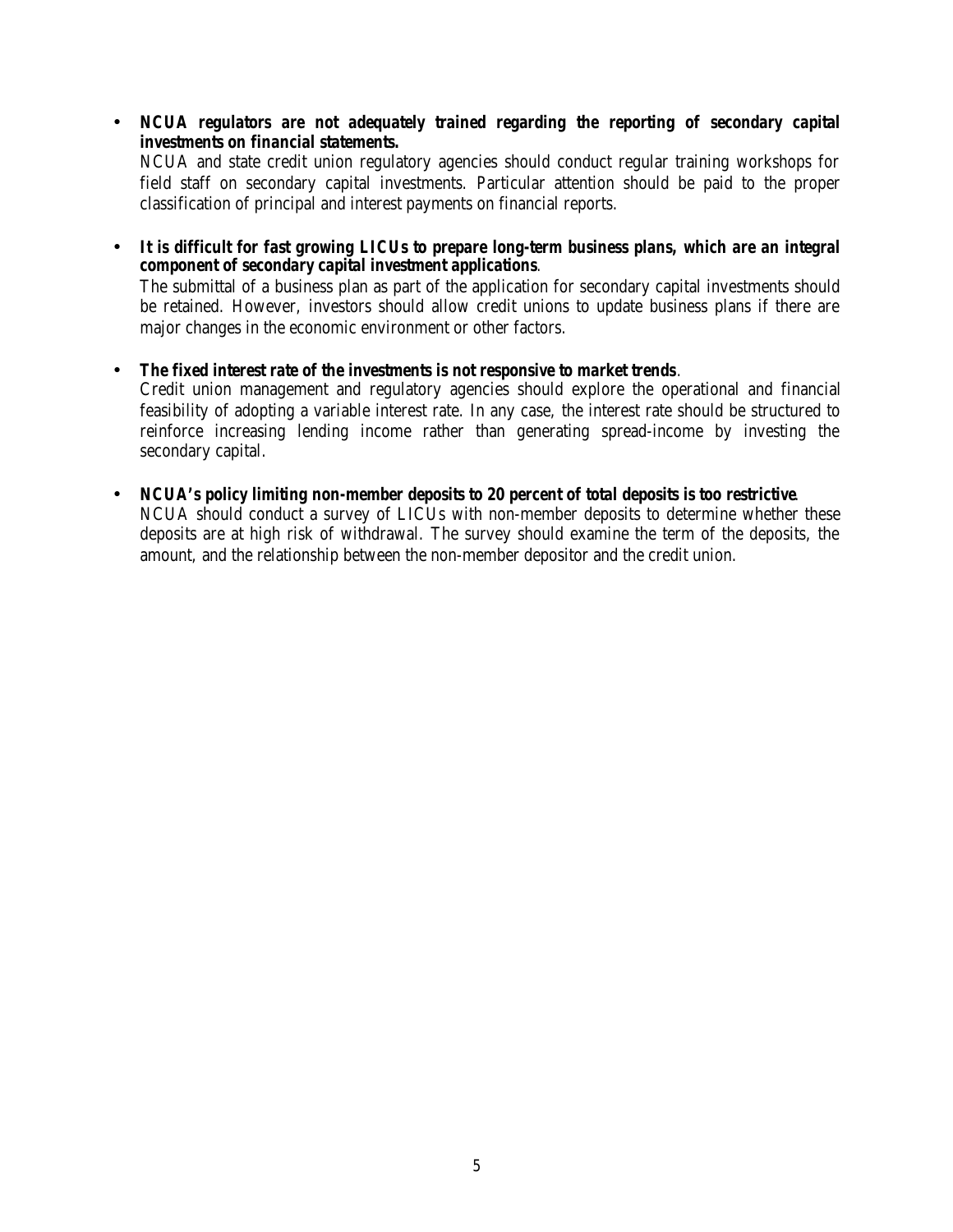# **Chapter I**

# **Impact of Secondary Capitalization Investments on Low-Income Credit Unions**

### **Introduction**

Credit unions that serve lower-income consumers, called low-income credit unions (LICUs), tend to be smaller and experience greater challenges maintaining adequate capitalization than mainstream credit unions or banks. LICUs tend to generate lower-income and incur higher operating expenses (education, marketing, staff, and outreach, etc.) due to their membership base. At least half of the members of LICUs are lower-income, compared to an average household income of \$43,480 for mainstream credit unions<sup>1</sup>. Bank customers have even higher incomes.<sup>2</sup>

In 1996, the National Credit Union Administration (NCUA) approved a new regulation to improve the capitalization of LICUs. The regulation allows LICUs to increase their capital by accepting secondary capital investments. However, secondary capital investments were not developed for the sole reason of improving financial status. As former NCUA Chairman Norman E. D'Amours noted:

Securing this new form of capital from institutional investors will enable LICUs to do more of what they do best; extend credit and provide quality financial services to underserved individuals who may not otherwise have access to them.<sup>3</sup>

The first secondary capital investment was made in 1997. By the end of 2000, there were 25 LICUs with secondary capital investments. NCUA allows a range of organizations to provide secondary capital investments, including banks, non-profit corporations, and government agencies. Most of the investments are made by the National Federation of Community Development Credit Unions (NFCDCU), the National Community Capital Association (NCCA), the National Community Investment Fund (NCIF), and the Community Development Financial Institution Fund (CDFI Fund).

This report assesses how secondary capital investments impact the lending volume and other key financial ratios of LICUs. It will require more time to assess the long-term impact of secondary capital investments. The goal of this report is to serve as an 'early signal system' so that procedural and other changes, if needed, may be affected sooner rather than later. Four LICUs whose secondary capital investments have been in place for at least three years are studied in depth. Alternatives  $FCU<sup>4</sup>$ , Episcopal Community FCU, Near Eastside Community FCU, and Saguache County CU<sup>5</sup> represent some of the best practices of the secondary capital investment program. The case studies enabled an

 $\overline{a}$ 

<sup>1</sup> Schultz, 1998.

 $2$ Seiburg, 1999.

<sup>3</sup>NCUA, 1996b.

<sup>4</sup> FCU denotes Federal Credit Union or federally chartered credit unions.

 $^5 \rm{CUs}$  are credit unions that are state chartered.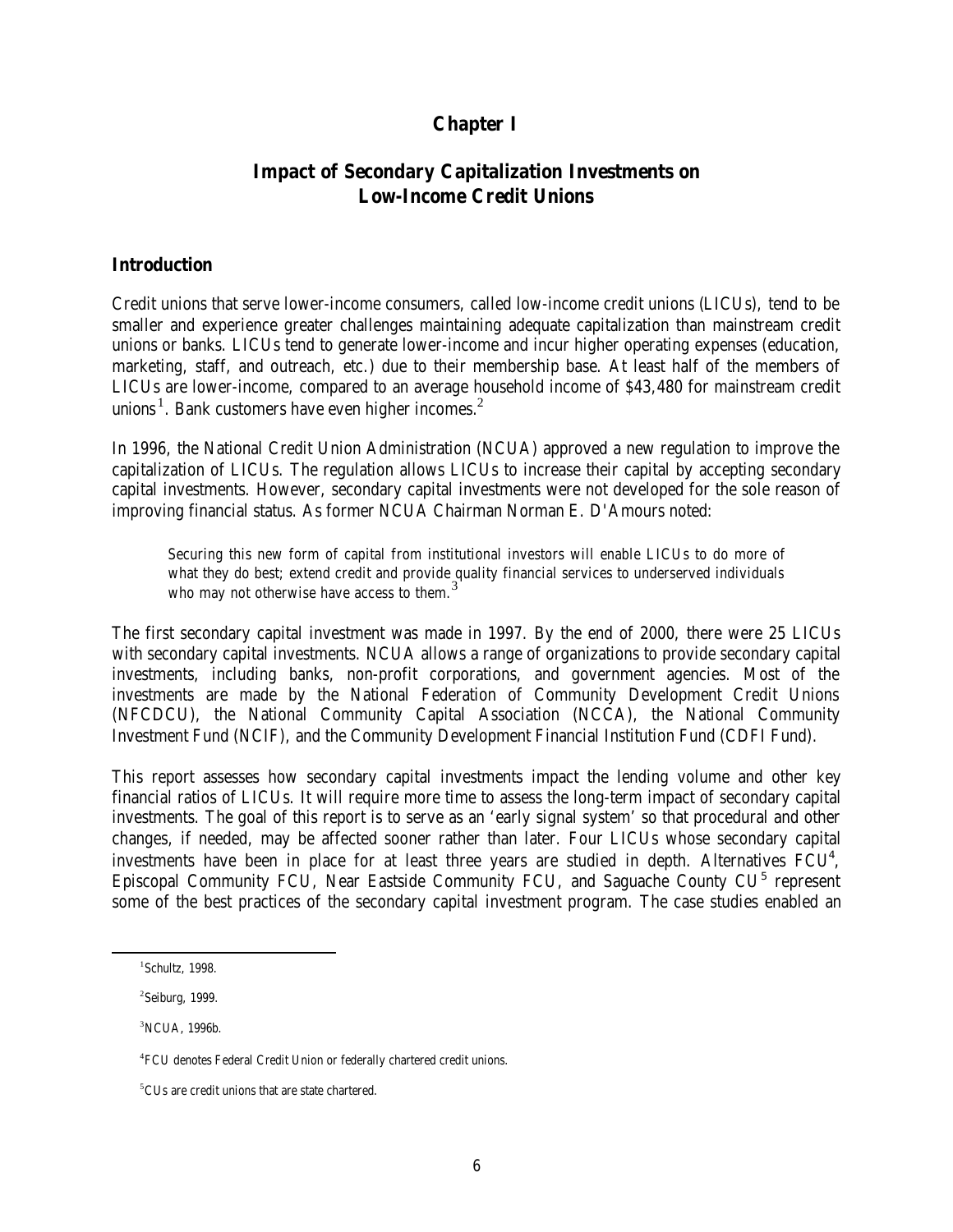analysis of how the investments helped these credit unions meet their membership, marketing, lending, expansion, and other goals.

Background on LICUs and community development credit unions (CDCUs) as well as an overview of secondary capital investment regulations and procedures comprise Chapter II of this report. Chapter III provides a short review of credit union accounting that demonstrates how secondary capital investments effect a LICU's financial condition. An assessment of the impact of secondary capital investments comprises the next chapters. Chapter IV is an analysis of the 25 LICUs that received investments by 2000 and the case studies are profiled in Chapter V. Chapter VI concludes this report with a discussion of the benefits and challenges of secondary capital investment programs and several policy recommendations.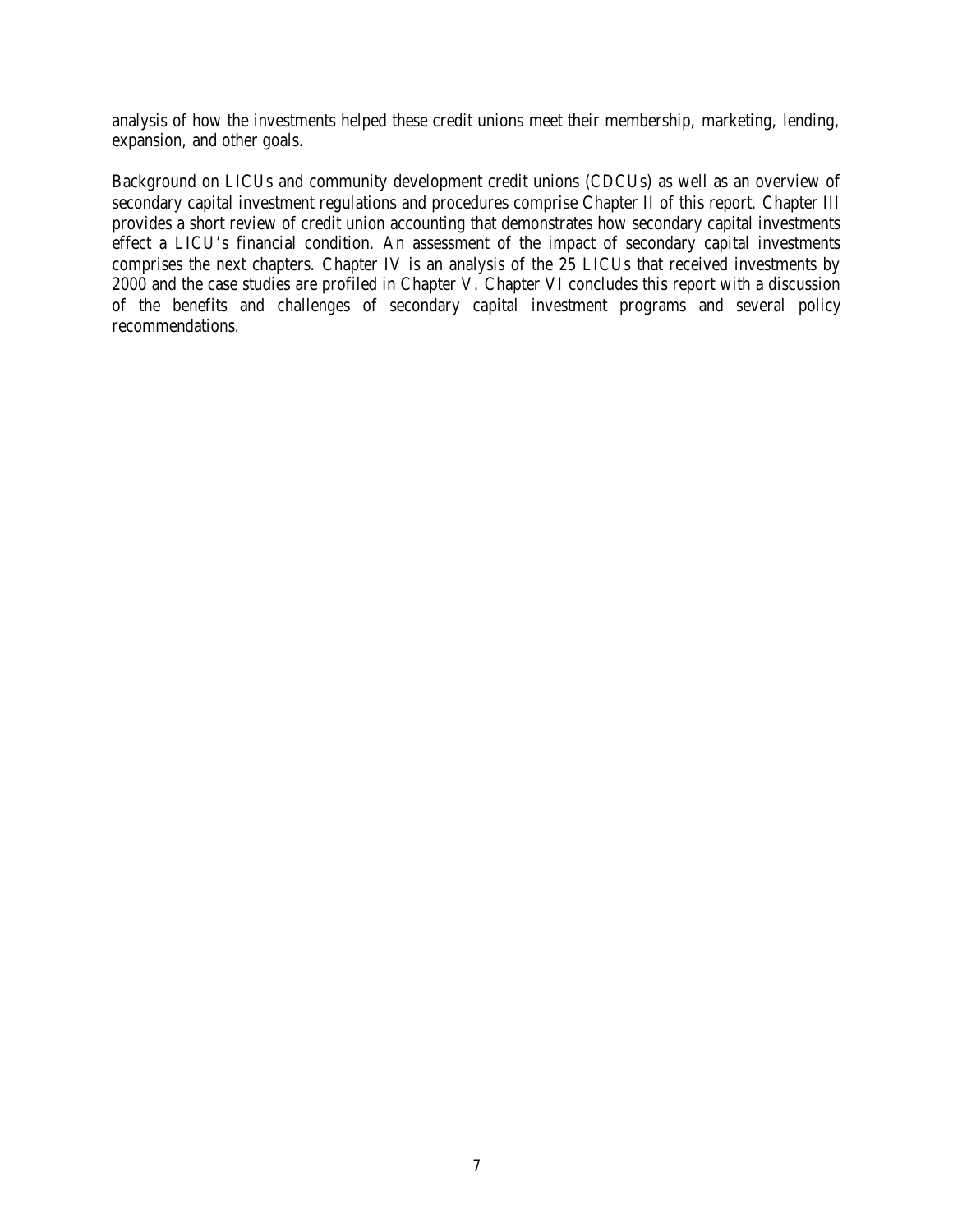# **Chapter II**

# **Background on Low-Income Credit Unions (LICUs) and Secondary Capital Investment Regulations and Policies**

There are several terms for credit unions whose primary purpose is to serve lower-income people. Low-income credit union (LICU) designations are approved by the National Credit Union Administration (NCUA), a federal agency that regulates and insures credit unions. To qualify for this designation, at least half of a credit union's members must earn less than 80 percent of the median household income of the community it serves. Members of the National Federation of Community Development Credit Unions (NFCDCU), a nonprofit trade association, are known as community development credit unions (CDCUs). CDCUs are committed to providing community development services and lending, such as affordable home mortgages, small business loans, and financial services for lower-income consumers. Some LICUs are members of NFCDCU -- some are not. Likewise, some members of NFCDCU have not been designated as LICUs by the NCUA. This report focuses on LICUs, the only credit unions NCUA allows to accept secondary capital investments.

The financial condition of LICUs is an ongoing concern. In general, LICUs are often under-capitalized, although there has been some improvement since the early 1990s. The average and median net capital of LICUs increased by 257 percent and 126 percent respectively, from 1990 to 1996 (the year NCUA approved the secondary capital investment regulations). In addition, the net capital to assets ratio of LICUs improved from 8 percent to 12 percent. However, LICUs have much lower net capital ratios than mainstream credit unions. For instance, in 1996 the net capital to assets ratio of all credit unions with assets between \$500,000 and \$1,000,000 was 15 percent. There is also some evidence that Legacy LICUs, a term used in this report to designate those LICUs established by 1990, have even greater needs for additional capital. Their net capital ratio *declined* from 1990 to 1996.<sup>6</sup>

Concerns regarding adequate capitalization have increased since the NCUA approved "Prompt and Corrective Action" (PCA) regulations in August 2000<sup>7</sup> (see Table 1). PCA is an early warning system that is used by NCUA to identify credit unions that are not sufficiently capitalized. It stipulates the following net worth to asset ratios:

| <b>Capitalization Status</b>          | <b>Net Worth Ratio</b> |
|---------------------------------------|------------------------|
| <b>Well capitalized</b>               | 7% and higher          |
| <b>Adequately capitalized</b>         | 6%-7%                  |
| <b>Under capitalized</b>              | 4%-6%                  |
| <b>Significantly undercapitalized</b> | 2%-4%                  |
| <b>Critically undercapitalized</b>    | Less than 2%           |

**Table 1 National Credit Union Administration PCA Regulations**

 $\overline{a}$ 

<sup>6</sup>Williams and Wiles. 1998.

<sup>7</sup>NCUA, 2000a.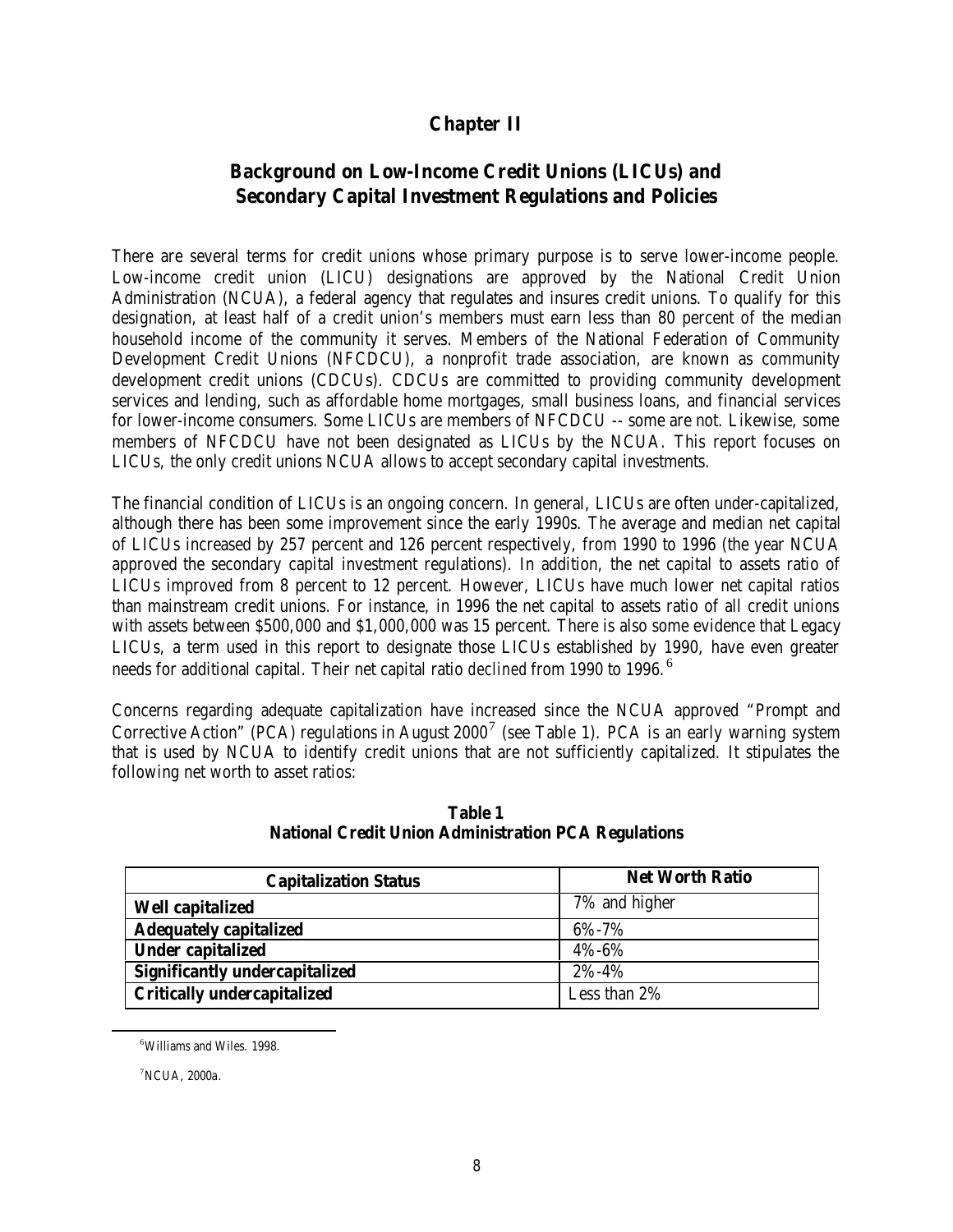Credit unions with ratios of 6 percent or less must develop a 'net worth restoration plan' that addresses how they will improve their net worth. Credit unions that are defined as 'complex'<sup>8</sup> have more stringent capital requirements. Credit unions that are less than ten years old and have \$10 million or less in assets are allowed more flexibility in implementing their net worth restoration plan.

Very few mainstream credit unions are subject to remedies under PCA. Over 95 percent of credit unions have capital ratios of 6 percent or more.<sup>9</sup> In contrast, one out of five LICUs have net worth ratios of 6 percent or below.<sup>10</sup>

# **Secondary Capital Investment Regulations and Programs**

NCUA has granted LICUs several advantages over mainstream credit unions. LICUs have greater flexibility in determining their membership base and are allowed to accept deposits from non-members, such as banks, foundations, churches, and mainstream credit unions. In addition, NCUA permits LICUs to expand their net worth by accepting secondary capital investments. Secondary capital investments are distinguished from other forms of assistance because they are treated like equity and therefore increase net capital and net worth ratios. $11$ 

NCUA requires applicants to submit a business plan that describes how the secondary capital will support increased lending and services.<sup>12</sup> It also stipulates that the investments have a term of at least five years and investors are prohibited from withdrawing their investments before the term expires.<sup>13</sup> Further, NCUA may prohibit repayment if the credit union's net capital is inadequate.<sup>14</sup> The investments are subordinate to all other credit union debt and must be available to cover operating losses. NCUA does not stipulate the investment's interest rate. It is negotiated by the investor and the credit union. Although the NCUA prohibits individuals from making investments, the potential investor pool is quite extensive. It includes foundations, government agencies, banks, non-profit organizations, and corporations.<sup>15</sup>

During each of the last five years of the investment, the credit union must reduce the portion of the investment that is counted as net worth by 20 percent. The portion of the investment that is not counted as net worth is not repaid to the investor but is classified as subordinated debt. In most cases, the credit union and the investor will negotiate an agreement to repay the investment once it has been transferred 100 percent to subordinated debt. At this time, no investments have reached this point of maturity.

 $\overline{a}$ 

<sup>12</sup>NCUA, 1996a.

<sup>14</sup>NCUA, 1999.

<sup>8</sup>Complex credit unions include those with multiple Fields of Membership or with significant long-term loans or investments.

<sup>&</sup>lt;sup>9</sup>NCUA, 2001a.

<sup>10</sup>Joyce Jackson, 2000.

 $11$ Regulators may also allow equity or non-conditional grants to be included in equity in some cases.

<sup>&</sup>lt;sup>13</sup>Investors may withdraw funds prior to the end of the term if the credit union defaults on its investment.

<sup>&</sup>lt;sup>15</sup>NCUA, 1999.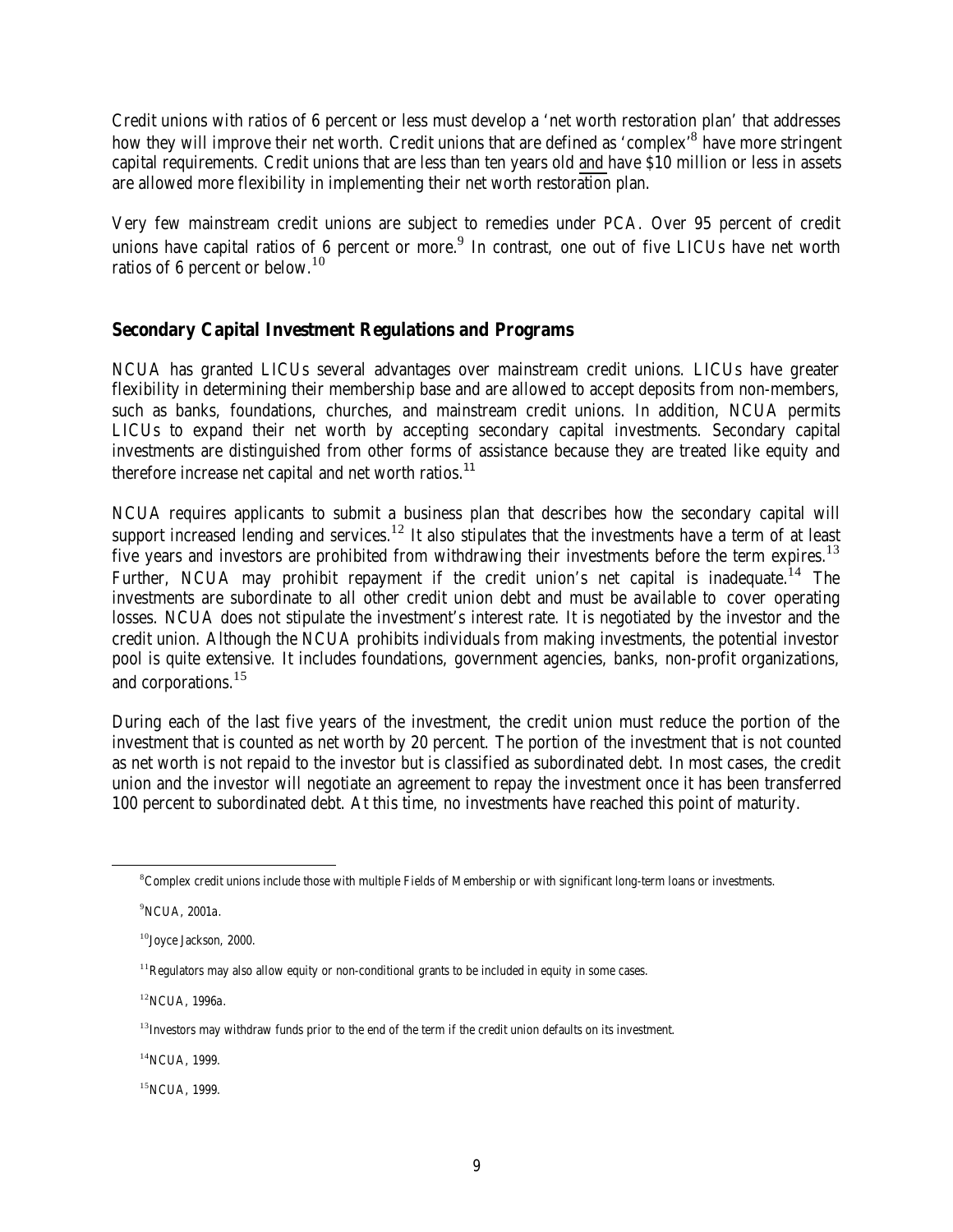In addition to these regulations, some investors also limit the amount of their secondary capital investments to a 1:1 ratio to total net worth. These investors contend that the ceiling discourages an over reliance on secondary capital investments and decreases the chances that the credit union will be incapable of repayment. This ratio limitation may also help attract investors by improving security.

To repay the investment and retain adequate net worth, LICUs must improve their net worth independent of the secondary capital investment. Therefore, income from lending, which is the largest source of income for most credit unions, as well as other sources of income, must increase.

Allowing credit unions to accept investments is a major departure from long standing credit union tradition. Credit unions are governed by their members, each of whom receive one voting share, regardless of the amount of their funds on deposit. Non-member investors could potentially desire some control over the credit union commensurate with their investments, which could result in a diminution of governance by members.

The NCUA has addressed this issue by prohibiting secondary capital investors from holding a share in a credit union. They are in effect, non-voters. However, there are no policies prohibiting an investor from using its influence to affect changes in credit union management and priorities.

# **Sources of Secondary Capital Investments**

Most secondary capital investments have been made by NFCDCU, NCCA, NCIF, and the CDFI Fund.16 The investment process and policies of each investor is summarized below. NFCDCU is the largest secondary capital investor. Therefore, its procedures are described in detail.

# *National Federation of Community Development Credit Unions (NFCDCU)*

NFCDCU is a trade association that provides technical and financial assistance to CDCUs. NFCDCU is the largest secondary capital investor. Its investment pool is funded by the Ford Foundation, Citibank, the National Community Investment Fund, the F.B. Heron Foundation, and the CDFI Fund. NFCDCU has taken several steps to provide security for investors. NFCDCU retains adequate reserves to pay investors. It has also established an investment loss reserve that can be tapped if the program incurs losses. These reserves are funded by grants from investors and others.

The investments may range from \$10,000-250,000 and the interest rate is based on NFCDCU's cost of funds (COF). All of the investments to date have a 5 percent interest rate. NFCDCU investments have an initial term of seven years but can be extended by one-year increments. Several extensions are permitted, however the term of the investment can not exceed the maturity of the investment in the NFCDCU pool.

Applicants must be LICUs, have at least two years of lending experience, and be a member of NFCDCU. NFCDCU also requires applicants to have a net capital ratio, exclusive of secondary capital, of at least 6 percent. However, applicants are allowed to make transfers to reserves if net capital is not adequate. NFCDCU gives priority to credit unions with net capital ratios less than 9

 $\overline{a}$ 

<sup>&</sup>lt;sup>16</sup>The North Carolina Minority Support Center makes investments in that state's CDCUs.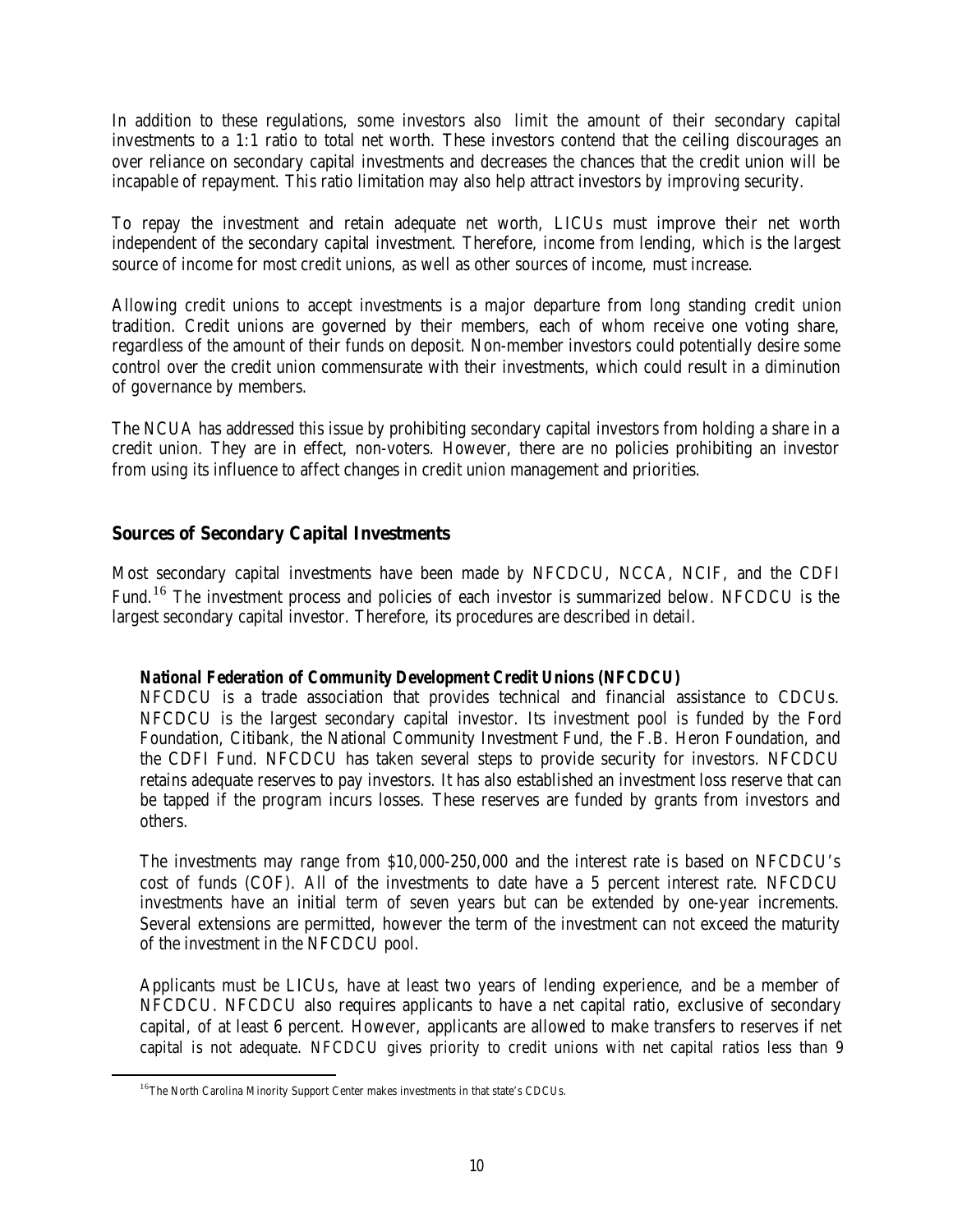percent and limits 30 percent of its capital portfolio for credit unions that have been chartered for five years or less and for thinly capitalized credit unions.

Monitoring and evaluation are integral components of the program. NFCDCU secondary capital recipients are required to submit regular performance reports and financial statements, as well as audited reports. NFCDCU also makes its technical assistance staff available. If the credit union is in default, NFCDCU has the right to withdraw its investment. It can also seize any available assets if the credit union becomes insolvent.

# *National Community Capital Association (NCCA)*

NCCA is a national association of CDFIs. It provides capital, technical assistance, and development services to CDFIs that serve economically disadvantaged communities. NCCA's application for secondary capital investments includes a review of six key areas:

- 1. Mission and strategy.
- 2. Staff and management.
- 3. Financing and performance.
- 4. Board and governance.
- 5. Capitalization.
- 6. Finance and operations.

# *National Community Investment Fund (NCIF)*

NCIF is a CDFI that invests in independent and minority-owned financial institutions. NCIF's application process includes a review of four areas of the credit union.

- 1. The applicant must submit a statement that includes the amount requested and the proposed use of the funds.
- 2. Financial statements are required. Recipients must meet 3 of 4 key ratios related to lending, net capital, loan delinquencies, and expenses.
- 3. Applicants must submit a 3-5 year business plan that, among the factors, includes the use and projected impact of the investment, financial projections, and plans for repayment.
- 4. The credit union is required to submit copies of its procedural policies such as loan policies and collection procedures.

# *Community Development Financial Institution Fund (CDFI Fund)*

The CDFI Fund is a government agency within the U.S. Treasury Department. It provides capital to CDFIs that operate in under-served communities. The central focus of its secondary capital investment application process is a review of the credit union's Comprehensive Business Plan. The plan should outline the mission, goals, and current capacity of the organization, and its objectives for the subsequent five years. Applicants must also submit documentation of matching funds, if required.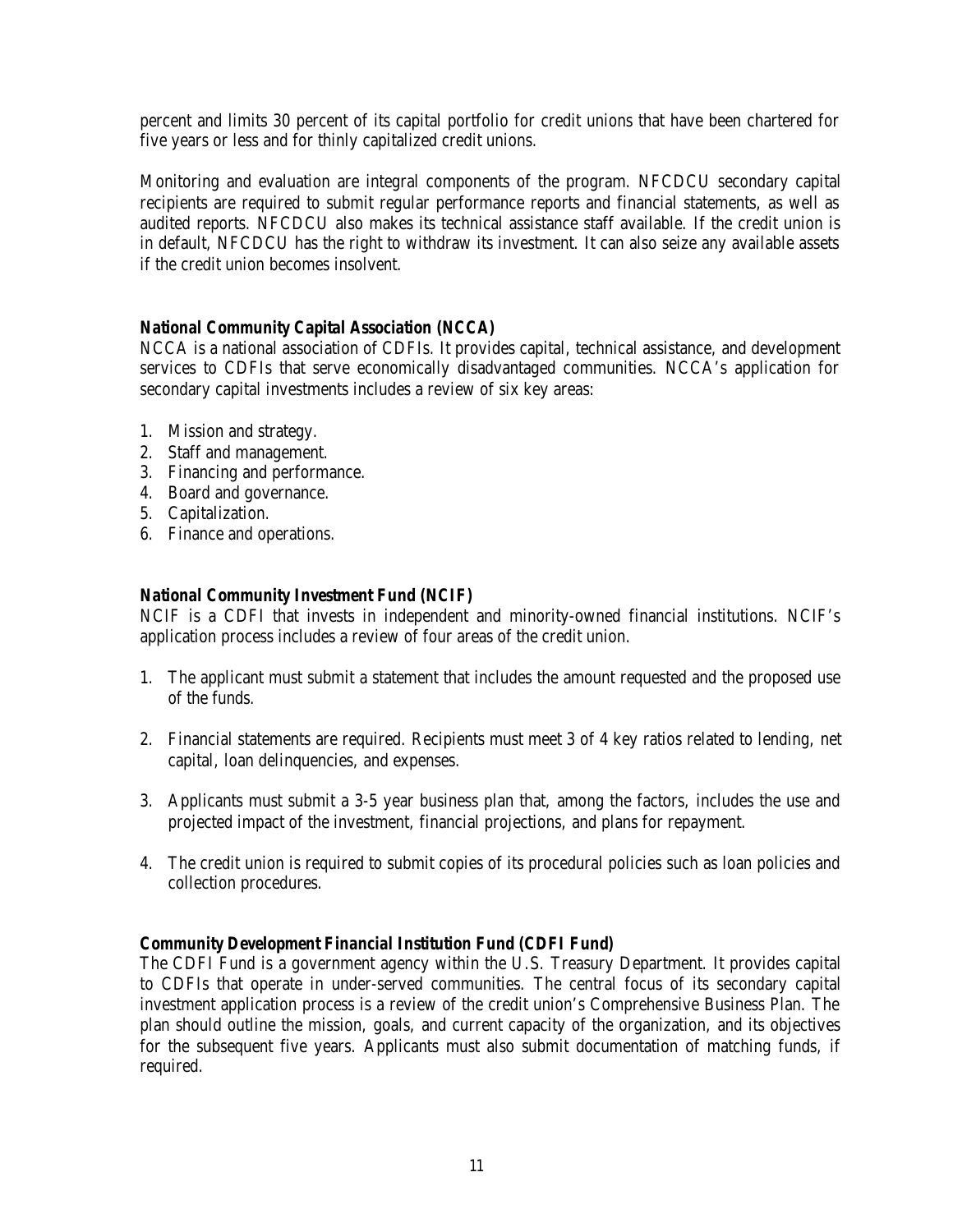Successful applicants are required to enter into an Assistance Agreement with the CDFI Fund prior to award distribution. The purpose of the Assistance Agreement is to develop performance goals. The applicant must submit several reports to the CDFI Fund on an annual basis, including a description of its progress accomplishing goals outlined in their Comprehensive Business Plan. Other documents, such as financial statements, are required semi-annually.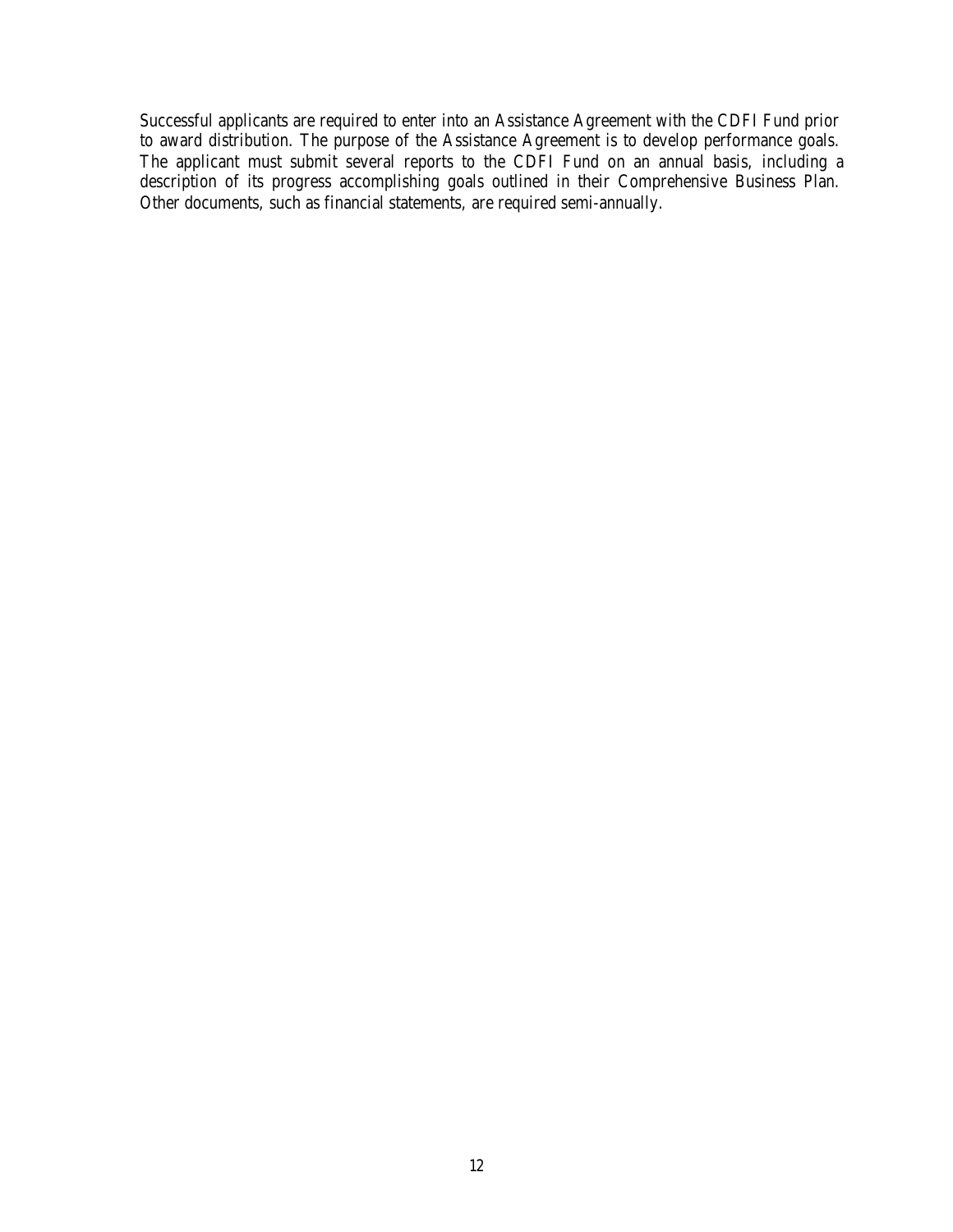# **Chapter III**

# **Secondary Capital Investments and Credit Union Accounting**

To understand the unique role of secondary capital investments, it is necessary to have some background on credit union accounting methods. Secondary capital investments impact credit union accounting in several ways. The initial investment increases net worth, which enables the credit union to engage in activities that increase assets without violating capital standards. As the investment matures, it revolves into a liability and net worth is decreased.

This section reviews the basic components of credit union interest and expense statements and balance sheets. This is followed by a description of the role of secondary capital investments.

# **Structure of Credit Union Financial Statements**

#### *Income and Expense Statement*

This statement has four major components: gross income, total expenses, transfers to reserves, and undivided earnings (see Table 2). Interest income is the largest source of income for most credit unions. It includes income from lending as well as investment income. Of the two, loan income is most important because it is the largest single source of earnings for most credit unions. Credit unions also generate non-interest income, such as fees for services.

| <b>Gross Income</b>                                            |
|----------------------------------------------------------------|
| <b>Interest Income</b>                                         |
| Non-Interest Income                                            |
| <b>Total Gross Income</b>                                      |
|                                                                |
| Expenses                                                       |
| <b>Interest Expenses</b>                                       |
| <b>Non-Interest Expense</b>                                    |
| <b>Total Expenses</b>                                          |
|                                                                |
| <b>Total Gross Income - Total Expenses = Net Income (Loss)</b> |
|                                                                |
| <b>Transfers to Reserves</b>                                   |
|                                                                |
| <b>Undivided Earnings</b>                                      |

**Table 2 Credit Union Income and Expense Statement**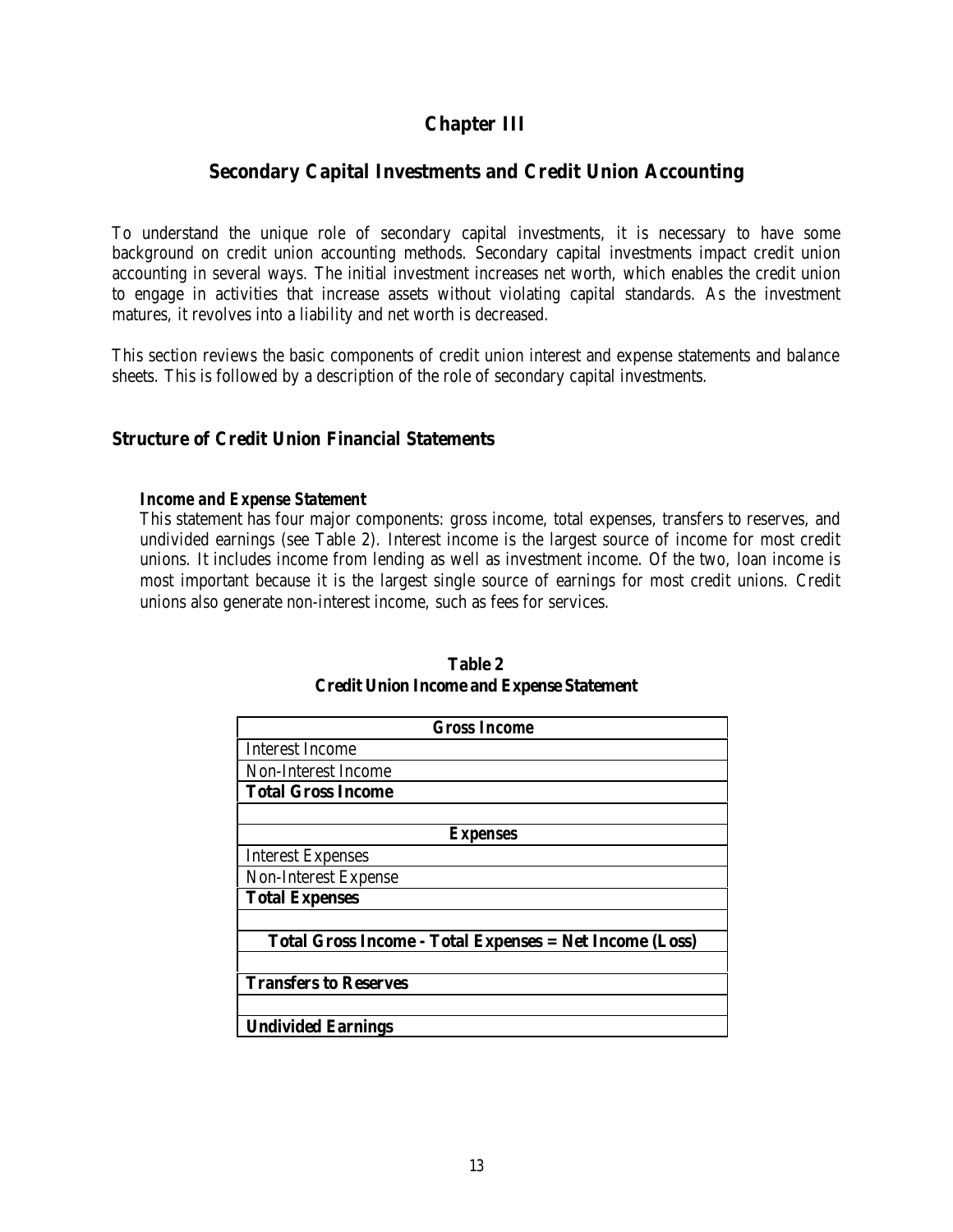Expenses are divided into interest and non-interest expenses. Interest expenses are the largest expense for most credit unions. It includes dividends to members as well as interest paid on borrowed funds. Interest expenses are sometimes referred to as cost of funds (COF) because it is the total cost of generating credit union funds. Non-interest expenses include the credit union's operating costs, such as rent, staff, administration, consultants, and travel.

Reserves are allowances or funds set aside for loan or other losses. The amount of reserves is usually stipulated by the credit union's regulatory agency. In general, the higher the loan delinquencies, defaults and charge-offs, the higher the required reserves.

There is a direct relationship between a credit union's income and net worth. The net income of the credit union, after paying interest and non-interest expenses and transferring funds to reserves, is added to undivided earnings or net income in the equity section of the balance sheet.

### *Balance Sheet*

Assets, liabilities, shares and deposits, and equity are the four main categories of the balance sheet (Table 3). A balance sheet 'balances' because assets must equal liabilities, shares and deposits, and equity.

| <b>Assets</b>       | <b>Liabilities, Shares, and Equity</b>       |
|---------------------|----------------------------------------------|
|                     |                                              |
| Cash                | <b>Liabilities</b>                           |
| <b>Investments</b>  | Dividends and Interest Payable               |
| Land and Building   | <b>Borrowings</b>                            |
| <b>Fixed Assets</b> | <b>Accounts Payable</b>                      |
| Loans               | <b>Total Liabilities</b>                     |
|                     |                                              |
|                     | <b>Total Shares and Deposits</b>             |
|                     |                                              |
|                     | <b>Equity</b>                                |
|                     | <b>Undivided Earnings</b>                    |
|                     | <b>Regular and Other Reserves</b>            |
|                     | <b>Donated Equity</b>                        |
|                     | Net Income                                   |
|                     | <b>Secondary Capital</b>                     |
|                     | Other                                        |
|                     | <b>Total Equity</b>                          |
|                     |                                              |
| <b>Total Assets</b> | <b>Total Liabilities, Shares, and Equity</b> |

#### **Table 3 Credit Union Balance Sheet**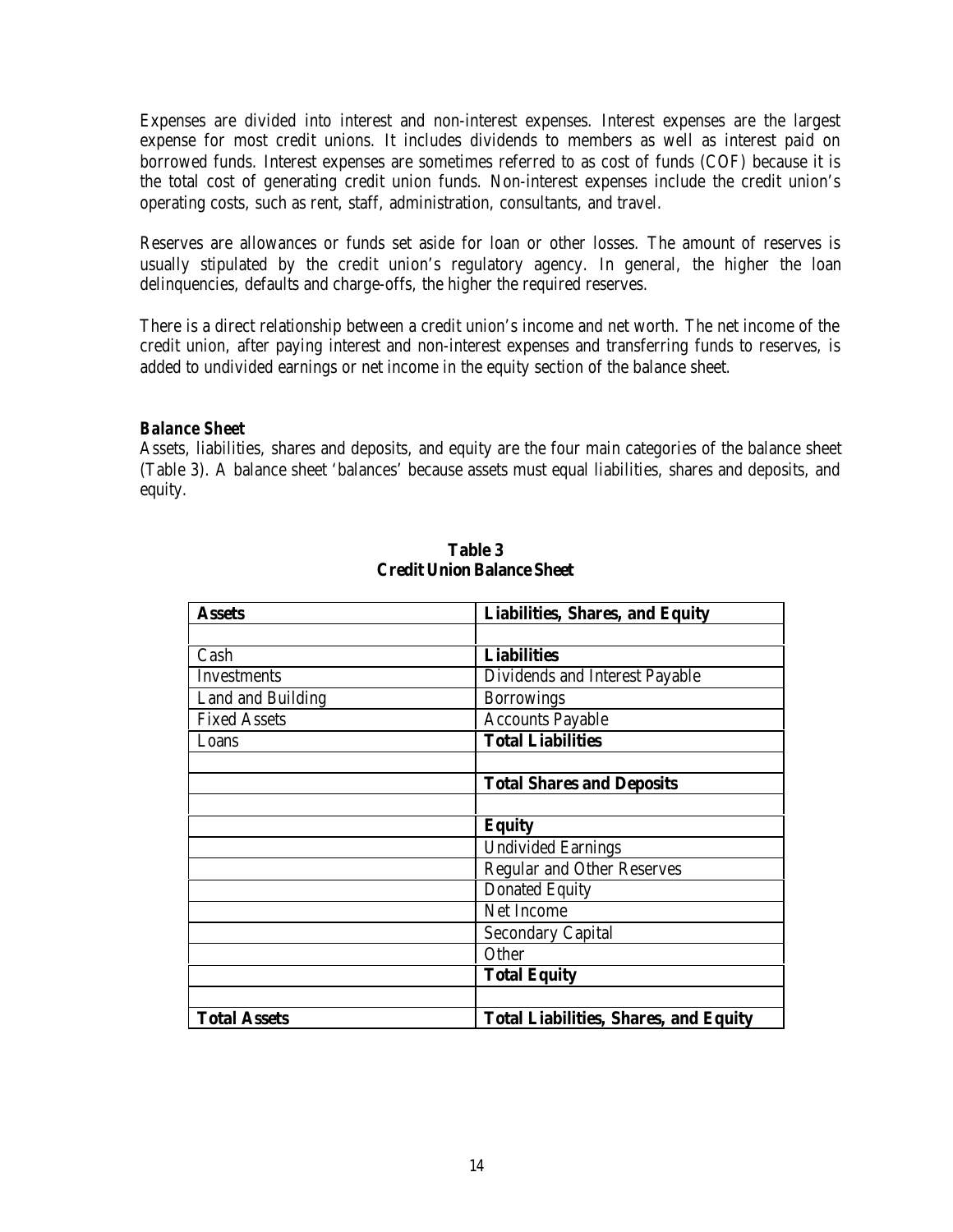Assets are items that the credit union owns. In addition to being the largest source of income, loan volume is usually the biggest category of assets for most credit unions. Other assets include cash, investments, real estate, or fixed assets (furniture, fixtures, and equipment).

Liabilities are items that the credit union owes to others. It includes loans that the credit union has borrowed as well as payments owed to vendors and suppliers. Total shares and deposits are also included on this side of the balance sheet because they are owed to credit union members.

Equity and net worth are often used interchangeably. However, they are slightly different in credit union financial accounting. Equity includes undivided earnings, regular and other reserves, donated equity, and net income. Undivided earnings are funds that have been transferred from the credit union's net income. Reserves are funds that are set-aside for loan or operating losses. Donated equity is equity grants that have been made to a credit union. Equity grants are funds that are not earmarked for any specific purpose. Net income is funds that remain after paying expenses that have not been transferred to undivided earnings. Secondary capital is also a component of equity. There are several additional categories of equity, including unrealized gains and net gains, nonconforming investments and other comprehensive income. These forms of equity tend to be negligible for most credit unions.

Net worth is a calculation that NCUA uses to assess whether a credit union is subject to PCA. Net income excludes unrealized gains and net gains and other comprehensive income. It also excludes, in most cases, donated equity.

Net capital is also an indicator of the financial condition. It is the sum of undivided earnings, secondary capital, and regular and other reserves. Net capital calculations exclude donated equity, unrealized gains and net gains, non-conforming investments, other comprehensive income and net income. Net capital represents a more 'liquid' form of equity.

With the exception of donated equity and secondary capital investments, net worth is savings that a credit union accrues from gross income.17 Low equity indicates that a credit union's income does not adequately cover expenses. It also suggests that the credit union will not have sufficient funds to support itself during periods of low income.

A credit union can increase its net worth by four means:

- Increasing net income or transfers to undivided earnings.
- Building reserves.
- Raising equity grants.
- Accepting secondary capital investments.

The first two means to increase equity are dependent on increasing net income. Equity grants can be problematic for two reasons. First, equity grants are difficult to generate. Most investors prefer to make insured non-member deposits in LICUs. Second, some LICUs have experienced difficulty in persuading NCUA regulators to include donated equity in net worth calculations. As a result, secondary capital investments may be the easiest means for LICUs to increase their equity and net worth.

 $\overline{a}$ 

 $17$ NCUA, 2000b.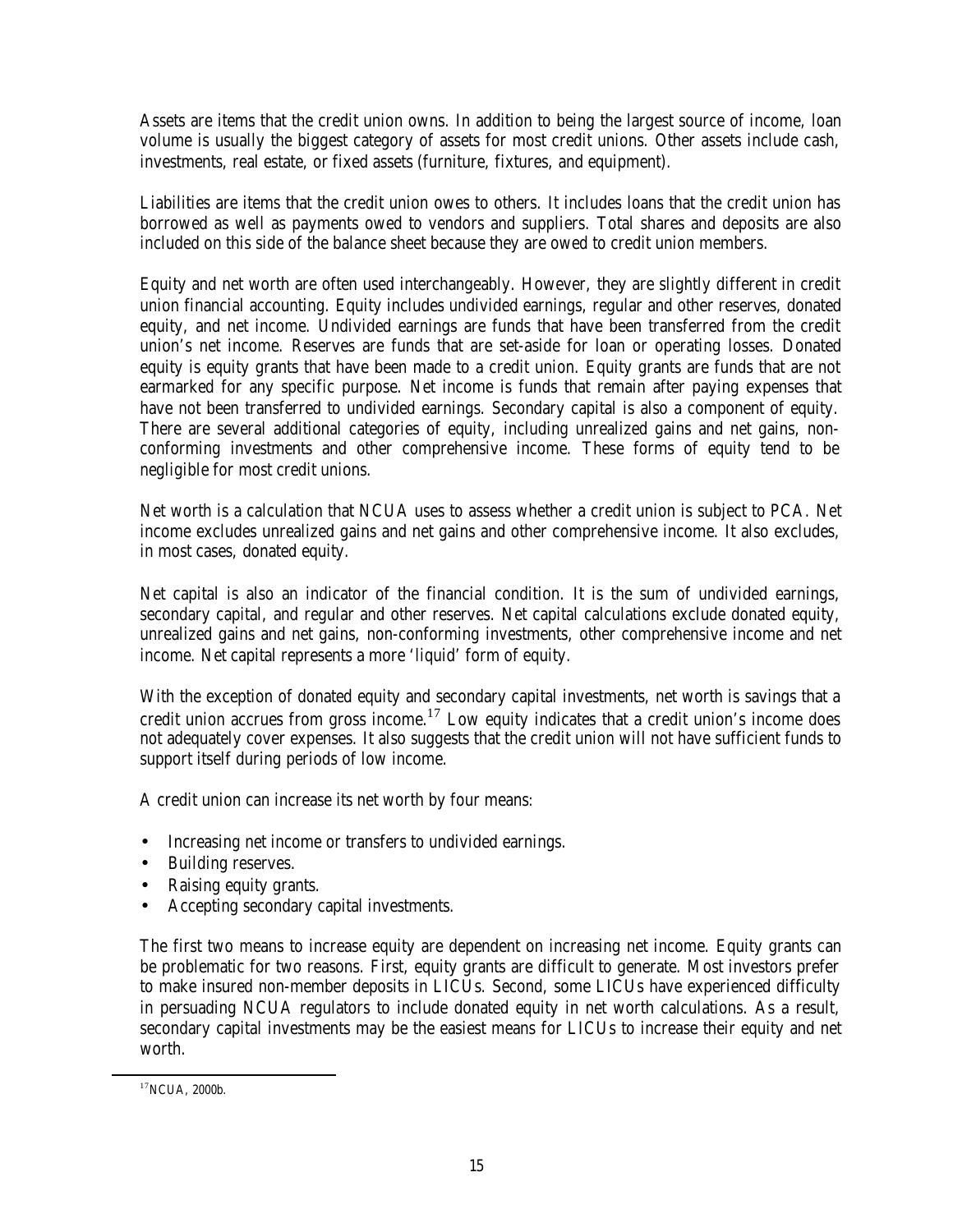The amount of net worth or net capital is meaningless if it is not examined relative to the credit union's risk. The net worth and net capital ratios, which assess net worth or capital relative to assets, allow one to determine whether it is sufficient given credit union outstanding loans, which are the primary component of assets. Generally, the higher the ratio the better (although a low ratio could mean that a credit union's loan production is inadequate). The ratios are interactive. If assets increase, and net worth or net capital remains the same, the ratio will fall. Conversely, if assets fall, the ratio will rise.

# **The Role of Secondary Capital Investments**

As mentioned above, equity is a determinant of the appropriate level of loan volume for a credit union. Equity in effect supports a credit union's lending. An increase in net worth enables a credit union to increase its lending or assets without violating capital requirements. Conversely, credit unions may not engage in activities that increase assets if they will result in an inadequate net worth ratio.

Secondary capital investments are treated differently from other forms of financial assistance to LICUs. They actually increase a credit union's equity, as the formula described in Table 4 notes.

**Table 4 Treatment of Secondary Capital Investments**

| <b>Net Worth</b>          |                     | <b>Total Assets</b> |                          |  |
|---------------------------|---------------------|---------------------|--------------------------|--|
|                           |                     |                     | Cash                     |  |
| <b>Undivided Earnings</b> | <b>Net Worth</b>    |                     | Investments              |  |
| <b>Reserves</b>           | $=$ Net Worth Ratio |                     | Land and Building        |  |
| Net Income                | <b>Total Assets</b> |                     | <b>Fixed Assets</b>      |  |
| <b>Secondary Capital</b>  |                     |                     | <b>Loans Outstanding</b> |  |

As Table 5 depicts, secondary capital investments increase net worth and therefore enable a credit union to increase its lending or other assets without violating PCA regulations. Therefore, secondary capital investments support the income and net worth growth of a credit union. However, financial growth is not a given. Credit union management must make a concerted effort to increase loan production and deposits, and minimize expenses, including loan defaults.

When an investor makes a secondary capital investment the credit union's net worth will increase by that amount. In the initial years of the investment, credit unions make interest-only payments. During each of the last five years of the investment, NCUA regulations require that credit unions decrease the amount of the investment that is classified as net worth by 20 percent. The balance is added to the credit union's subordinated debt or liabilities and the credit union makes interest payments on the entire investment. By the end of the fifth year, the entire investment will be classified as subordinated debt. The credit union and the investor can then negotiate a plan to repay the subordinated debt.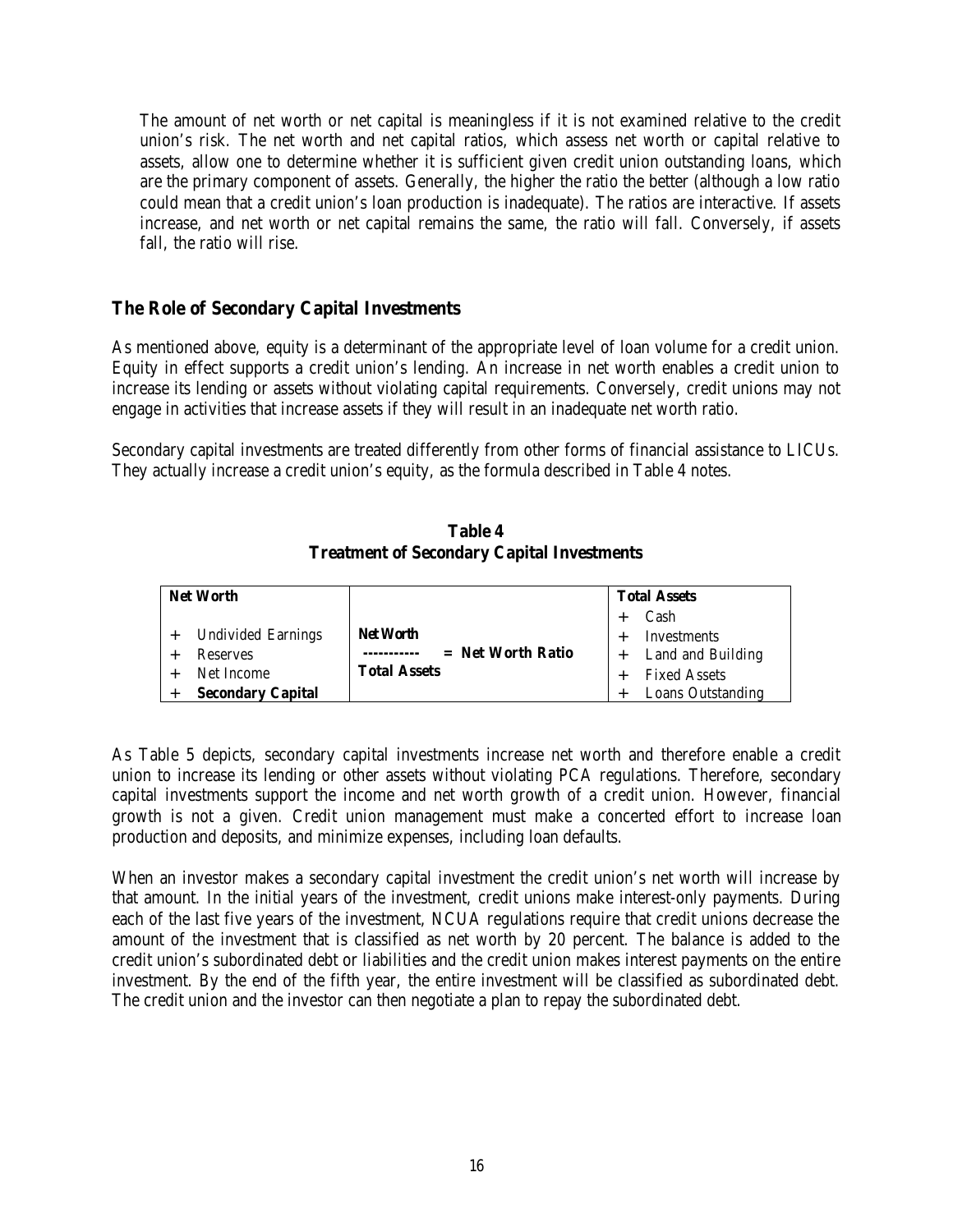**Table 5 Potential Financial Impacts of Secondary Capital Investments**



LICUs may face several challenges with secondary capital investments -- although many of them can be overcome with a well-developed business plan that plots credit union growth and trends. Some LICUs' growth cycles may not be consistent with the term of the investment -- they may require longer-term investments. Others may need larger secondary capital investments because the credit union may be growing at a faster rate than their net worth can support. Credit unions also need to plan for the reduction in net worth attributable to the investment during its last five years because the amount of assets that the investment can support will decrease. Also, the LICU will be making interest payments on the entire investment. Last, LICUs must sustain adequate income in order to make interest and eventually principal payments. For most credit unions, this means significantly increasing lending volume.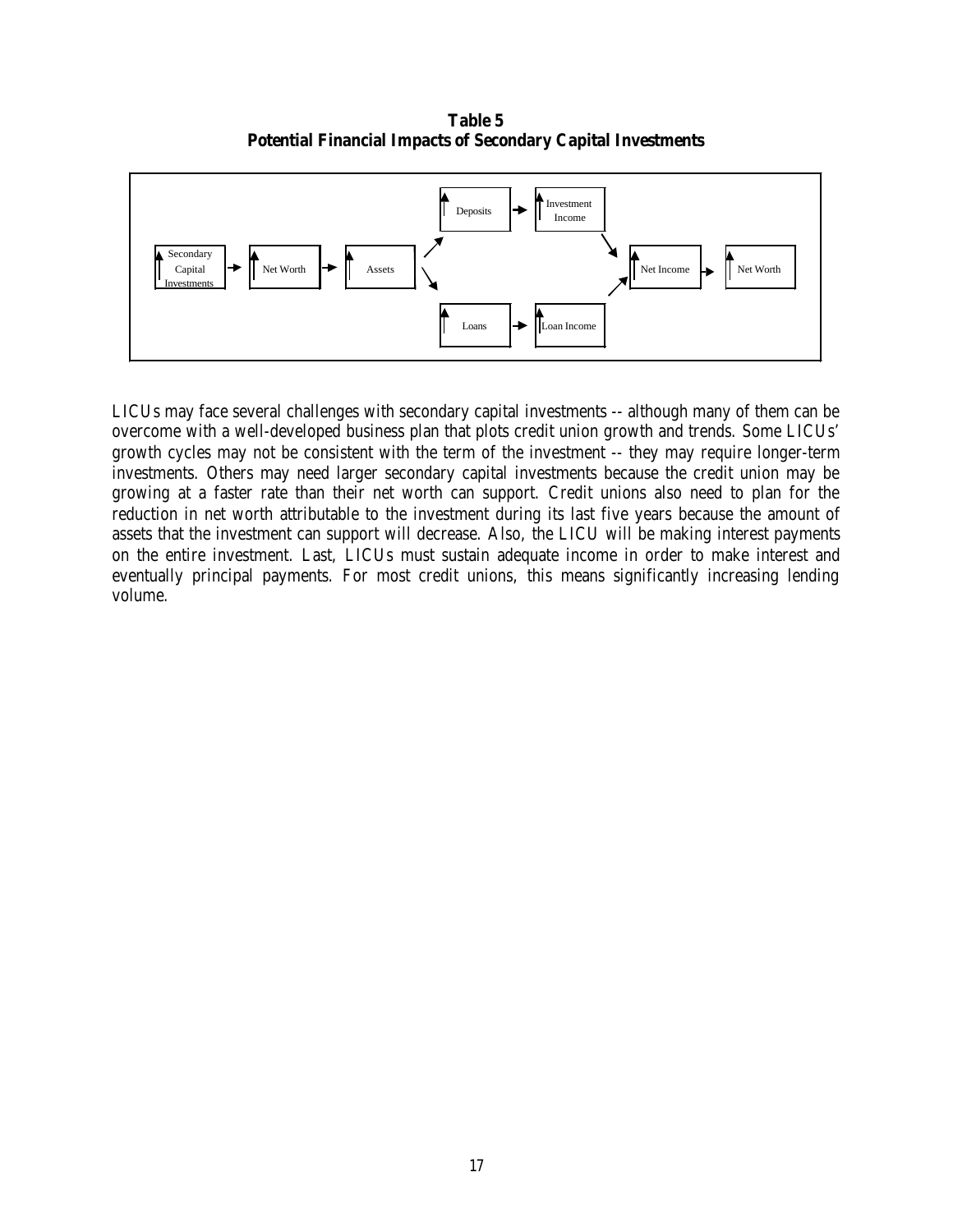# **Chapter IV**

# **Analysis of Secondary Capital Low-Income Credit Unions (SCLICUs) 1994-2000**

The following analysis examines the financial and other trends of LICUs that received secondary capital investments or SCLICUs by December 2000. This analysis is preliminary -- secondary capital investments have only been available since 1997. However, this is an opportune time to assess program impacts and consider changes to NCUA or investor policies.

Table 6 lists 25 LICUs that received secondary capital investments from 1997-2000. Most of the investments were made by the NFCDCU. In addition, NCIF, the CDFI Fund, and NCCA made several secondary capital investments.

#### **Table 6 Profile of Community Development Credit Unions with Secondary Capital Investments 2000**

|                                  |                |               | <b>Secondary</b>   |                |              |
|----------------------------------|----------------|---------------|--------------------|----------------|--------------|
|                                  | Year of        | <b>Total</b>  | <b>Capital</b>     |                |              |
| <b>Name</b>                      | <b>Charter</b> | <b>Assets</b> | <b>Investments</b> | <b>Members</b> | <b>State</b> |
| Alternatives FCU                 | 1978           | \$34,470,728  | \$1,400,000        | 8,748          | <b>NY</b>    |
| <b>ASI FCU</b>                   | 1961           | 133,766,165   | 250,000            | 56,913         | LA           |
| B.O.N.D. Community FCU           | 1972           | 25,466,484    | 150,000            | 3,800          | GA           |
| <b>Bexar County Teachers FCU</b> | 1950           | 1,276,483     | 200,000            | 531            | <b>TX</b>    |
| <b>Boone County Community CU</b> | 1961           | 6,304,367     | 250,000            | 2,904          | IA           |
| Central Appalachian Peoples' FCU | 1980           | 7,898,241     | 680,000            | 1,359          | KY           |
| Central Oklahoma FCU             | 1988           | 12,240,106    | 150,000            | 2,250          | OK           |
| <b>Community Trust FCU</b>       | 1982           | 3,934,080     | 50,000             | 2,998          | ${\rm FL}$   |
| D. Edward Wells FCU              | 1959           | 3,394,204     | 250,000            | 2,477          | MA           |
| Dakotaland FCU                   | 1935           | 40,083,507    | 250,000            | 6,885          | <b>SD</b>    |
| Episcopal Community FCU          | 1994           | 3,648,878     | 100,000            | 2,177          | CA           |
| Near Eastside Community FCU      | 1981           | 4,466,406     | 250,000            | 2,571          | IN           |
| Neighborhood Trust FCU           | 1995           | 5,555,239     | 105,000            | 3,006          | NY           |
| Northeast Community FCU          | 1981           | 6,971,314     | 150,000            | 1,010          | CA           |
| O.U.R. FCU                       | 1969           | 4,010,016     | 200,000            | 2,792          | <b>OR</b>    |
| P.A. FCU                         | 1970           | 768,652       | 100,000            | 582            | LA           |
| Prichard FCU                     | 1984           | 868,752       | 50,000             | 568            | AL           |
| Progressive Neighborhood FCU     | 1995           | 2,221,459     | 100,000            | 1,523          | NY           |
| Rowan-Iredell Area CU            | 1942           | 1,958,735     | 55,965             | 1,095          | $\rm NC$     |
| Saguache County FCU              | 1996           | 4,095,909     | 100,000            | 683            | CO           |
| Tri-County CU                    | 1953           | 13,769,032    | 151,758            | 4,380          | $\rm NC$     |
| <b>Unified Singers FCU</b>       | 1968           | 1,516,063     | 100,000            | 684            | GA           |
| Vermont Development CU           | 1989           | 12,892,131    | 870,000            | 6,226          | <b>VT</b>    |
| Victory-Masonic Mutual CU        | 1946           | 2,213,383     | 30,000             | 1835           | NC           |
| Zion United CU                   | 1959           | 3,000,218     | 250,000            | 1,208          | CO           |
| <b>Total</b>                     |                | \$336,790,552 | \$6,242,723        | 119,205        |              |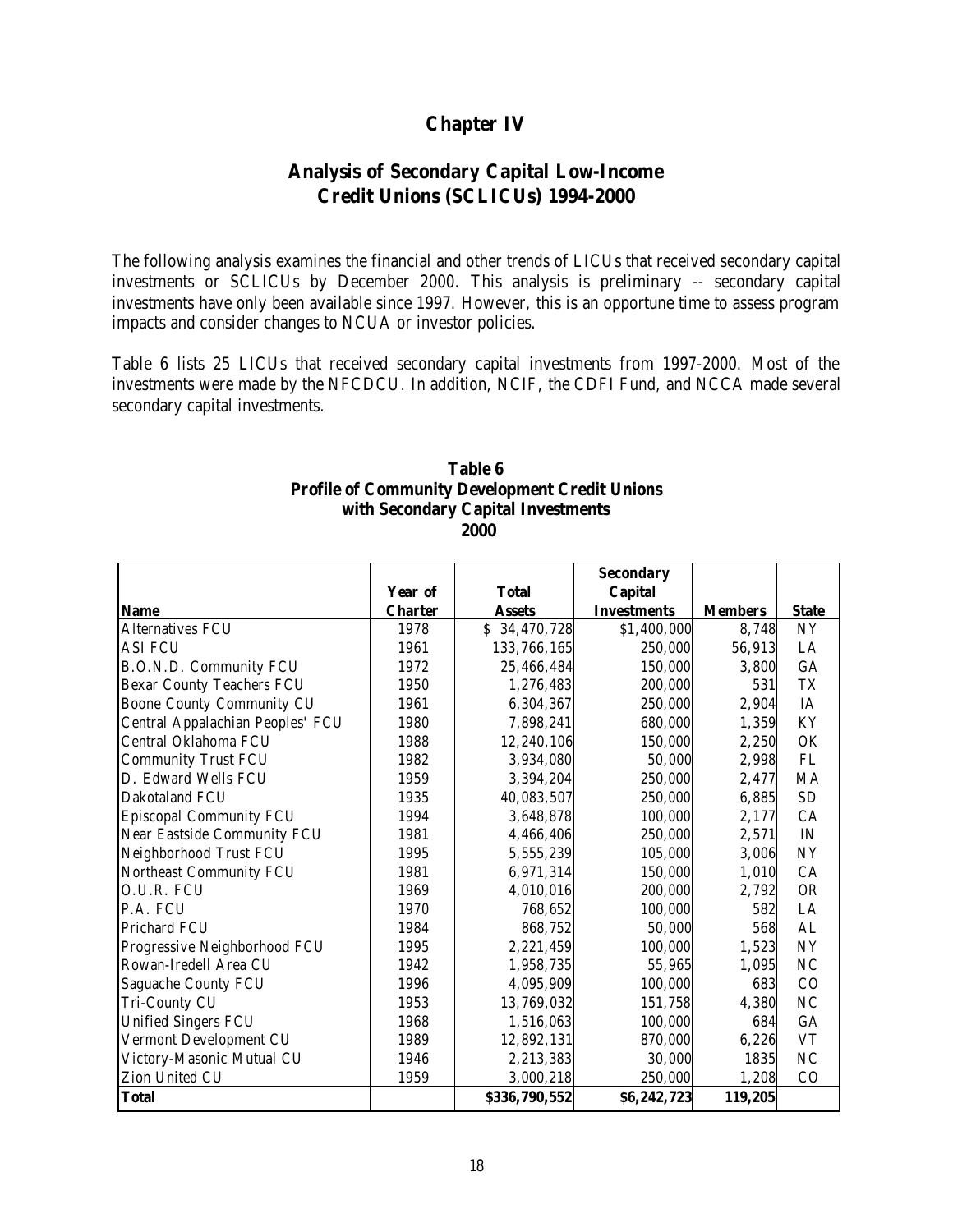# **Analysis of SCLICUs**

The SCLICUs are a diverse group. They range in size from ASI FCU with \$133 million in assets and 60,000 members, to P.A. FCU with less than \$800,000 in assets and 510 members. Dakotaland, which received its charter in 1935, is the oldest; Saguache County is the youngest -- it was formed in 1996. In fact, three of the SCLICUs, Saguache County, Progressive Neighborhood, and Neighborhood Trust, were chartered after 1993. SCLICUs are also geographically diverse. Ten are located in the South, with seven from the Western states. The Northeast and Midwest are represented by eight SCLICUs.

This analysis compares the asset development, net capital, and share and deposits trends of SCLICUs to all LICUs from  $1994^{18}$  to 2000. It also examines dividends, operating efficiencies, cost of funds (COF), lending, membership, and staff. Only those LICUs established by 1994 are included in the 2000 analysis to prevent a skewing of results that might occur from including newer credit unions or those that recently received LICU designations. Further, this analysis is disaggregated. A subset of SCLICUs that were established by 1994, or Legacy SCLICUs, are analyzed separately. The analysis of Legacy SCLICUs eliminates some of the volatility that new SCLICUs may exhibit.

For the most part, the secondary capital investments have been effective. Relative to LICUs, SCLICUs have experienced larger increases in lending, shares, and deposits. In addition, member account balances, membership, and staffing of SCLICUs increased at a higher rate than LICUs. In most cases, Legacy SCLICUs exhibited even stronger gains. Interestingly, the only area where SCLICUs lagged behind LICUs was net capital ratios.

### *Assets*

The mean and median assets of SCLICUs were higher than those of LICUs in both 1994 and 2000 (Chart 1). The mean assets of LICUs were \$7 million in 2000 compared to \$13.5 for SCLICUs -- a difference of almost 100 percent. Further, the rates of growth of assets from 1994 to 2000 are dissimilar. SCLICUs experienced a 75 percent increase in mean assets compared to a 44 percent increase for LICUs. The mean assets of SCLICUs founded before 1994, or Legacy SCLICUs, increased by 92 percent to \$14.8 million. The growth and volume of median assets reflected comparable trends.

# *Net Capital*

 $\overline{a}$ 

The net capital ratio of SCLICUs was almost 3-4 percent lower than the net capital ratio of LICUs in 1994 and 2000 (Chart 2). However there was some improvement. The net capital rate of SCLICUs grew from 6.5 percent in 1994 to 7.3 percent in 2000. Legacy SCLICUs had comparable net capital ratios in 2000.

<sup>&</sup>lt;sup>18</sup>All 1994 figures are adjusted for inflation.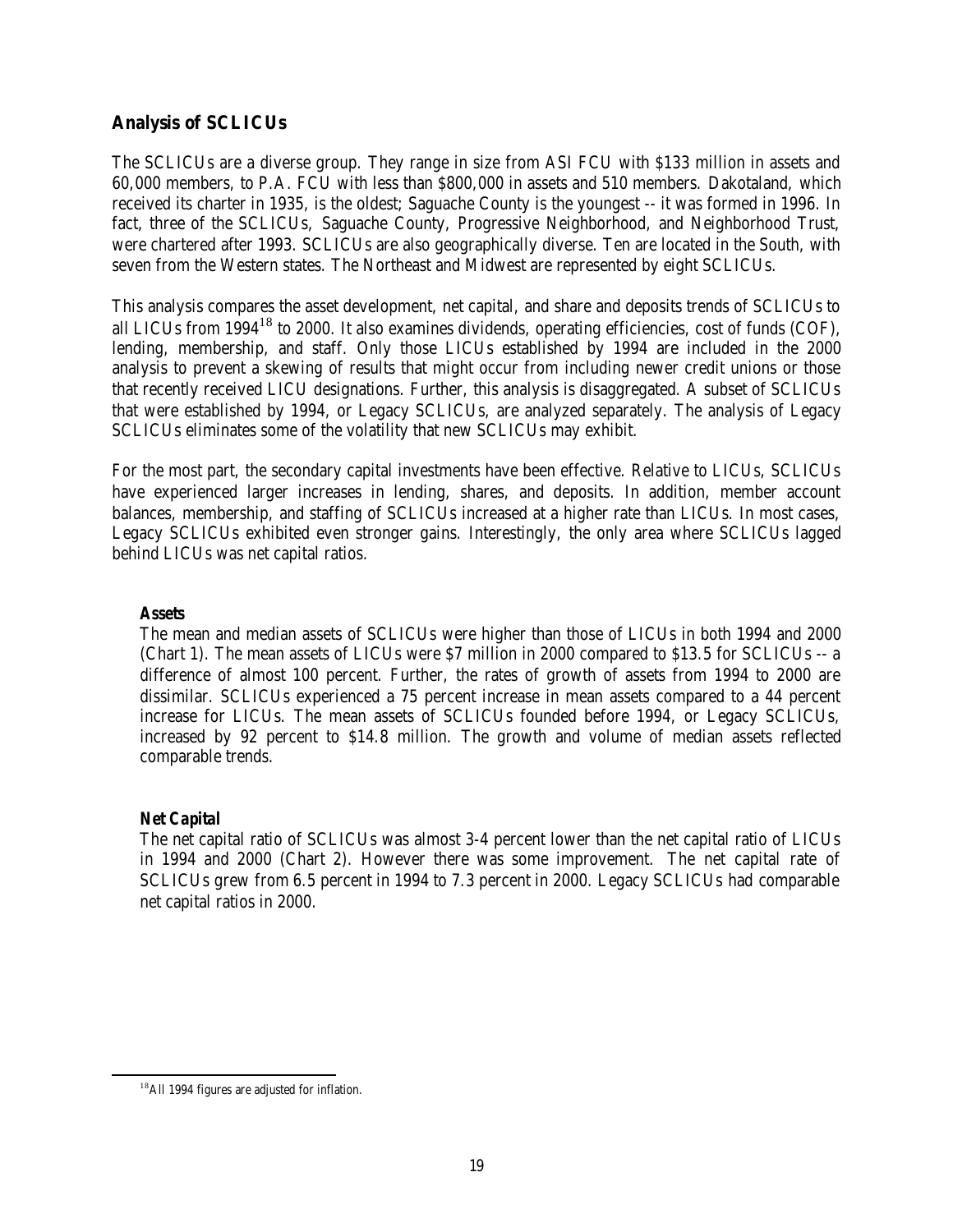**Chart 1 Mean Assets of LICUs, SCLICUs, and Legacy SCLICUs 1994 and 2000**



**Chart 2 Net Capital Ratios of LICUs, SCLICUs, and Legacy SCLICUs 1994 and 2000**

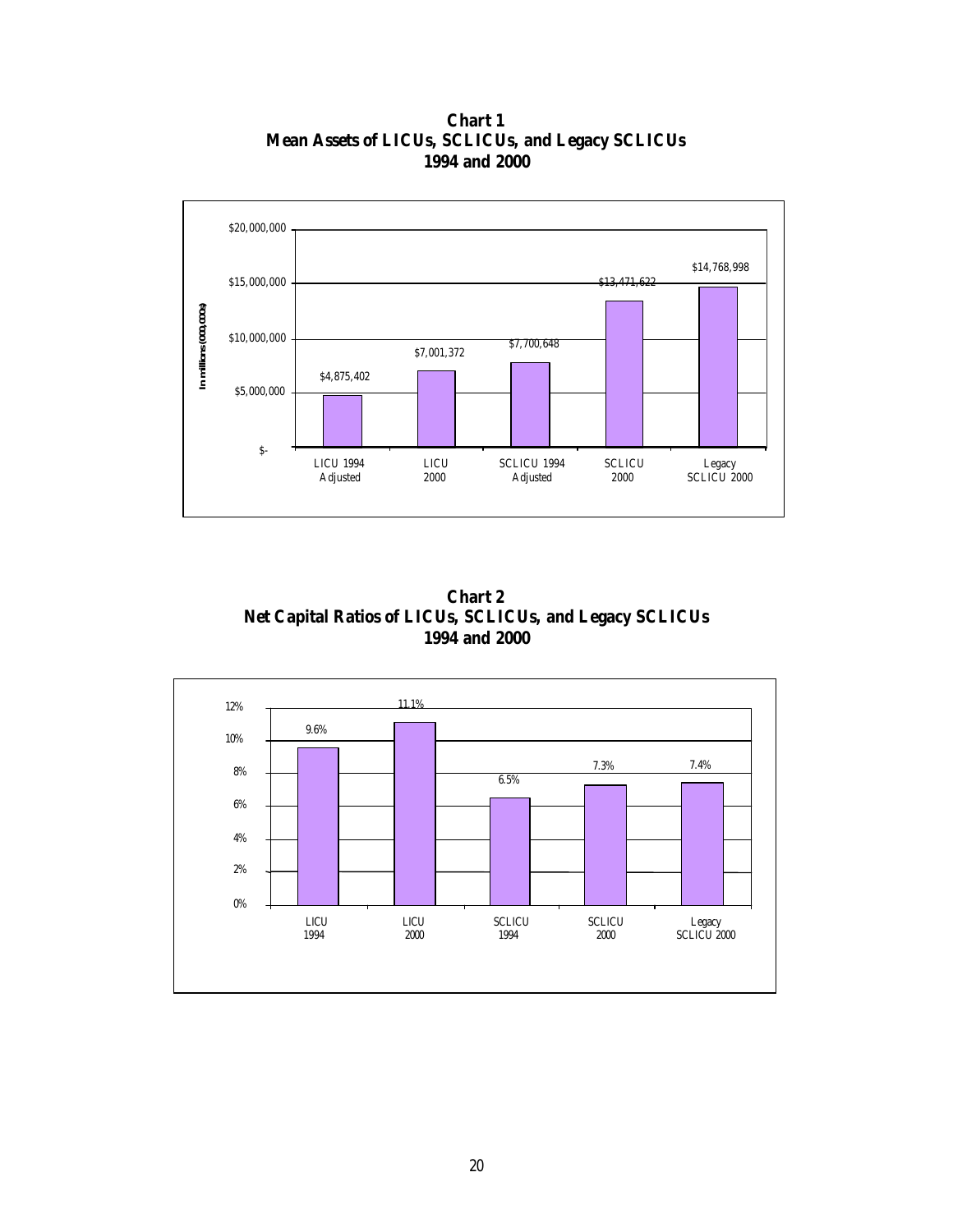### **Chart 3 Net Capital Ratios Minus Secondary Capital Investments of SCLICU and Legacy SCLICU 1994 and 2000**



This analysis also includes an examination of the net capital ratios of SCLICUs minus the secondary capital investments. Without the investments, the net capital ratios of SCLICUs decreased from 1994 to 2000 by 1.3 percent to 5.2 percent (see Chart 3). Legacy LICUs have slighter higher net capital ratios.

# *Shares and Deposits Accounts*

The mean amount of share and deposits per SCLICU increased 70 percent from 1994 to 2000, for an average of \$12 million in 2000. The mean amount of LICU deposit accounts was about one-half that of SCLICUs. LICUs also experienced a lower increase (50 percent) in deposits from 1994 to 2000. The deposit balances of Legacy SCLICUs increased by 86 percent to \$13 million in 2000.

SCLICUs also exceeded LICUs in number of accounts. The mean number of deposit accounts for LICUs was approximately one-half that of SCLICUs in 1994 and 2000. In 2000, SCLICUs and Legacy SCLICUs had an average of 7,210 and 7,889 deposit accounts respectively. The mean number of deposit accounts of LICUs in 2000 was 3,387. In addition, SCLICUs experienced a 50 percent increased in accounts from 1994 to 2000, compared to a 28 percent increase for LICUs.

The mean balance of the SCLICU and LICU member accounts also grew. However, the rate of increase was higher for SCLICUs. The mean balance of SCLICU accounts increased by 36 percent from 1994 to 2000, in contrast to a 28 percent increase for LICUs (Chart 4). The deposit accounts of SCLICUs also have higher balances. In 1994, the mean balance per account for SCLICUs was \$1,424. In 2000, the mean account balance was \$1,935, compared to \$1,800 for LICUs. The mean account balance of Legacy SCLICUs in 2000 was \$1,956.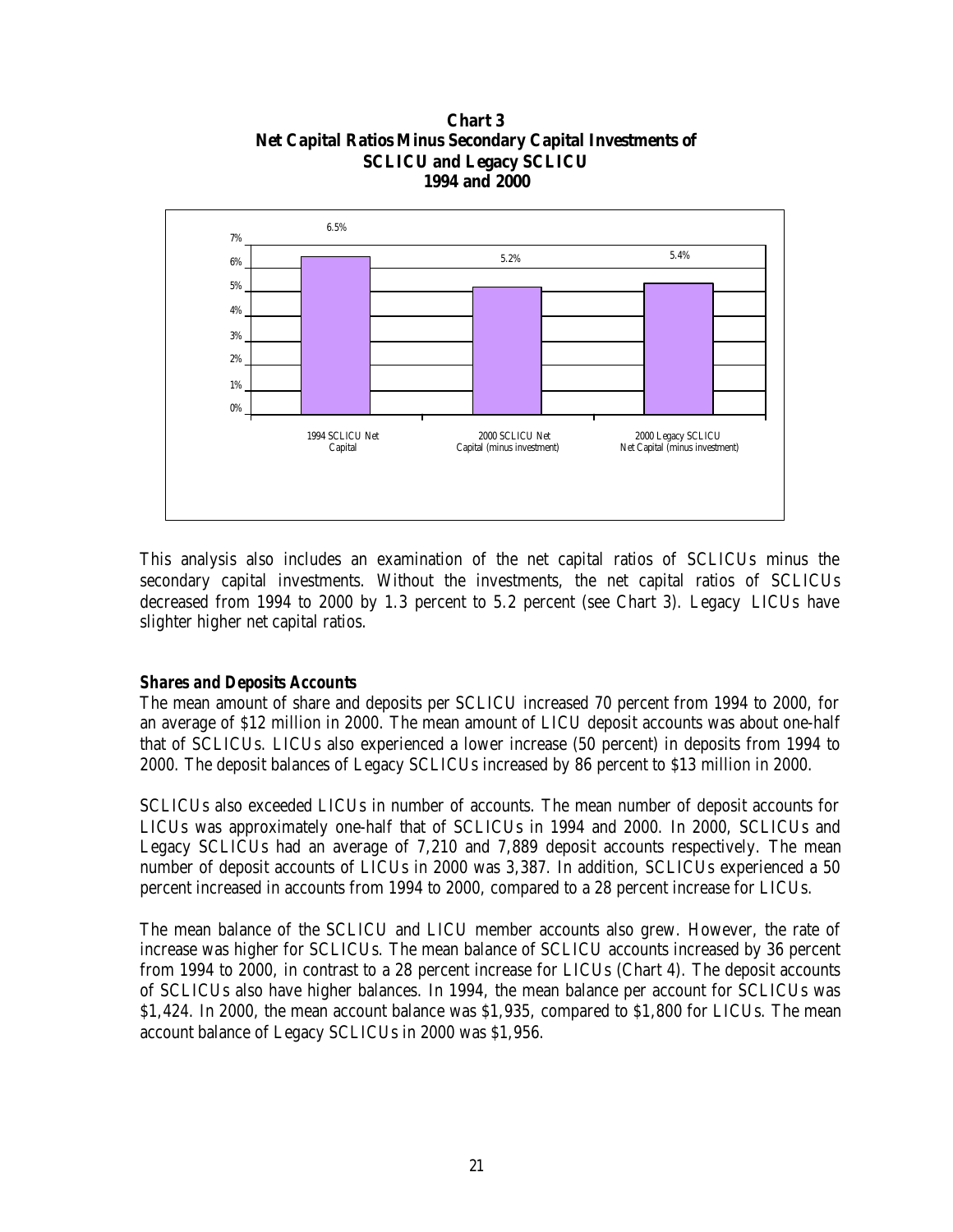**Chart 4 Mean Account Balances of LICUs, SCLICUs, and Legacy SCLICUs 1994 and 2000**



### *Non-Member Deposits*

Deposits by non-members are a slightly bigger component of the total deposits of SCLICUs than LICUs. In 2000, non-member deposits were 4.5 percent of all LICU deposits and almost 8 percent for SCLICUs. There was a significant difference in the rate of increase of the amount of nonmember deposits. The mean amount of non-member deposits for SCLICUs was over \$900,000 in 2000, a 267 percent increase from 1994. In contrast, the mean non-member deposit of LICUs increased by 76 percent from 1994 to 2000 (Chart 5).

#### *Dividends and Cost of Funds*

The mean dividend rate and COFs of SCLICUs and LICUs are comparable. SCLICU and Legacy SCLICUs had dividend rates of 3.4 percent in 2000. The mean dividend rate of LICUs was 3.1 percent in 2000. The 2000 COFs for SCLICUs and Legacy SCLICUs was 3.2 percent and 3.3 percent for LICUs.

#### *Operating Efficiency*

It appears that SCLICU management has become more adept at controlling operating expenses. As Chart 6 indicates, SCLICUs had a significantly higher operating expense ratio than LICUs in 1994. However, by 2000, the operating expense ratio of SCLICUs decreased to 54.3 percent. Legacy SCLICUs reduced their operating expense ratio to 53 percent in 2000. The operating efficiency ratio of all LICUs was slightly higher, at 54.7 percent in 2000.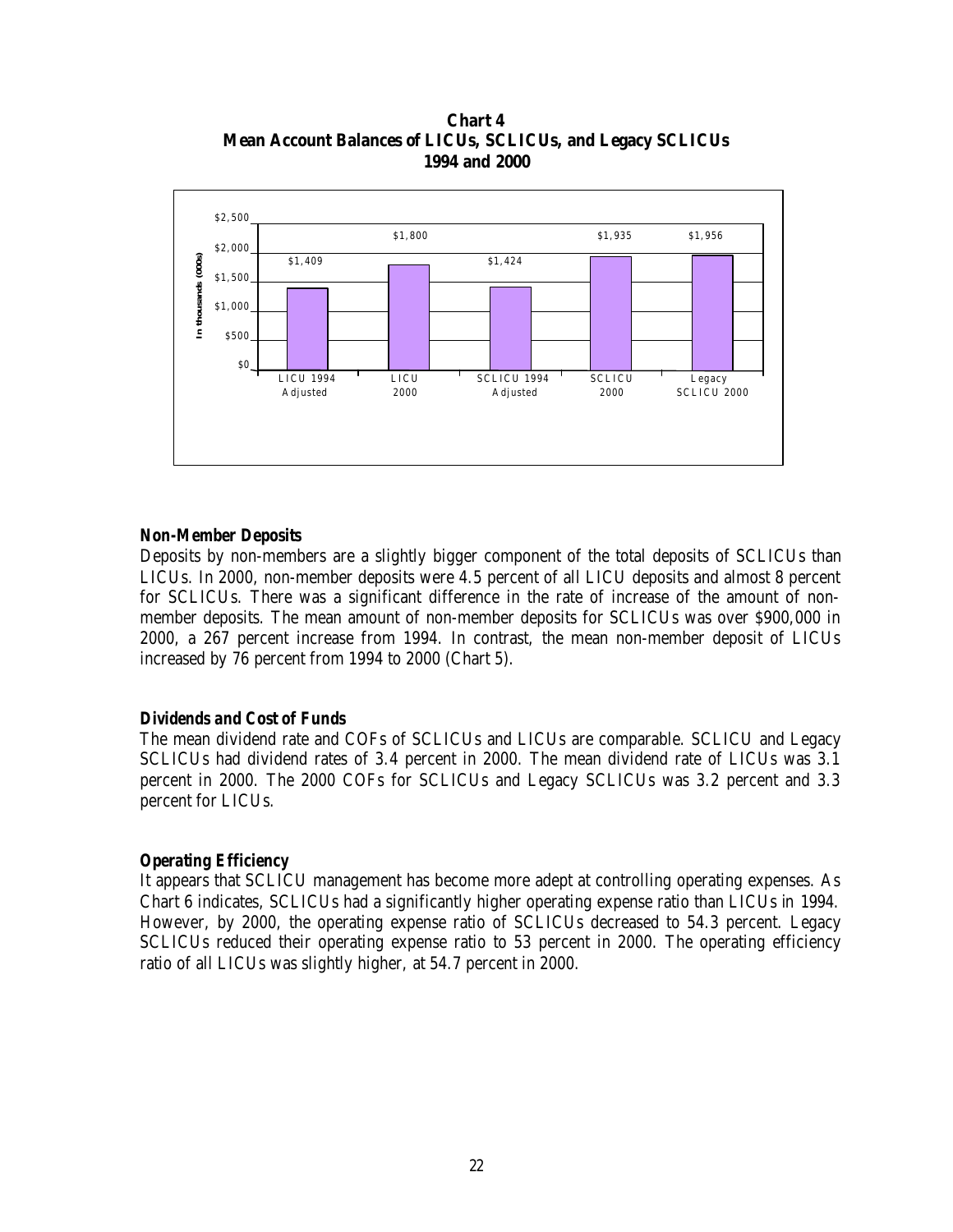**Chart 5 Percent Non-Member Deposits of LICUs, SCLICUs, and Legacy SCLICUs 1994 and 2000**



**Chart 6 Operating Efficiency of LICUs, SCLICUs, and Legacy SCLICUs 1994 and 2000**

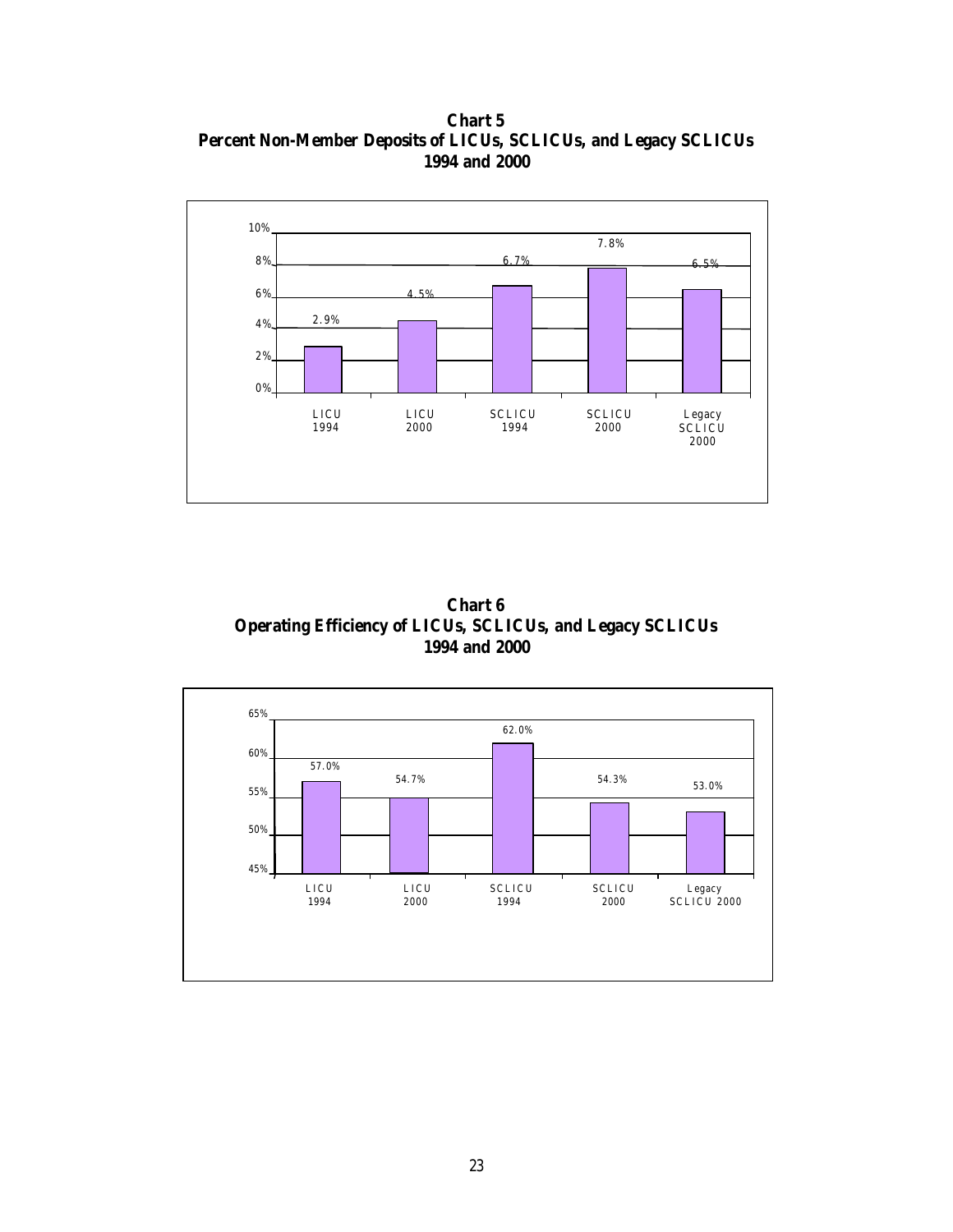**Chart 7 Loan to Share Ratios of LICUs, SCLICUs, and Legacy SCLICUs 1994 and 2000**



### *Lending*

SCLICUs were more aggressive lenders than LICUs in both 1994 and 2000, (Chart 7) which may account for their lower net capital ratios. The 2000 loan to share ratios of SCLICUs and LICUs was, respectively, 86 percent and 76.9 percent. Legacy LICUs had the largest loan to share ratio at 87.6 percent. The rate of increase in loan to shares from 1994 to 2000 of LICUs and SCLICUs was comparable.

The number and size of SCLICU loans has grown. The mean number of loans per SCLICU in 2000 was 1,799, compared to 907 for LICUs. In 2000, Legacy SCLICUs held an average of 2,012 loans. There was also a major difference in the rates of increase in number of loans of LICUs and SCLICUs from 1994 to 2000. LICUs experienced a 29 percent increase in number of loans, compared to 73 percent increase for SCLICUs. SCLICUs also outpaced LICUs in loan size. The mean loan of SCLICUs grew by over \$1,000 from 1994 to 2000 to \$7,146. The mean loan for Legacy LICUs was \$6,933 in 2000. The mean loan size for all LICUs was more modest, at \$4,648 in 2000. SCLICUs and LICUs, however, experienced similar rates of increase in loan size from 1994 to 2000.

The growth in lending by SCLICUs did not result in an increase in loan delinquencies. In fact, the rate of SCLICU delinquencies decreased from 2.1 percent in 1994 to 1.7 percent in 2000 (see Chart 8). The loan delinquency rate of all LICUs in 2000 was 2.3 percent. Further, the rate of long-term delinquencies (over six months) of SCLICUs and Legacy SCLICUs decreased slightly from 1994 to 2000. The rate of charge-offs of SCLICUs increased negligibly from 1994 to 2000 by one-half of 1 percent.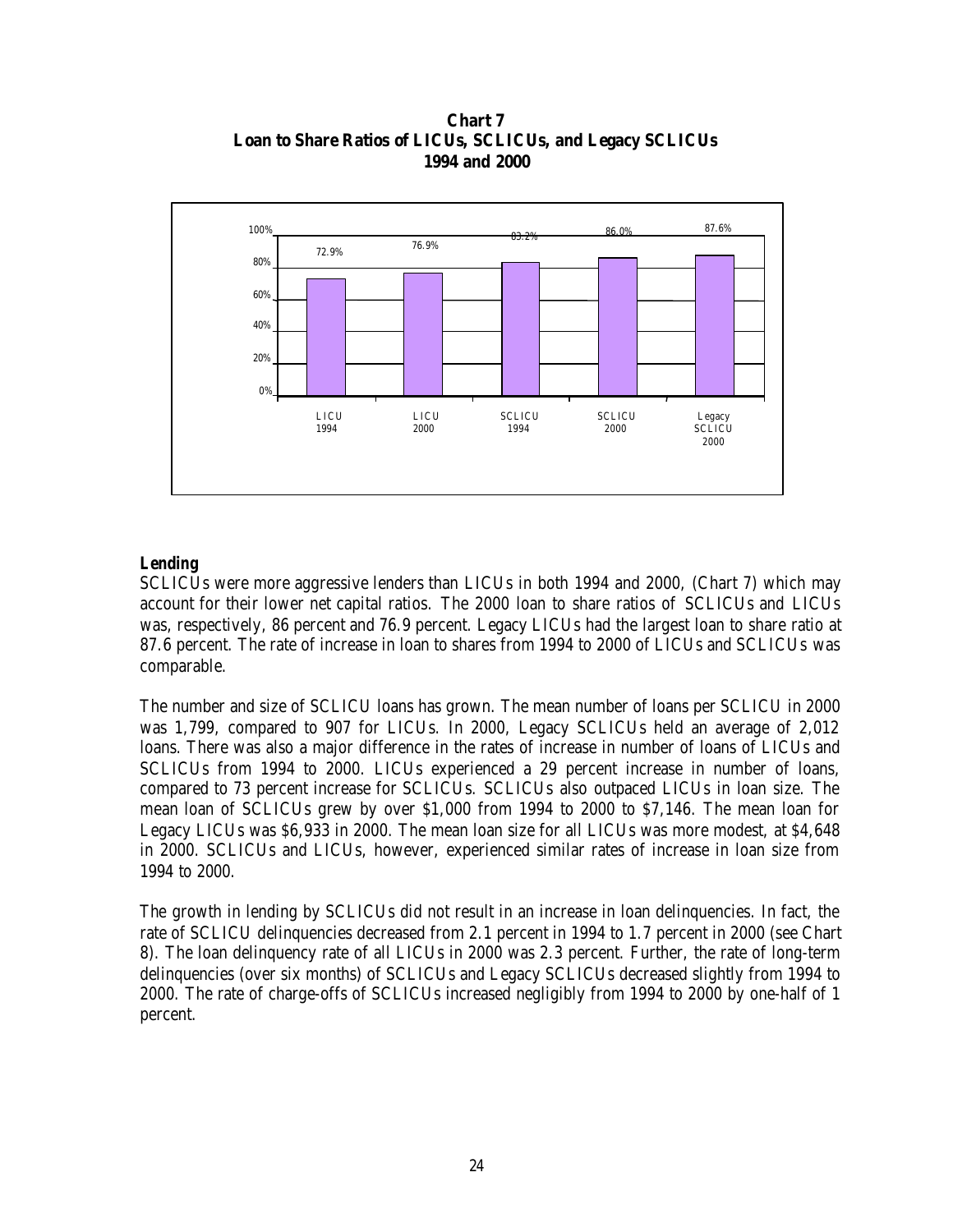**Chart 8 Loan Delinquency Rates of LICUs, SCLICUs, and Legacy SCLICUs 1994 and 2000**



#### *Membership*

SCLICUs are serving more members. In 1994, they served an average of 3,379 members. By 2000, SCLICUs served an average of 4,799 members, approximately 1,400 more than the LICU mean membership of that year. Legacy SCLICUs served the highest number of mean members (5,197) (see Chart 9). Mean membership of SCLICUs also increased from 1994 to 2000 at a higher rate than LICUs.



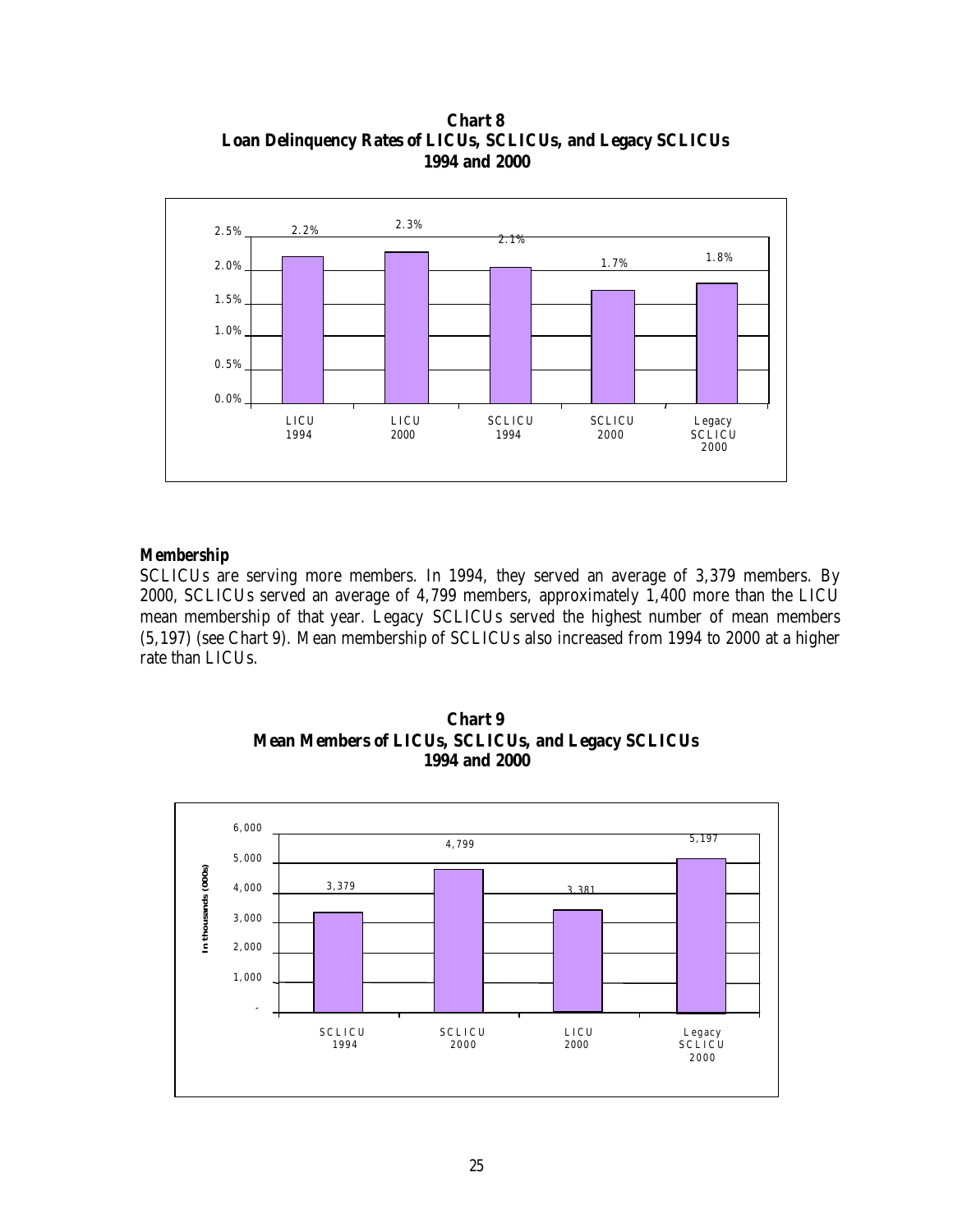# *Staff*

Although their operating expenses fell relative to gross income, the average staff size of SCLICUs grew significantly from 1994 to 2000. The mean number of employees of SCLICUs increased by 226 percent, from four in 1994 to 13 in 2000. In contrast, LICUs had a mean staff of seven in 2000, a 57 percent increase from 1994. Legacy SCLICUs had a mean of 14 staff members in 2000. As a result of increasing staffing, the ratio of members to staff dramatically decreased for SCLICUs, from 849:1 to 1994 to 373:1 in 2000, compared to a ratio of 449:1 for LICUs in 2000.

# **Conclusions**

Table 7 is a summary of the key characteristics and ratios of SCLICUs and LICUs in 1994 and 2000. In most cases, SCLICUs fare well when compared to LICUs. SCLICUs have higher assets and loan to share ratios, serve more members, and have lower loan delinquencies. SCLICUs also made major progress from 1994 to 2000; they decreased operating expenses and increased non-member deposits, staff, and number and balance of deposit accounts.

|                                     |               |               |               |               | <b>Legacy</b> |
|-------------------------------------|---------------|---------------|---------------|---------------|---------------|
|                                     | <b>LICU</b>   | <b>LICU</b>   | <b>SCLICU</b> | <b>SCLICU</b> | <b>SCLICU</b> |
|                                     | 1994          | 2000          | 1994          | 2000          | 2000          |
| <b>Mean Assets</b>                  | \$4,875,402   | \$7,001,372   | \$7,700,648   | \$13,471,622  | \$14,768,998  |
| <b>Median Assets</b>                | \$1,148,893   | \$1,719,618   | \$2,783,221   | \$4,095,909   | \$4,238,211   |
| <b>Percent Net Capital Ratio</b>    | 9.6%          | 11.1%         | 6.5%          | 7.3%          | 7.4%          |
| <b>Total Deposits</b>               | \$4,284,401   | \$6,097,234   | \$6,934,787   | \$11,786,977  | \$12,918,448  |
| <b>Mean Number Accounts</b>         | 2,640         | 3,387         | 4,791         | 7,210         | 7,889         |
| <b>Mean Deposit Account Balance</b> | \$<br>1,409   | Ŝ.<br>1,800   | \$<br>1,424   | \$<br>1,935   | \$<br>1,956   |
| <b>Mean Non-Member Deposits per</b> |               |               |               |               |               |
| <b>Credit Union</b>                 | \$<br>123,086 | 216,463<br>S. | S.<br>249,400 | Š.<br>915,995 | S.<br>844,599 |
| <b>Percent Non-Member Deposits</b>  | 2.9%          | 4.5%          | 6.7%          | 7.8%          | 6.5%          |
| <b>Percent Dividend</b>             | 3.1%          | 3.1%          | 2.6%          | 3.4%          | 3.5%          |
| <b>Percent Cost of Funds (COF)</b>  | 3.1%          | 3.3%          | 2.4%          | 3.2%          | 3.2%          |
| <b>Efficiency Ration (OE/Y)</b>     | 57.0%         | 54.7%         | 62.0%         | 54.3%         | 53.6%         |
| <b>Loan to Share Ratio</b>          | 72.9%         | 76.9%         | 83.2%         | 86.3%         | 87.7%         |
| <b>Mean Number Loans</b>            | 704           | 907           | 1,041         | 1,799         | 2,012         |
| <b>Mean Loans Per Credit Union</b>  | \$3,121,282   | \$4,687,310   | \$5,772,207   | \$10,176,942  | \$11,325,436  |
| <b>Mean Loans to Borrowers</b>      | \$<br>3,824   | \$<br>4,648   | S.<br>5,735   | Ś.<br>7,147   | \$<br>6,933   |
| <b>Percent Delinquent Loans</b>     | 2.2%          | 2.3%          | 2.1%          | 1.7%          | 1.8%          |
| <b>Mean Members</b>                 | 2,031         | 2,611         | 3,379         | 4,799         | 5,197         |
| <b>Mean Staff</b>                   | 4             | 7             | 4             | 13            | 14            |
| <b>Members to Staff Ratio</b>       | 604           | 449           | 849           | 373           | 380           |

| Table 7                                             |
|-----------------------------------------------------|
| <b>Trends of LICUs, SCLICUs, and Legacy SCLICUs</b> |
| $1994^{19}$ and 2000                                |

 $\overline{a}$ 

<sup>&</sup>lt;sup>19</sup>Where appropriate 1997 figures are adjusted for inflation.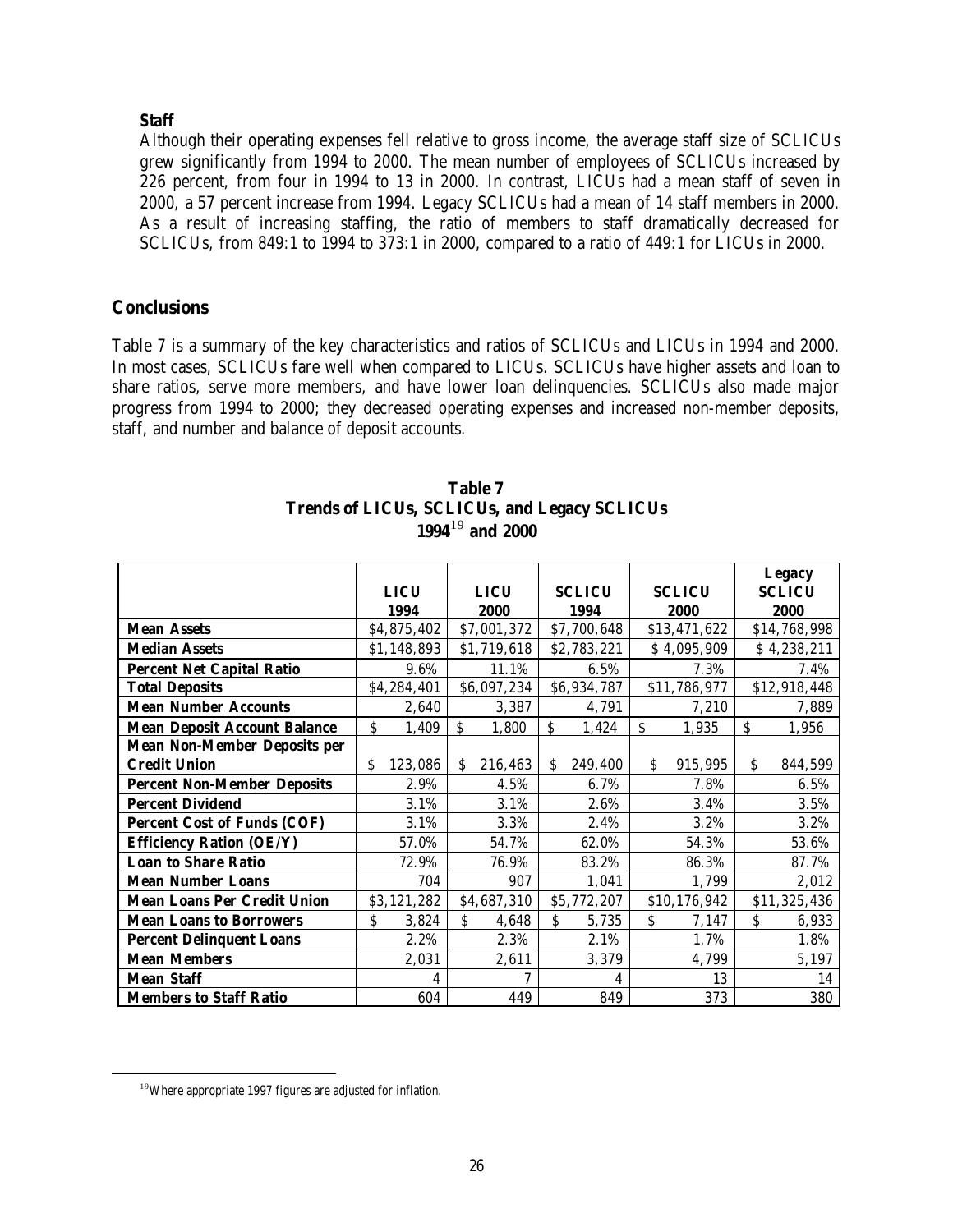Some might argue that the growth and superior ratios of SCLICUs are due to self-selection. In other words, the most aggressive and fastest growing credit unions pursue and receive investments. There is some legitimacy to this argument. Funding is competitive and therefore perhaps it is likely that the strongest credit unions receive investments. However, capital investors also provide secondary capital investments to LICUs that are thinly capitalized and relatively new. A few of the SCLICUs experienced dramatic decreases in net capital, loan to share ratios, and increases in loan delinquencies from 1994 to 2000.

Despite SLICUs improved capital ratios, maintaining adequate capital is an ongoing concern. Without the secondary capital investments net capital ratio is below PCA standards in 2000. This may be due to a number of factors, such as using resources to make more loans and hence increasing assets relative to net worth. After all, without the secondary capital investments, credit union managers may have opted to decrease loan production and assets to increase the net capital ratio. SLICUs have significantly better loan to share ratios than all LICUs. However, SCLICUs must plan to increase their net capital so they can begin repaying investments. Other alternatives include negotiating extended terms for current investments or raising additional secondary capital investments. Chapter VI contains a detailed policy discussion of these issues.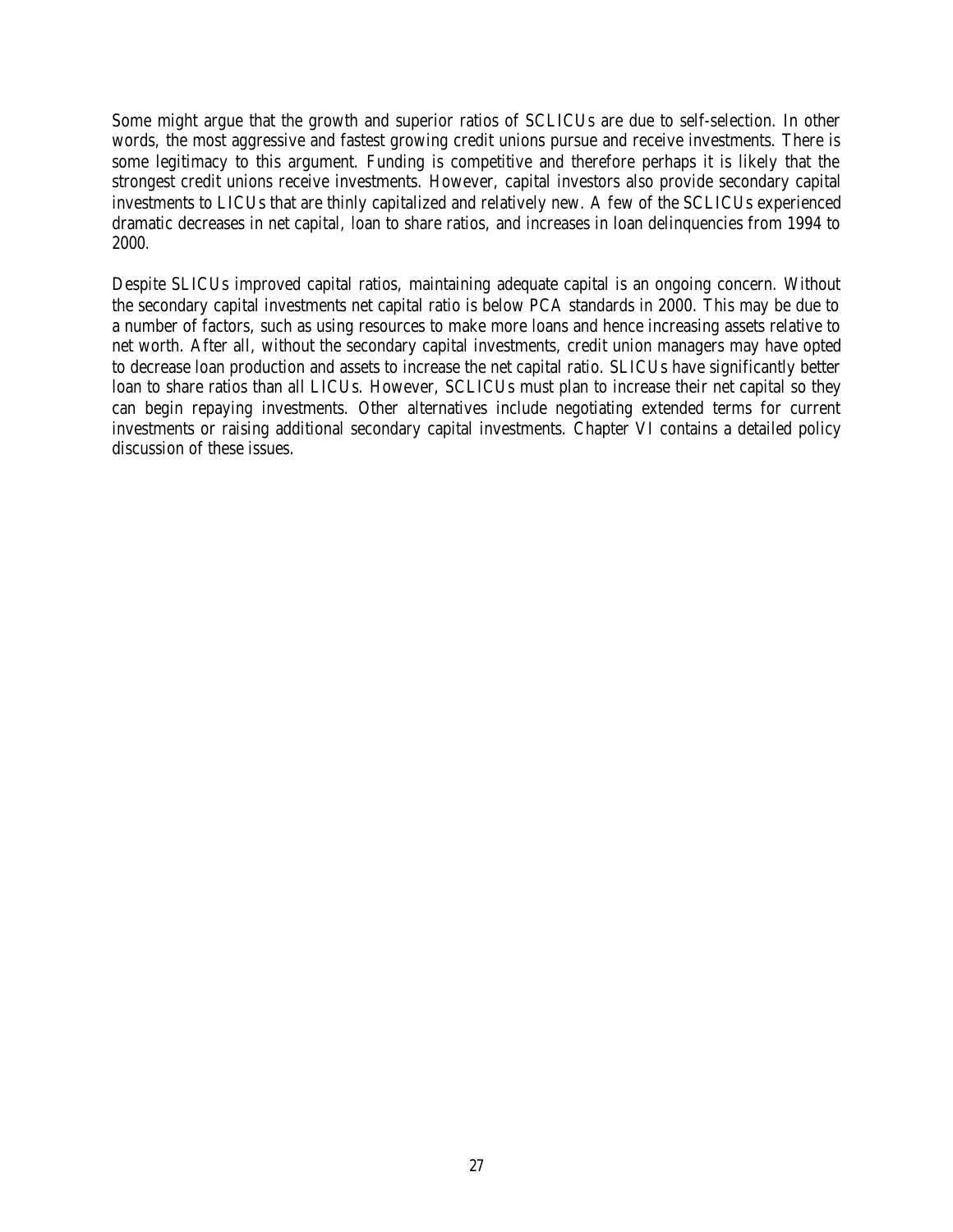# **Chapter V**

# **Secondary Capital Low-Income Credit Union (SCLICU) Case Studies**

The following chapter contains case studies of four SCLICUs whose investments have been in place for at least three years: Alternatives FCU, Episcopal Community FCU, Near Eastside Community FCU, and Saguache County CU. These credit unions were selected because they represent some of the best practices of the secondary capital investments programs. They are also diverse in size and membership, thus illustrating that disparate credit unions have achieved improvements through the use of such programs.

The case studies begin with the history and background of each credit union. Then the goals and objectives identified in each credit unions' secondary capital investment business plan are described. The last section of each case study examines whether the credit unions were successful in meeting their goals and identifies notable changes in finances, membership, marketing, staffing, and lending.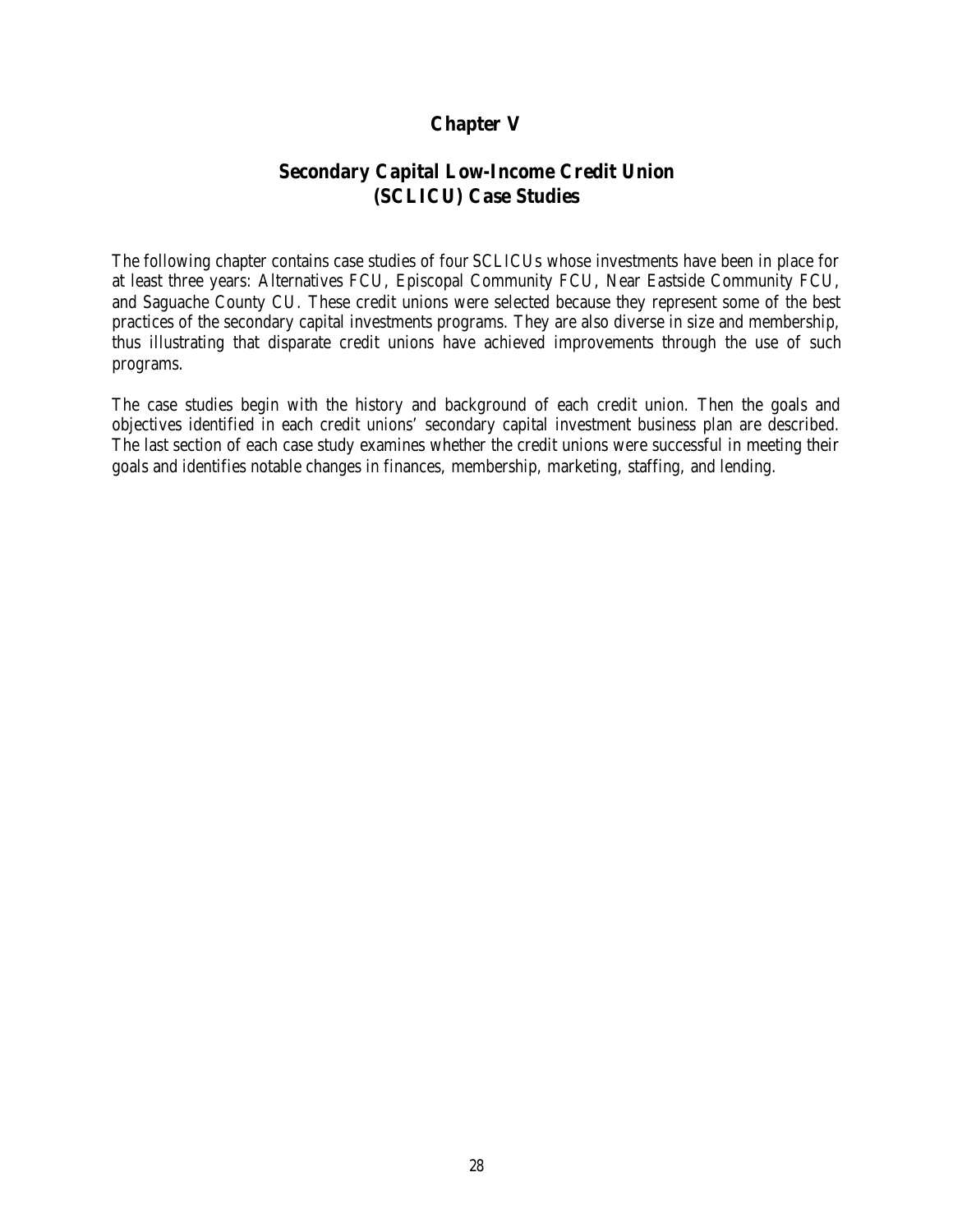#### **Alternatives Federal Credit Union**

#### **History and Background**

 $\overline{a}$ 

Alternatives Federal Credit Union (Alternatives FCU) was chartered in January 1979 to serve the financial service needs of local microenterprises and cooperatives. Since then the credit union has grown to include a range of consumer and business retail services and lending products.

Alternatives FCU serves Tompkins County, located in south central New York State. The county has a population of almost 95,000 with a median household income of \$27,000. The median income of residents of Ithaca, the largest city in the county and the location of the main branch of the credit union, is \$17,718. The county population is predominantly white, with 3 percent African-Americans, 3 percent Hispanics, and 7 percent Asians.

Credit union membership eligibility is tied to the Alternatives Fund, a not-for-profit 501(c)(6) established in 1970. The Fund is a trade association of community groups, cooperatives, employee-owned businesses, and individuals. Credit union members must be members of the Fund.

Alternatives FCU leverages local resources to serve the needs of low-income households who are generally left out of the financial mainstream. Credit union management has developed a model of asset development they call the Credit Path Model. It predicates a continuum from poverty to wealth, with affordable financial services and economic literacy at the base. Further up the Credit Path are consumer, real estate, and business lending.

Alternatives FCU has experienced tremendous growth in financial condition, programming, and staff. Total assets were \$34 million in 2000, making Alternatives FCU one of the largest CDCUs in the country. Alternatives FCU has almost  $6,000$  members<sup>20</sup> and a staff of 32.

Alternatives FCU has an active lending program. Its outstanding loans totaled \$22 million in 2000 and the loan to share ratio was 73 percent (Table 8). In addition, the Credit Union has also developed Individual Development Account (IDA) programs for housing, education, youth, and business development. Alternatives FCU also developed the Community Partnership Lending Program (CPLP), a cooperative lending vehicle. To join this innovative program, a nonprofit organization makes a deposit in Alternatives FCU that serves as a risk pool for loans made by the credit union to their program participants. Alternatives FCU will make loans for up to twice the amount of the deposited funds. Loans, which can be for a variety of purposes determined by the community partner, are made at an interest rate of 6 percent above the interest rate of the deposit. The credit union considers the CPLP as a means to increase lending to consumers. It is not a source of revenue for the credit union. However, program income does cover Alternatives FCU's administrative costs.

<sup>&</sup>lt;sup>20</sup>Alternatives FCU's financial statement shows a decrease in members from 8,245 in 1999 to 5,839 in 2000. Credit union management explained the change by noting a change in membership accounting. Instead of adding accounts, the credit union now calculates actual members.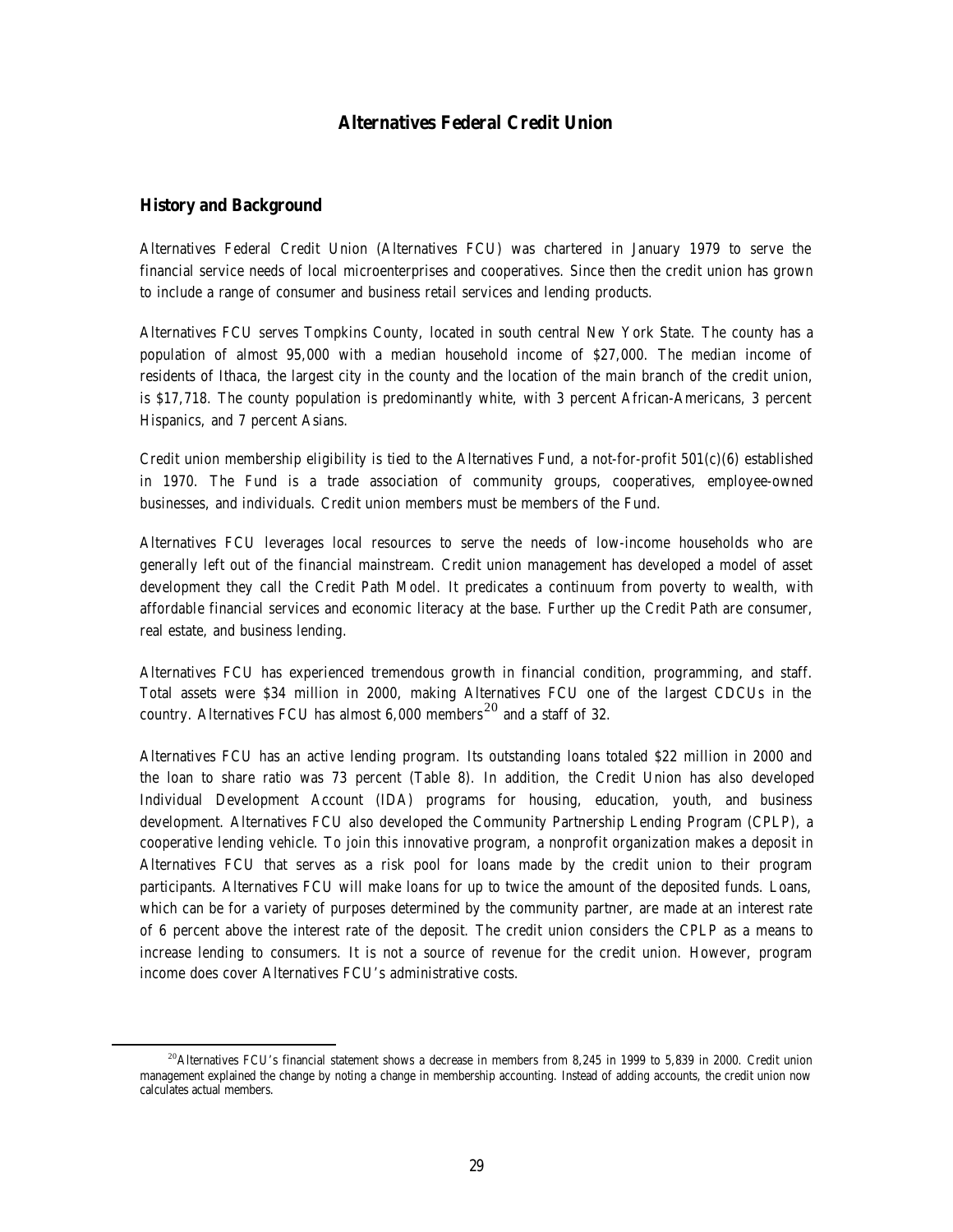Alternatives FCU management has imposed stringent loan collection procedures. Credit union staff send delinquency notices three times a month and follow up with phone calls if the payments are not received within 30 days. When a loan is over 60 days delinquent, the borrower is encouraged to schedule a meeting with credit union staff and may receive a notice of foreclosure. As a result of these strategies, the delinquency rate, which reached a high of 6.55 percent in 1997, decreased to 3.71 percent in 2000.

Alternatives FCU recently received permission from the NCUA to construct a new facility. The new building will consolidate operations currently housed in two separate buildings. The plans for the new building include a bigger lobby, drive-thru facilities, and on-site parking. The new location, which is just a few blocks from the current facilities, should support the revitalization of the West End of Ithaca.

| <b>Type of Charter</b>             | Community                                   |  |
|------------------------------------|---------------------------------------------|--|
| <b>Year Established</b>            | 1979                                        |  |
| <b>Charter</b>                     | Federal                                     |  |
| <b>Full-Time Staff</b>             | 32                                          |  |
| <b>Field of Membership (FOM)</b>   | Members of the Alternatives Fund (Consumers |  |
|                                    | who live, work or own property in Tompkins  |  |
|                                    | County, N.Y.)                               |  |
| <b>Operating Finances</b>          |                                             |  |
| <b>Total Assets</b>                | \$34,470,728                                |  |
| Net Capital Ratio                  | 10.6%                                       |  |
| <b>Cost of Funds</b>               | 2.8%                                        |  |
| <b>Operating Efficiency Ratio</b>  | 57.28                                       |  |
| <b>Shares and Deposits</b>         |                                             |  |
| <b>Total Shares And Deposits</b>   | \$30,250.176                                |  |
| Number of Share/Deposit Accounts   | 12,606                                      |  |
| <b>Mean Share/Deposit</b>          | \$2,400                                     |  |
| <b>Percent Non-Member Deposits</b> | 13.6%                                       |  |
| <b>Dividend</b>                    | 3.0%                                        |  |
| <b>Lending</b>                     |                                             |  |
| <b>Total Loans</b>                 | \$22,044,089                                |  |
| <b>Percent Delinquent Loans</b>    | 3.71%                                       |  |
| Loans to Share Ratio               | 72.9%                                       |  |
| <b>Membership</b>                  |                                             |  |
| <b>Number of Current Members</b>   | 5,839                                       |  |

#### **Table 8 Alternatives Federal Credit Union December 2000**

#### **Alternatives FCU Capitalization Program**

Alternatives FCU has received four secondary capital investments from four sources since 1997, totaling \$1,400,00 (see Table 9). The credit union's secondary capital investment business plan addressed home and small business lending, small business development, home ownership, education, and youth programs. The September 1997 business plan submitted to the NFCDCU has the following goals: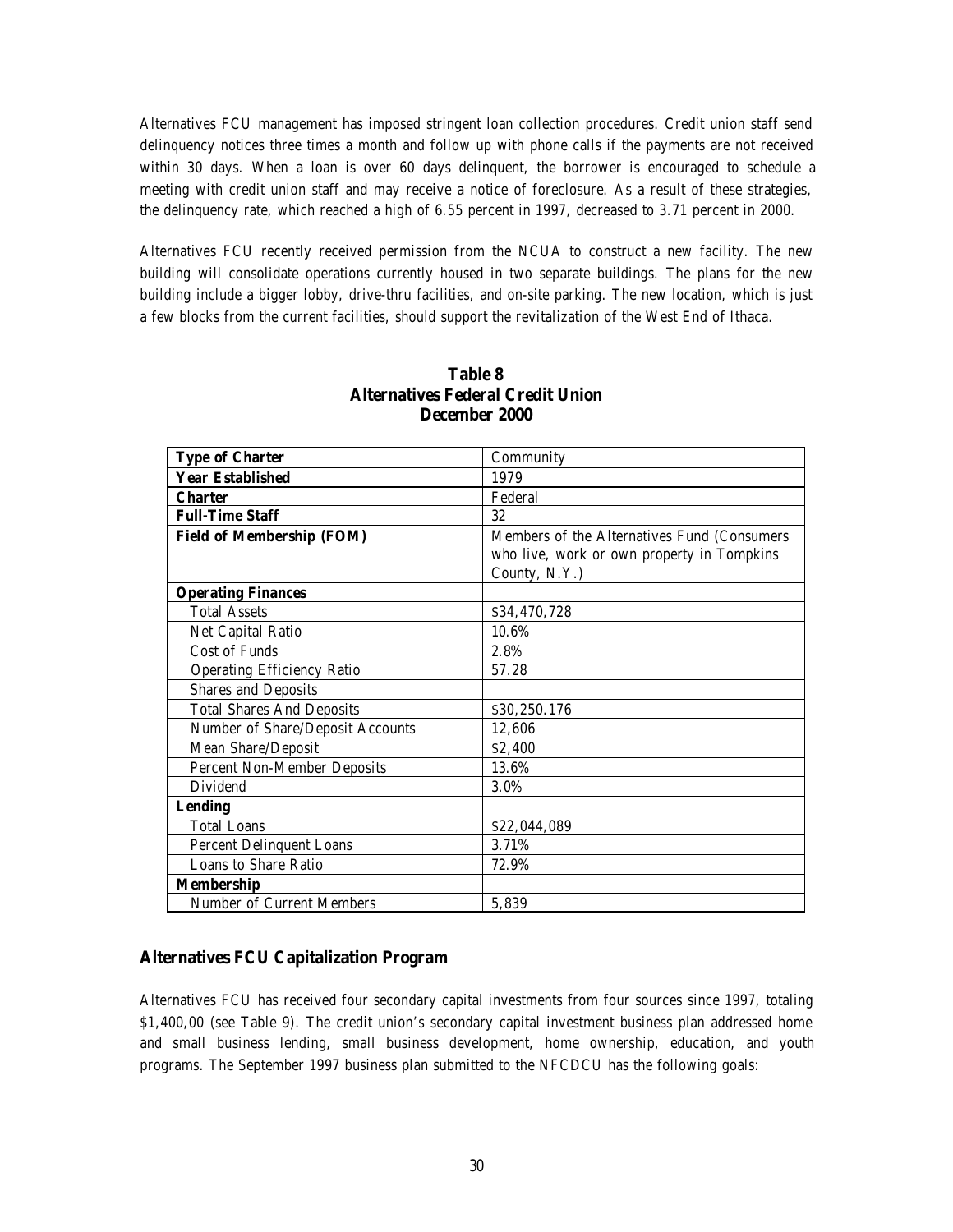#### Increase Lending

 $\overline{a}$ 

- Expand CPLP by adding four new lending partners.
- Increase the micro loan portfolio to \$5.1 million and provide technical assistance to 125 microenterprises.
- Close 66 home loans by expanding outreach for Flexible Mortgage products in partnership with Ithaca Neighborhood Housing Services.

#### Expand Dollars For Dreams Youth Credit Union

- Increase membership and assets of Dollars for Dreams youth credit union to 1,370 and \$487,000 respectively.
- Expand Member Services.
- Establish an IDA program for home ownership or improvement, education, youth and small business development.

#### **Table 9 Alternatives Federal Credit Union Secondary Capitalization Program December 2000**

| Source of investment | <b>NCCA</b>              | <b>NCIF</b>  | <b>CDFI</b> Fund          | <b>NFCDCU</b> |
|----------------------|--------------------------|--------------|---------------------------|---------------|
| Amount of investment | \$300,000                | \$300,000    | \$550,000                 | \$250,000     |
| Term of investment   | 10.5 years <sup>21</sup> | 9 years      | 9 years                   | 9 years       |
| Date of investment   | March 1999               | October 1999 | August 2000               | December 1997 |
| Redemption period    | September 2009           | October 2008 | August 2009               | December 2006 |
| Rate of investment   | 4.5%                     | 4.0%         | $4.0\%$ - $5.0\%$ $^{22}$ | 5.0%          |

#### **Alternatives FCU Progress on Meeting Goals**

Alternatives FCU has achieved many improvements since the introduction of secondary capital. Dividends increased and loan delinquencies are well in hand. Members' savings account balances and net capital also improved from 1997 to 2000. In addition, the credit union decreased its operating efficiency ratio.

**Increase Lending:** Consistent with its business plan, Alternatives FCU did experience a dramatic increase in lending (Chart 10). Overall lending volume increased by 53 percent within three years of the credit union receiving the first secondary capital investment in 1997. The loan categories with the largest percent increases are miscellaneous loans to members, such as lines of credit, used vehicle loans, and unsecured credit card loans. First mortgages are the largest volume of loans, at \$9.7 million in 2000, followed by unsecured loans (\$3 million).

 $21$ The NCCA investment is for 6.5 years, with automatic annual extensions. If performance measures are met, the term could extend to 10.5 years.

 $^{22}$ CDFI Fund matches the terms and rates of other investments. Of a total of \$550,000 from the CDFI, \$300,000 was made at an interest rate of 4 percent to match the NCIF investment, and \$250,000 at 5 percent to match the investment from NFCDCU.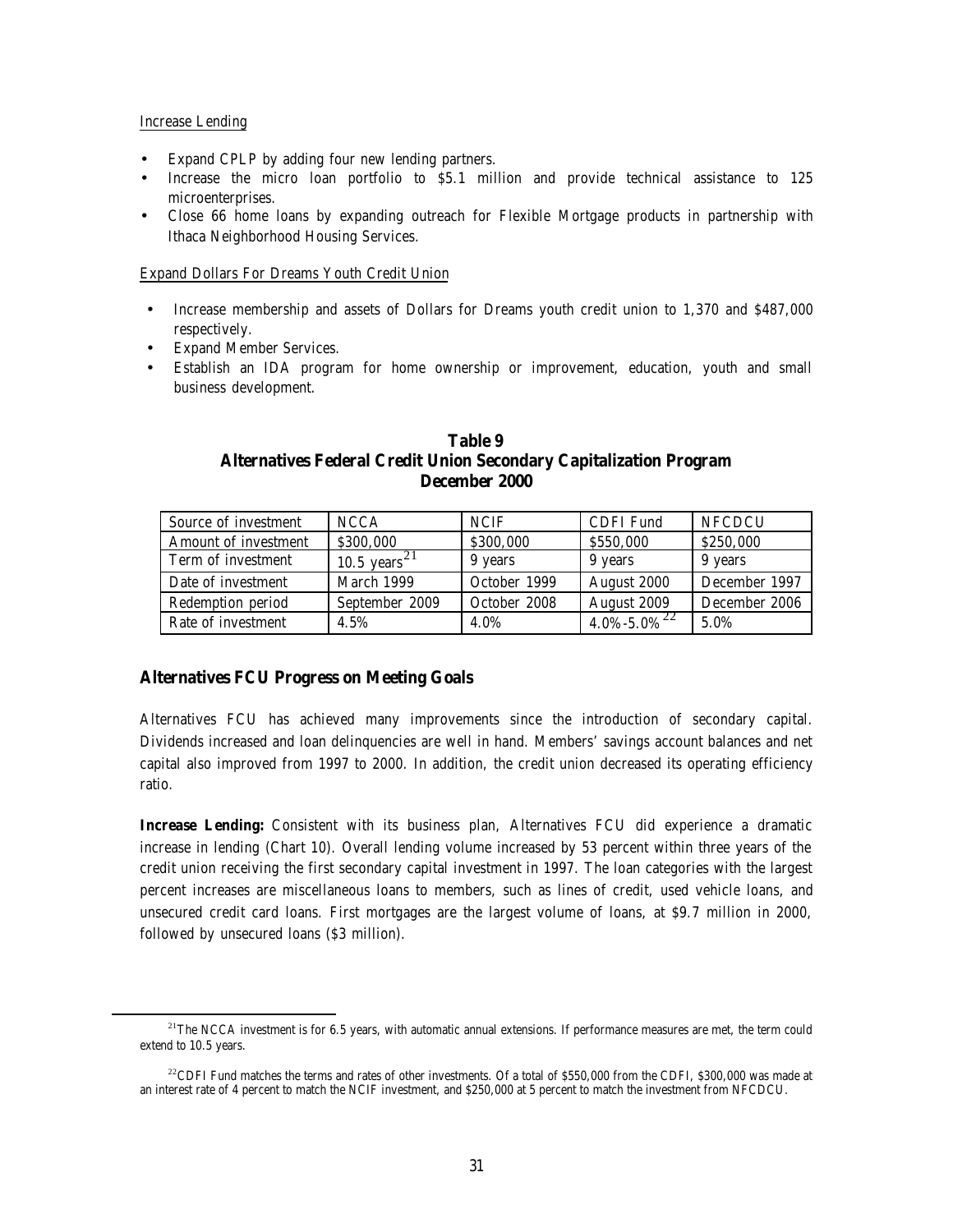

**Chart 10 Alternatives Federal Credit Union Loan Volume 1997 and 2000**

Alternatives FCU significantly expanded the CPLP by adding several new community partners. The Ithaca Housing Authority makes emergency loans for tenants through its Family Self-Sufficiency Program. The City of Ithaca has entered into an agreement with the credit union to make microenterprise loans to qualified, lower-income borrowers. Emergency small business and automobile loans are made through a partnership with ACCORD. ACCORD is a community action agency located in Allegheny County, a rural western New York community. The Minority Women Business Enterprises of Binghamton, a microenterprise development program, makes microenterprise loans.

A partnership with Catholic Charities provides loans for deposits on childcare or rental housing units. The Tompkins County Department of Social Services facilitates vehicular loans for low- and moderateincome consumers. Alternatives FCU continues to explore new partnerships.

Unfortunately, a CPLP partnership with Tompkins Community Action Agency (formerly Economic Opportunity Corporation) was discontinued in 1999. Loans were made to consumers who were facing severe challenges and therefore the delinquency rate was over 33 percent.

The hiring of a business lender in 1998 enabled the credit union to expand services for microenterprise development. The Tompkins County Urban Renewal Agency transferred administration of Community Enterprise Opportunities (CEO) program to the credit union. CEO provides microenterprise support and training. Further, community volunteers are recruited to provide training services. CEO provides a range of entrepreneurial classes, including seminars on internet-based marketing. The credit union has also launched a networking group for technology-based businesses in the region. CEO makes several types of business loans, including lines of credit, equipment loans, start-up loans, and small research loans that enable entrepreneurs to conduct feasibility analysis and develop business plans. Most of the participants of CEO are lower-income women, minorities, or people with disabilities. An average of 95 businesses are assisted each year.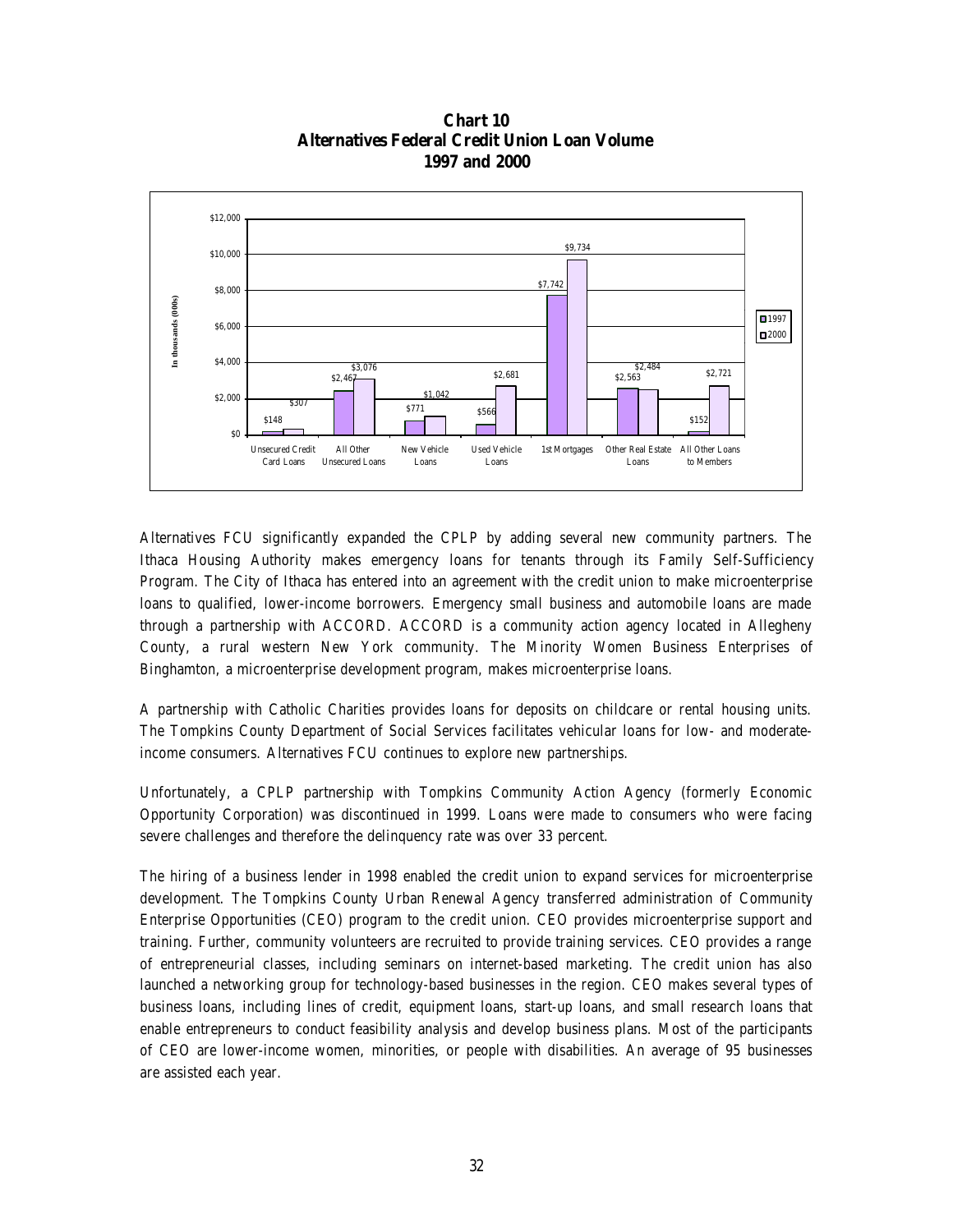The credit union has raised additional funding for microenterprise development. In 1998, Alternatives FCU also received a \$80,000 grant from New York State Community Development Financial Institutions Fund for lending to minority and women-owned businesses. The grant was used for technical assistance and to fund a loan loss reserve. It also enabled the credit union to expand lending to minority entrepreneurs outside of the City of Ithaca. Alternatives FCU was designated a Small Business Administration (SBA) MicroLoan intermediary in 1999, enabling it to expand funding for pre- and postloan technical assistance. The program allows for a 15 percent loan loss reserve. A grant from the USDA Rural Business Enterprise Program funds technical assistance and a microenterprise loan fund in nearby Cortland County, which has been hard pressed by the decline of its manufacturing sector.

Another innovation of small business lending is the Go Fund. Initially structured as a venture capital fund, the Go Fund makes subordinated equity investments in emerging, high risk/high reward firms. The loans are repaid through royalties tied to an increase in sales.

Alternatives FCU has offered home mortgages since 1981. It works with community organizations, such as City of Ithaca Neighborhood Housing Services and Butler Housing for Tompkins County (BHTC) to market and administer affordable housing loans.

The credit union also offers a specialized mortgage product. The Flexible Mortgage makes loans to consumers who may not meet traditional underwriting standards. These fixed-rate loans are for consumers whose financial status is likely to improve within two-five years. For instance, it can be used for a borrower who has a fluctuating income stream due to self-employment. The Flexible Mortgage has a 30-year amortization with balloon payment due within five years. Alternatives FCU does not charge title or mortgage insurance fees or points on the loans. Once the borrower closes on a Flexible Mortgage, the credit union works with them to improve their credit condition. Most of the borrowers refinance the loan with the credit union at more conventional terms within two and a half years.

Alternatives FCU was able to expand its residential real estate lending due to arrangements to sell its long-term, fixed-rate mortgages on the secondary market. The credit union currently works with PHH Mortgage Services and is exploring a new partnership with Fannie Mae. Fannie Mae's Timely Payments Reward Program buys unconventional home mortgages or loans to consumers who do not meet standard credit scoring criteria.

**Expand the Dollars For Dreams Youth Credit Union:** The youth credit union program has expanded to two schools in the community and established 7,309 new accounts. The school credit union is now fully operational and offers a range of deposit services as well as small consumer loans. In addition, the Dollars For Dreams Youth Credit Union sponsors several financial literacy classes for school-aged children and trains students to serve as volunteer tellers. Much of the growth of the program was attributable to the work of a VISTA volunteer. Credit union staff now directs the program.

**Expand Member Services:** Alternatives FCU offers several IDA programs to members. The American Dream Demonstration, which began in the Spring of 1998, is a partnership with the Center for Enterprise Development (CFED). In total, 110 accounts were opened for total savings of \$109,000. Youth members of the credit union own 13 of these accounts. The match rate is 3:1. Seventy-five savers have reached their goals.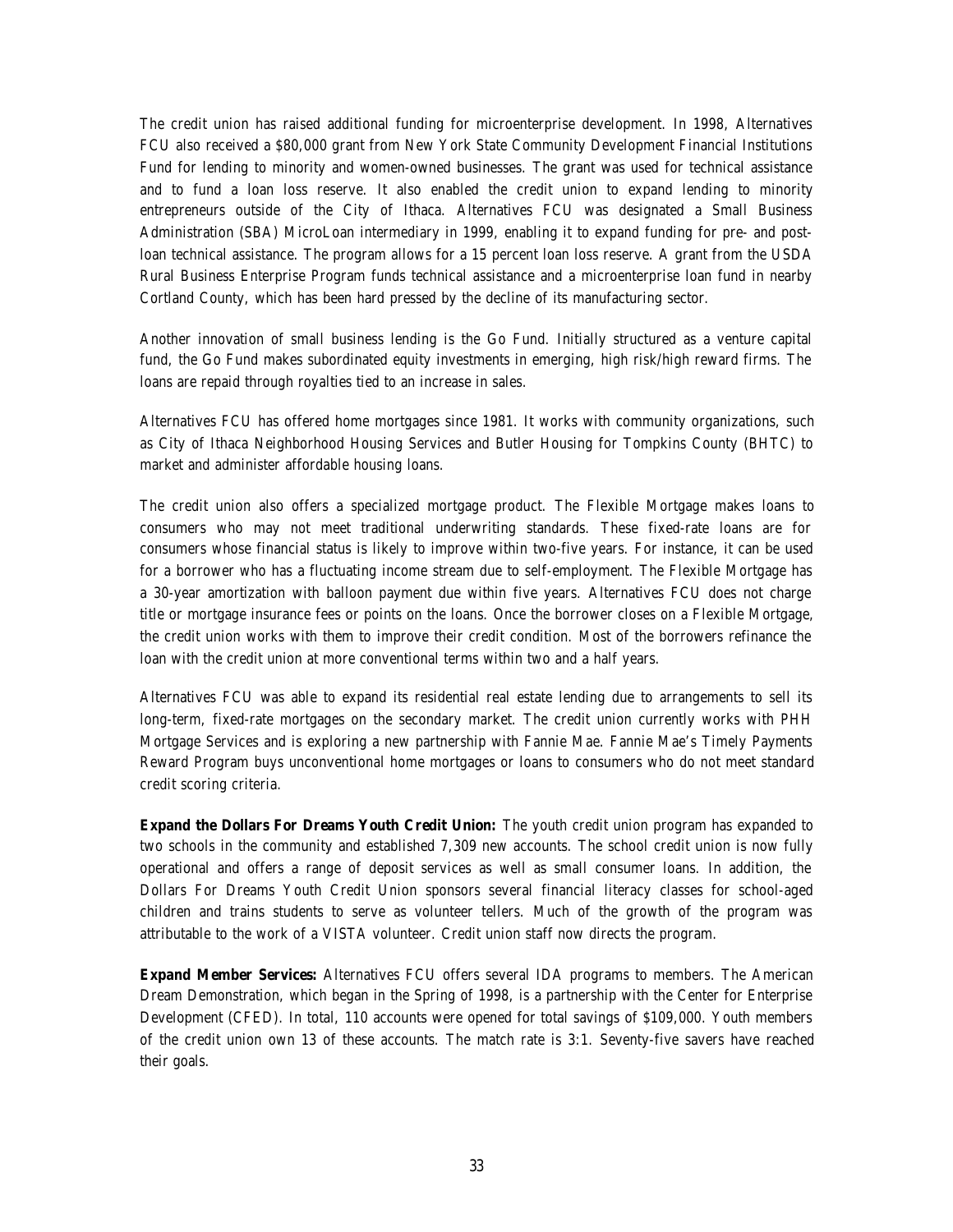The credit union also started two new IDA programs in 2001. The Community Enterprise (CEO) IDA Program is for women and minority graduates of the credit union's business management classes. There is a match rate of 1:1 and the proceeds can be used to purchase business equipment. The Challenge IDA Programs is a partnership with Challenge Industries, a non-profit organization that provides vocational training for lower-income people with disabilities. The match rate is 2:1 and the proceeds can be used to start or expand a small business.

#### **Summary**

Alternatives FCU has made tremendous progress on meeting the goals stipulated in its secondary capital investment plan. It has increased lending, expanded the youth credit union, and is well on its way to expanding IDA services.

The credit union's financial indicators have also improved. Its net capital ratio has increased from 6 percent in 1997 to 11 percent in 2000. Further, dividends have remained steady and so have loan delinquency rates. Members' savings have also grown, from a mean account balance of \$2,032 in 1997, to \$2,400 in 2000. The operating efficiency of the credit union has also improved, from 67 percent in 1997 to 57 percent in 2000. Last, the credit union improved its liquid assets by generating a significant amount of non-members deposits.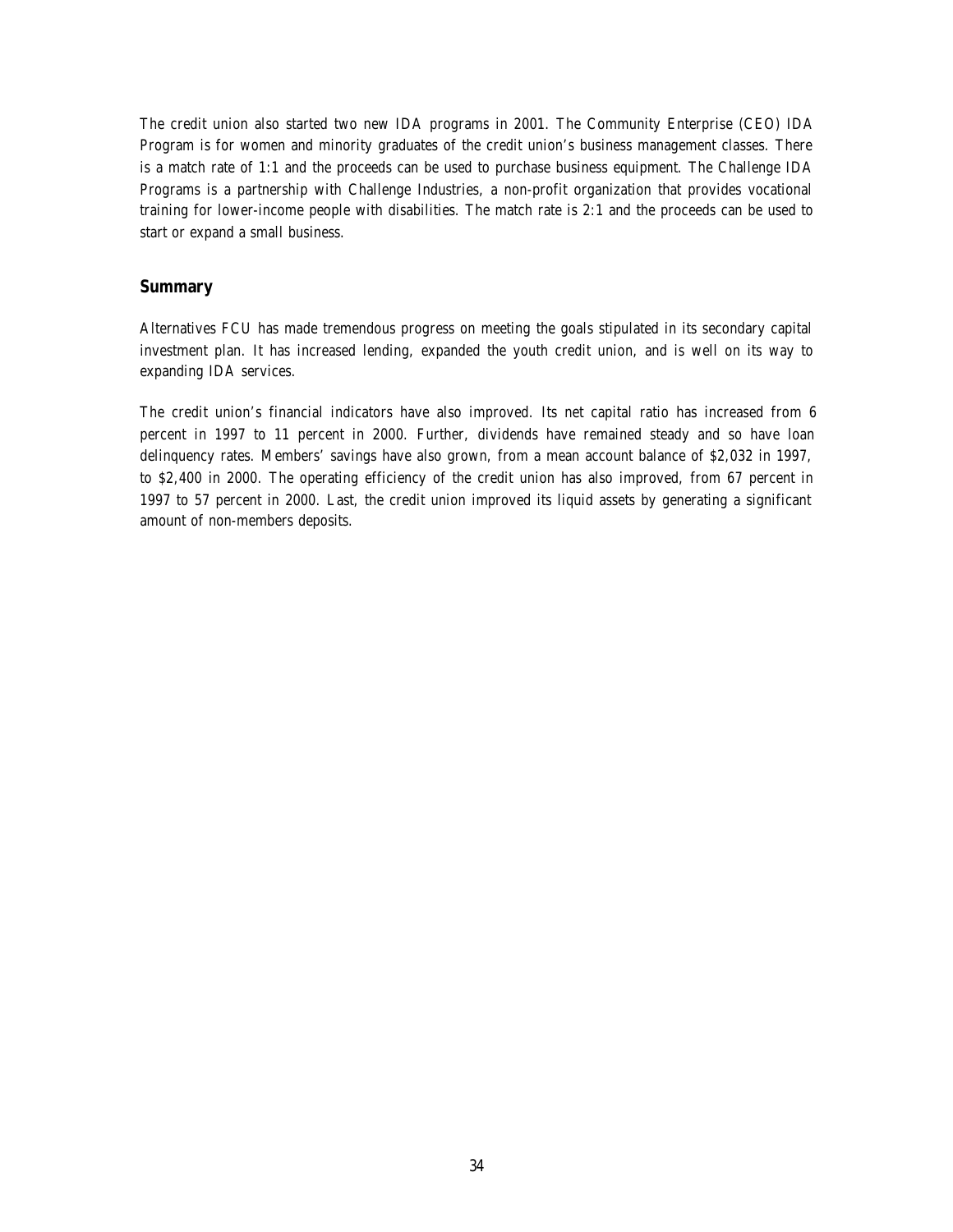# **Episcopal Community Federal Credit Union**

#### **History and Background**

The Los Angeles Episcopal Diocese founded the Episcopal Community FCU in 1994. The mission of the credit union is to provide financial services to the beleaguered South Central Los Angeles community. It was also established in response to the rebellion related to Rodney King's beating by Los Angeles police officers. Diocesan leadership asserts that the credit union is a component of its commitment to community ministry.

The goal of the Credit Union is to provide basic financial services and consumer and real estate loans. Episcopal Community FCU serves low-income communities that are under-served by mainstream financial institutions. Many consumers rely on check cashing outlets to conduct basic financial services such as check cashing and paying bills. Therefore, the credit union is committed to providing affordable financial services. In addition, a major focus of Episcopal Community FCU is credit counseling. The credit union is also committed to providing affordable loans. Many of its members have no credit rating. So the credit union also offers small consumer loans to help build their credit ratings.

The Field of Membership (FOM) of Episcopal Community FCU includes parishioners of Episcopal parishes of South Central Los Angeles, Southwest San Bernardino County, and North Orange County. In addition, the FOM contains clientele of Episcopal Church programs for lower-income residents, which provide after-school, mental health, and other social services.

The main office of the credit union is in Echo Park near South Central LA. There is also a branch at the California seaport of San Pedro. Due to its large FOM, credit union leadership plans to eventually have operations at up to 11 additional locations.

Credit union management estimates that its members are 40 percent Hispanic, 20 percent African-American, 20 percent European-American, and 10 percent other, including Asian-American. The FOM includes very diverse demographic community profiles. The city of Inglewood, which is located adjacent to the Los Angeles Airport, has a population of 109,600, over one-half of which are African-Americans and Hispanics. The city of Compton is very similar. It has a population of 90,500 and a median family income of \$25,700. In contrast, Oxnard is a farming community with a large Hispanic population employed in the agricultural industry. Moreover, over one-half of Apple Valley's residents are retired persons on fixed incomes under \$30,000.

Episcopal Community FCU has made great strides since its founding. Its membership has grown from 362 in 1994 to 2,253 in 2000 (Table 10). The assets of the credit union totaled \$3.6 million in 2000 and its net capital ratio was 6.69 percent. The credit union has an active lending program. The ratio of loans to shares is almost 90 percent and the delinquency rate is 1.09 percent. Members also appear to be in better financial condition. The average share and deposit was \$481 in 1994 and \$1,555 in 2000. A challenge for the credit union is managing operation expenses. Over 60 percent of credit union income is consumed by operating expenses.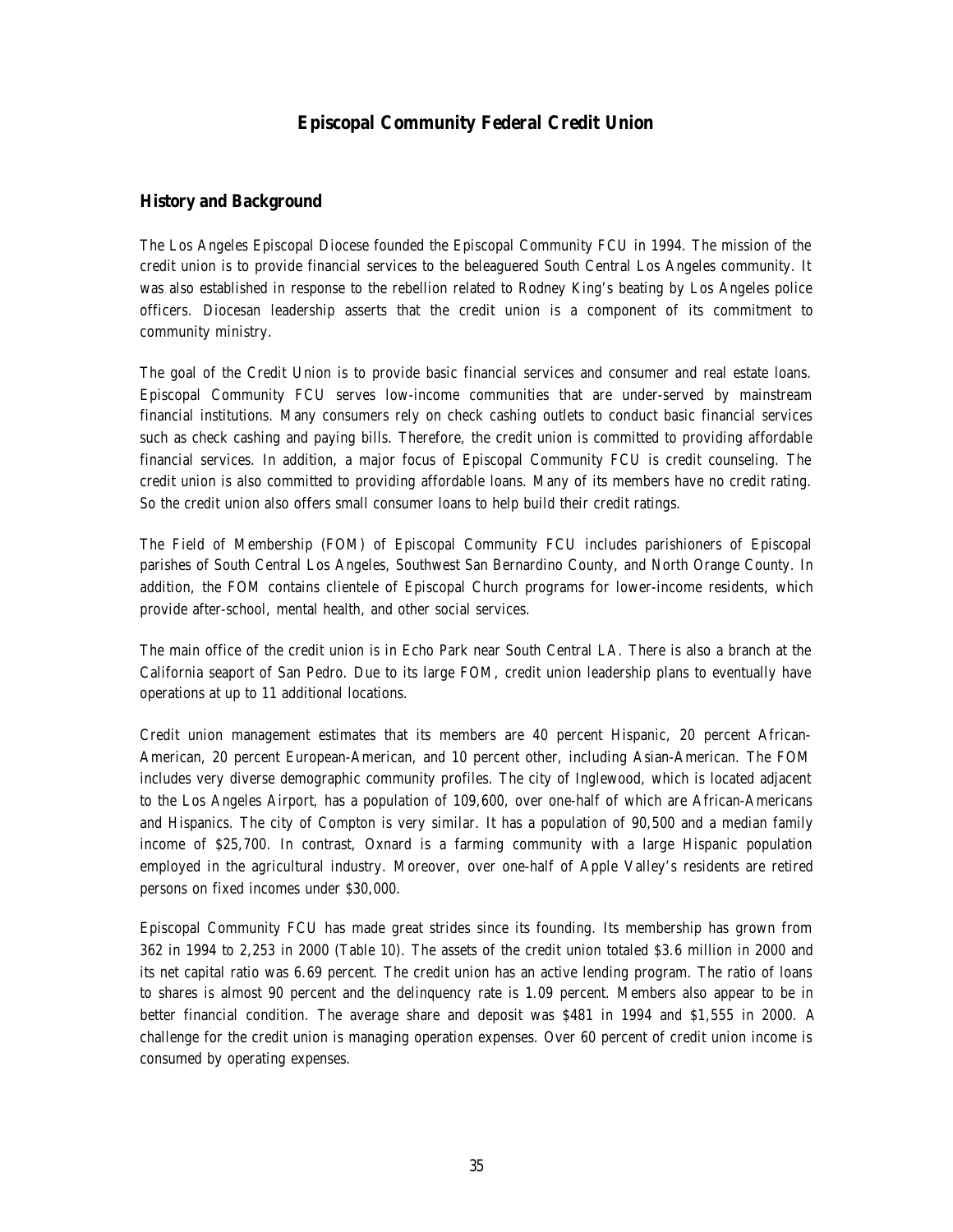| <b>Type of Charter</b>             | Community                                      |
|------------------------------------|------------------------------------------------|
| <b>Year Established</b>            | 1994                                           |
| <b>Charter</b>                     | Federal                                        |
| <b>Full-Time Staff</b>             | 3                                              |
| <b>Field of Membership (FOM)</b>   | Members and clientele of Episcopal churches in |
|                                    | South Central Los Angeles and Southwest San    |
|                                    | Bernardino and North Orange Counties           |
| <b>Operating Finances</b>          |                                                |
| <b>Total Assets</b>                | \$3,797,268                                    |
| Net Capital Ratio                  | 6.7%                                           |
| <b>Cost of Funds</b>               | 2.4%                                           |
| <b>Operating Efficiency Ratio</b>  | 60.5%                                          |
| <b>Shares and Deposits</b>         |                                                |
| <b>Total Shares And Deposits</b>   | \$3,397,599                                    |
| Number of Share/Deposit Accounts   | 2,185                                          |
| Mean Share/Deposit                 | \$1,555                                        |
| <b>Percent Non-Member Deposits</b> | $0\%$                                          |
| <b>Dividend</b>                    | 3.0%                                           |
| <b>Lending</b>                     |                                                |
| <b>Total Loans</b>                 | \$2,990,371                                    |
| <b>Percent Delinquent Loans</b>    | 6.0%                                           |
| Loans to Share Ratio               | 88.0%                                          |
| <b>Membership</b>                  |                                                |
| Number of Current Members          | 2,253                                          |

# **Table 10 Episcopal Community Federal Credit Union December 2000**

The credit union opened a second branch in nearby San Pedro in partnership with the nonprofit Seaman's Association in 1996. A major industrial and cruiseline seaport, thousands of sailors and other ship staff trek through the San Pedro wharves every year. The Seaman's Association, which offers a myriad of support services, provides office space for credit union operations. The Episcopal Community FCU branch at San Pedro cashes checks, maintains deposit accounts, provides wire transfers, and provides other services for consumers who are vulnerable to predatory financial service providers and theft.

#### **Episcopal Community FCU Capitalization Program**

Episcopal Community FCU received \$100,000 in secondary capital investments from the NFCDCU in 1998 (Table 11). The credit union planned to use the investments to accomplish the following goals within three years:

Increase Membership and Expand Membership Services

- Establish a checking account product.
- Open 1,945 new deposit accounts.
- Provide financial literacy training for youth.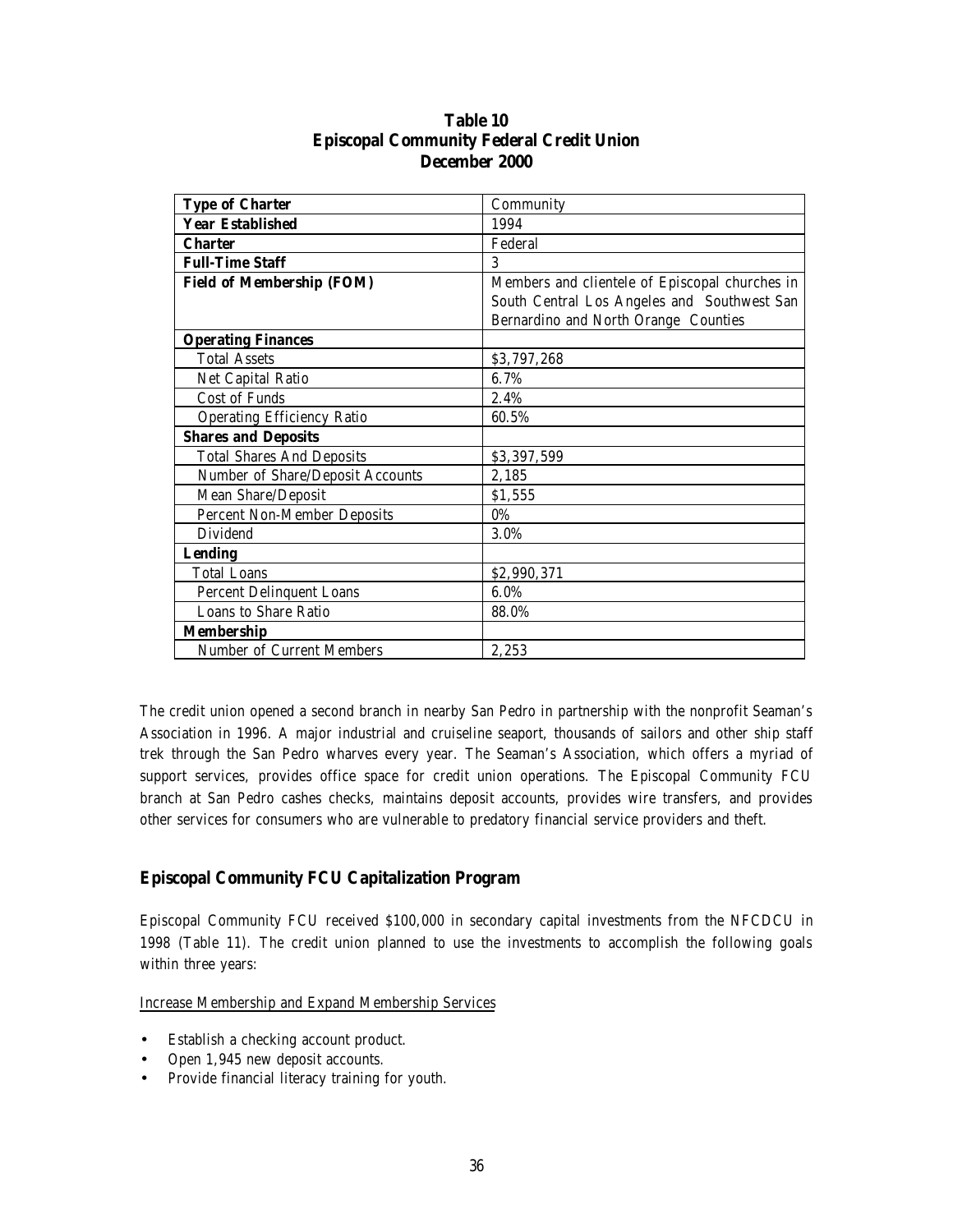- Increase membership by establishing a marketing program.
- Establish an IDA Program in partnership with other community organizations.

#### Improve the Financial Stability of the Credit Union

- Raise \$231,000 in non-member deposits from parishes and institutions.
- Increase interest income.

#### Expand Lending

- Increase loan volume to \$3.6 million.
- Establish a microenterprise loan program.

#### **Table 11 Episcopal Community Federal Credit Union Secondary Capitalization Program December 2000**

| Source of investment       | <b>NFCDCU</b> |
|----------------------------|---------------|
| Total amount of investment | \$100,000     |
| Term of investment         | 7 years       |
| Date of investment         | 1998          |
| Redemption period          | 2005          |
| Rate of investment         | 5.0%          |

# **Episcopal Community FCU Progress on Meeting Goals**

**Membership and Member Services:** Membership in the credit union increased by 7 percent since receipt of the secondary capital investment. Although the number of share accounts increased by only 3 percent, Episcopal Community FCU is on target in reaching its shares and deposit goals. The credit union's business plan stipulated an increase in shares and deposits to \$3.499 million by the end of 2000 - the actual amount is \$3.397 million. There was also an increase in the average share deposit balance of \$176 from 1998 to 2000.

The credit union has become more engaged in financial literacy training. Credit union employees counsel each loan applicant. Credit union members who have serious financial difficulties are referred to the local consumer credit-counseling agency. Episcopal Community FCU also plans to begin providing financial literacy training for youth with the aid of a curriculum developed by the National Education Financial Endowment (NEFE).

The credit union remains committed to establishing a checking account product. However credit union management has encountered some difficulties. First, Episcopal Community FCU must raise funding to join COOP, a network of credit unions in California. COOP enables its member credit unions to offer ATM, debit, and other services. Second, the staff requires additional training. The credit union has been approved for a CDFI Fund grant to establish a checking account product and debit card program. In addition, the California Credit Union League has expressed interest in providing training and funding. Credit union management projects that these services will be operational by the second half of 2002.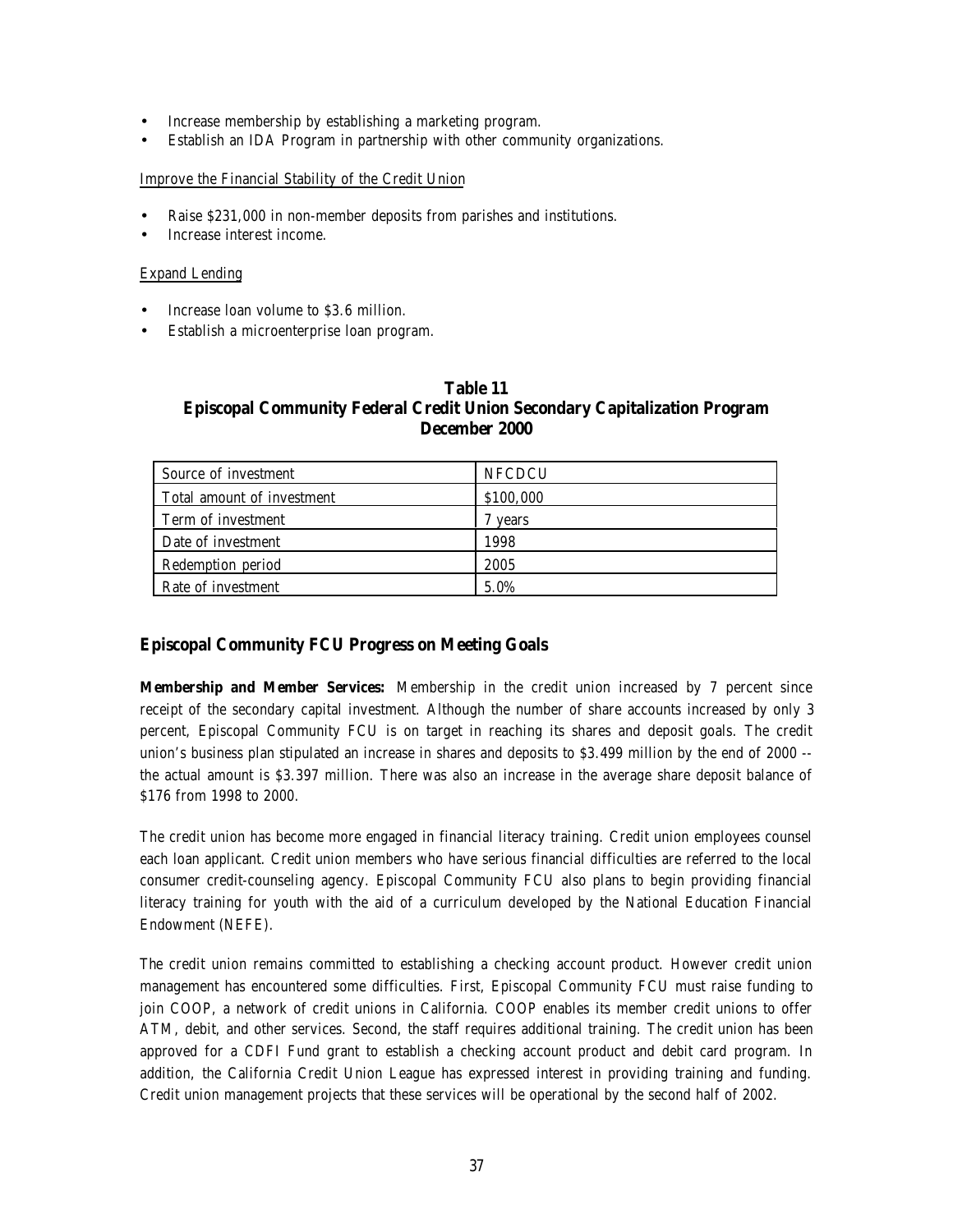Episcopal Community FCU is part of a local cooperative that is planning to develop an IDA program. The Los Angeles IDA Collaborative is a coalition of local community organizations and non-profit social service agencies. The Credit Union will hold the IDA accounts, help participants develop savings plans, and manage the assets of the program. The Collaborative, which would like to kick off the effort with a pilot program with 20-25 participants, is currently in the process of raising administrative and program funding.

Episcopal Community FCU provides loans for first time homebuyers, second homes, and investment properties as well as conventional mortgages. The credit union markets its mortgage lending programs in a brochure, which features a toll-free hotline for interested borrowers. Brochures are available at parish churches and social service agencies. Credit union staff and volunteers also participate in local events where they distribute brochures.

The credit union's membership includes a significant number of Mexican-Americans or Mexican immigrants. To help these borrowers, Episcopal Community FCU provides low-cost wire transfers to Mexico.

**Improve the Financial Stability of the Credit Union:** Episcopal Community FCU's net capital ratio increased modestly, from 6.04 percent in 1998 to 6.69 percent in 2000 (Chart 11). Interest income, the bedrock of growing net capital, increased by 46 percent, from \$190,055 in 1998 to \$277,918 in 2000. Most of this increase is due to the credit union's aggressive and effective lending activities. Similar to many new credit unions, a continuing challenge of Episcopal Community FCU is controlling its operating expenses. The operating expense ratio was over 60 percent in 2000, which is about 5-10 points higher than average. The credit union has not raised non-member deposits but is confident they can do so if the funds are needed. However, there was an increase in deposits from churches and other institutional members of the credit union.



**Chart 11 Episcopal Community Federal Credit Union Net Capital Ratios 1998 and 2000**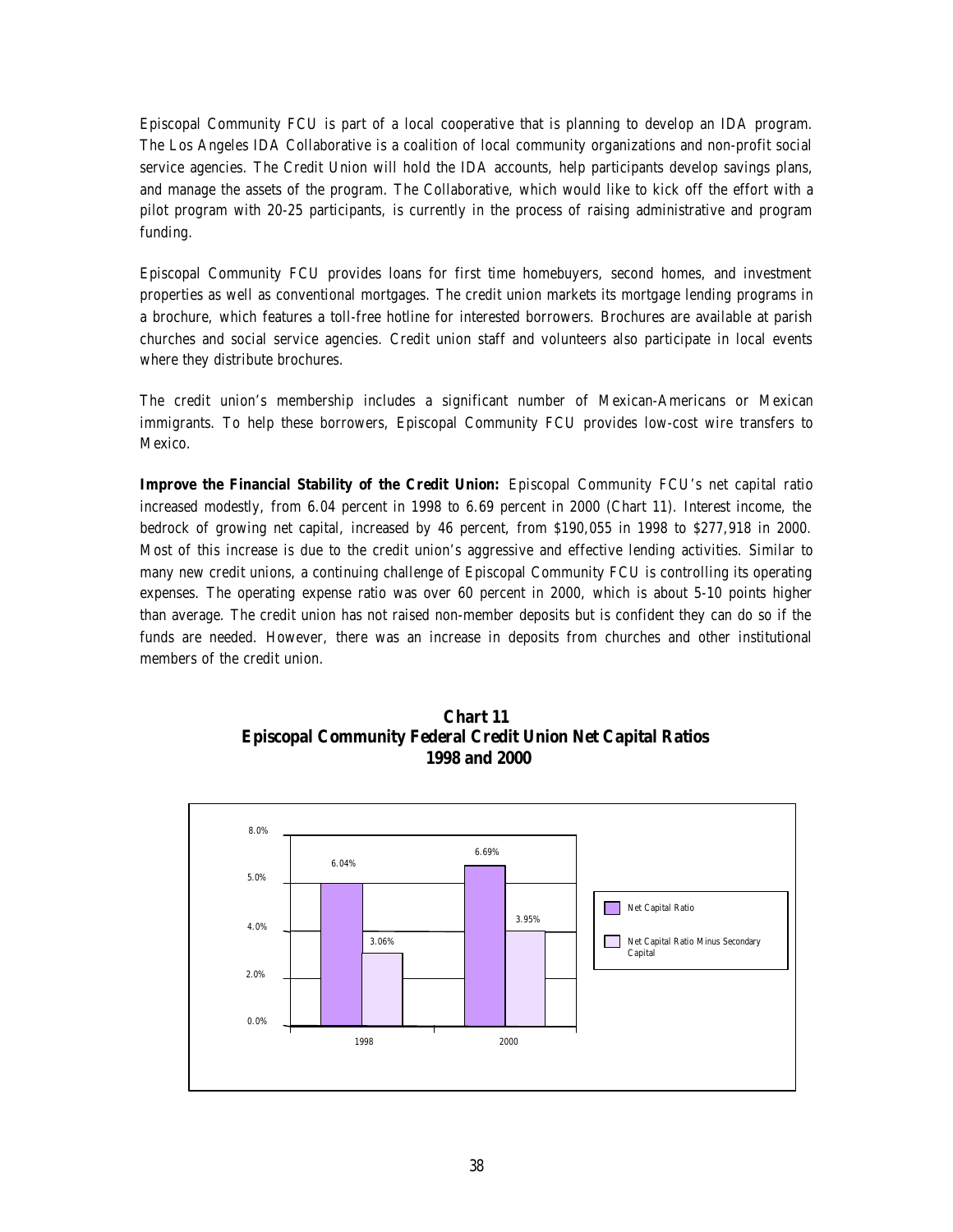Lending: There was significant growth in credit union lending (Chart 12). In 2000, the credit union booked over \$1.9 million in new loans -- most of which were for new automobiles. There was also a significant increase in used car loans (17 percent) and unsecured loans (519 percent). Total outstanding loans increased from \$2.1 million to \$3.2 million from 1998 to 2000. As a result, Episcopal Community FCU is well posed to achieve its goal of \$3.6 million in loans by 2005.

The credit union's loan delinquencies fell by more than half, from 3.66 percent in 1998 to 1.09 percent in 2000. The credit union attributes its lower delinquency rate to the hiring of a part-time loan collector and assessing overdue loans on a weekly basis.

The credit union has stepped up lending to microenterprises in the community. A partnership with the Institute of Urban Research and Development (IURD) has enabled Episcopal Community FCU to increase its microenterprise lending. IURD, which is a program of the Episcopal diocese, received a \$100,000 loan from the credit union to purchase 20 carts for vendors. IURD leases the carts to neighborhood vendors. The vendor carts serve as the security for the loan. The credit union also provided small loans directly to the vendors to enable them to acquire vendor licenses. In response to feedback from the Health Department of Los Angeles, the IURD also plans to establish El Pueblito, a café that will provide on-site entrepreneurial training for vendors. Vendors will learn about nutrition, sanitation and safety, food perpetration, and management skills, which are prerequisites for health licenses. El Pueblito should be opened by the Spring of 2002.



**Chart 12 Episcopal Community Federal Credit Union Lending Volume 1998 and 2000**

The credit union also assisted many other microenterprises and small businesses, including a janitorial cooperative, a catalog business, an airport transportation business, a taxi driver, and childcare providers. In addition, the credit union made several loans that allowed members to upgrade non-Y2K compliant computers.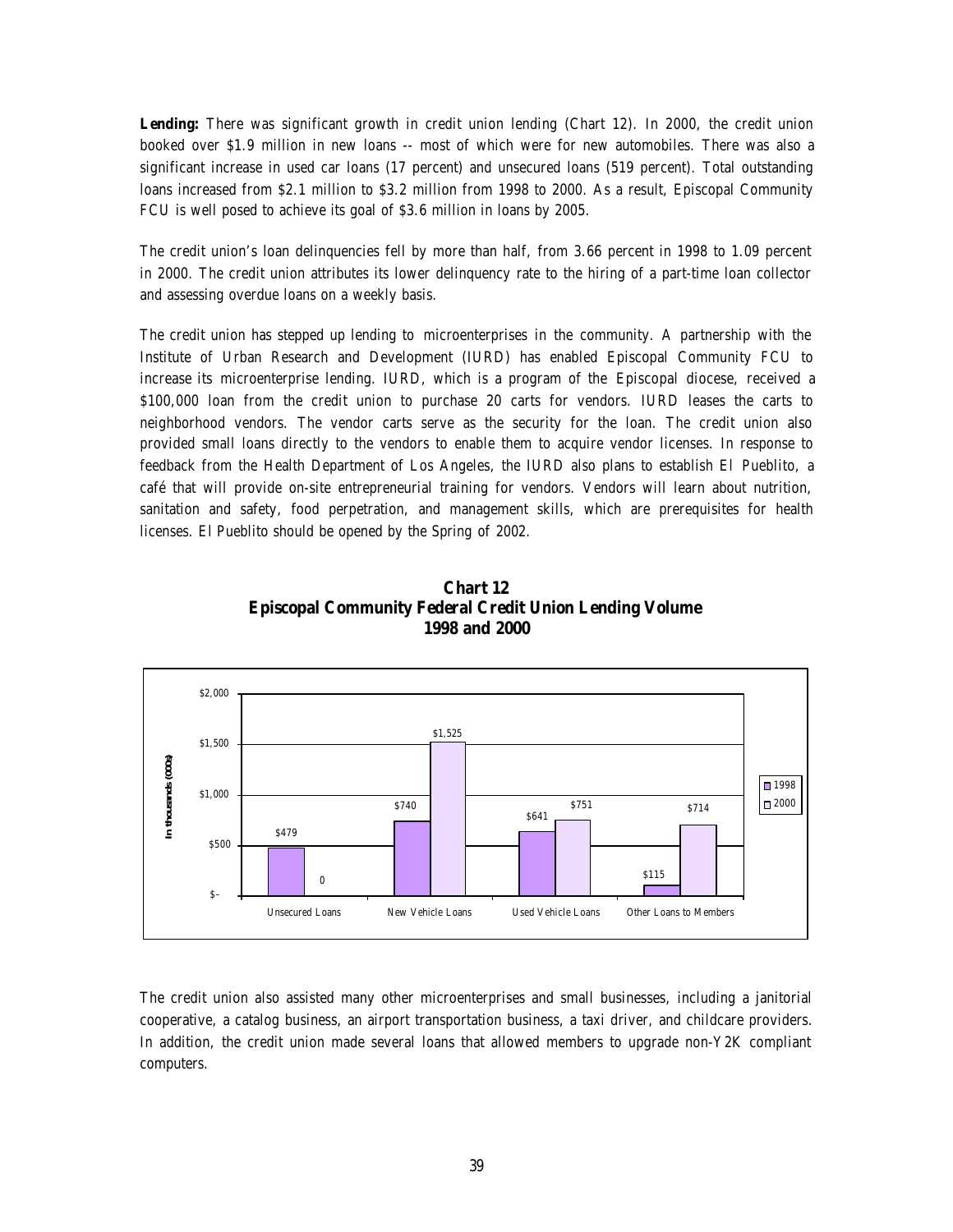#### **Summary**

Episcopal Community FCU has made significant advances on meeting the goals of its secondary capital investment program. Membership has increased modestly and account balances are on the rise. Its plans for checking accounts, debit cards, IDAs, and financial literacy programs have advanced. It has also engaged in additional marketing activities. The financial stability of the credit union has improved. In addition, the management is confident that the credit union will be able to raise additional funds through non-member deposits if necessary. However, operating expenses still remain fairly high.

As mentioned previously, the ability to repay secondary capital investments is related to a credit union's ability to stimulate income. Episcopal Community FCU increased its lending by over 50 percent. Further, credit union management and staff achieved this increase while decreasing delinquencies. As a result of increased income from lending and service fees, its gross income has increased to almost \$350,000 in 2000. In addition, the credit union's operating expense ratio also decreased, freeing more income for dividends and retained earnings.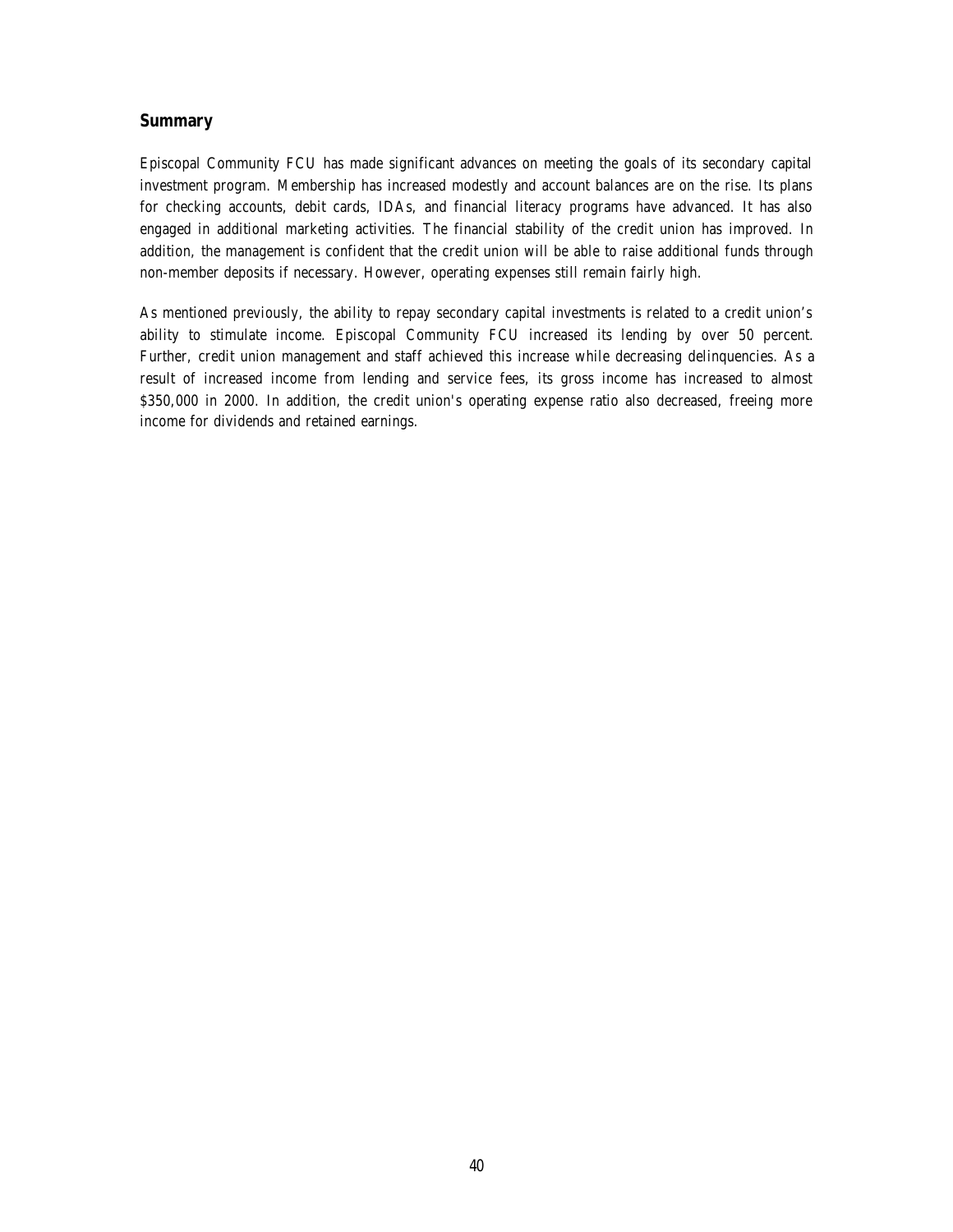#### **Near Eastside Community Federal Credit Union**

#### **History and Background**

Near Eastside Community Federal Credit Union (Near Eastside Community FCU), which received its charter in 1981, operates in the Highland-Brookside or near Eastside of Indianapolis. The credit union was organized by the Near East Side Community Organization (NESCO), a coalition of clergy and residents concerned about the community.

The Near Eastside Community FCU has suffered from population loss and plant closings. One in four households receive some form of public assistance, and 34 percent have incomes of less than \$7,500 a year. In addition, housing and local infrastructure have deteriorated significantly.

The mission of Near Eastside Community FCU is "to promote savings and thrift as a means to economic empowerment and financial security; to promote the establishment of good credit for members; and to provide loans to members.<sup>23</sup><sup>"</sup> Credit union leaders are also committed to providing low-cost retail services -- there is only one bank branch in the community, but there are 15 check cashers.<sup>24</sup> As an alternative to expensive check cashing services and other financial service providers, Near Eastside Community FCU provides savings and checking accounts and investment products such as share certificates (certificates of deposit), and Individual Retirement Accounts (IRAs).

Near Eastside Community FCU has grown to \$4.5 million in assets, 3,000 share deposit accounts and 2,592 members over the last two decades (Table 12). In addition, the credit union has received almost \$600,000 in non-member deposits from credit unions, community-based organizations, banks, and churches. Near Eastside Community FCU has also provided its members competitive dividends, ranging from 3.45 percent in 1995 to 2.29 percent in 1999. The 2000 dividend rate was 2.75 percent. The credit union also has a large lending program with a loan to share ratio of over 99 percent and \$3.2 million in loans. The credit union is focused on reducing its delinquency rate. Delinquencies, which were 5.98 percent in December 2000, were cut to 3.4 percent by September 2001.

Near Eastside Community FCU, in partnership with the John H. Boner Community Center, administers an exemplary IDA program. The Near Eastside IDA Program is a participant in the Center for Entrepreneurial Development's (CFED) American Dream Demonstration Program. Near Eastside Community FCU assists in the administration of the program, raises funds, conducts financial literacy training, and provides savings accounts for program participants. By the end of 2000, there were 173 active IDAs with average savings of \$214 generating a total match of \$160,000. Over 80 of the participants had partially or fully utilized their IDAs for home purchase, small business development, post-secondary education or job training by September 2001.

 $\overline{a}$ 

<sup>23</sup>Near Eastside Community FCU 1997.

<sup>&</sup>lt;sup>24</sup>Near Eastside Community FCU 1999.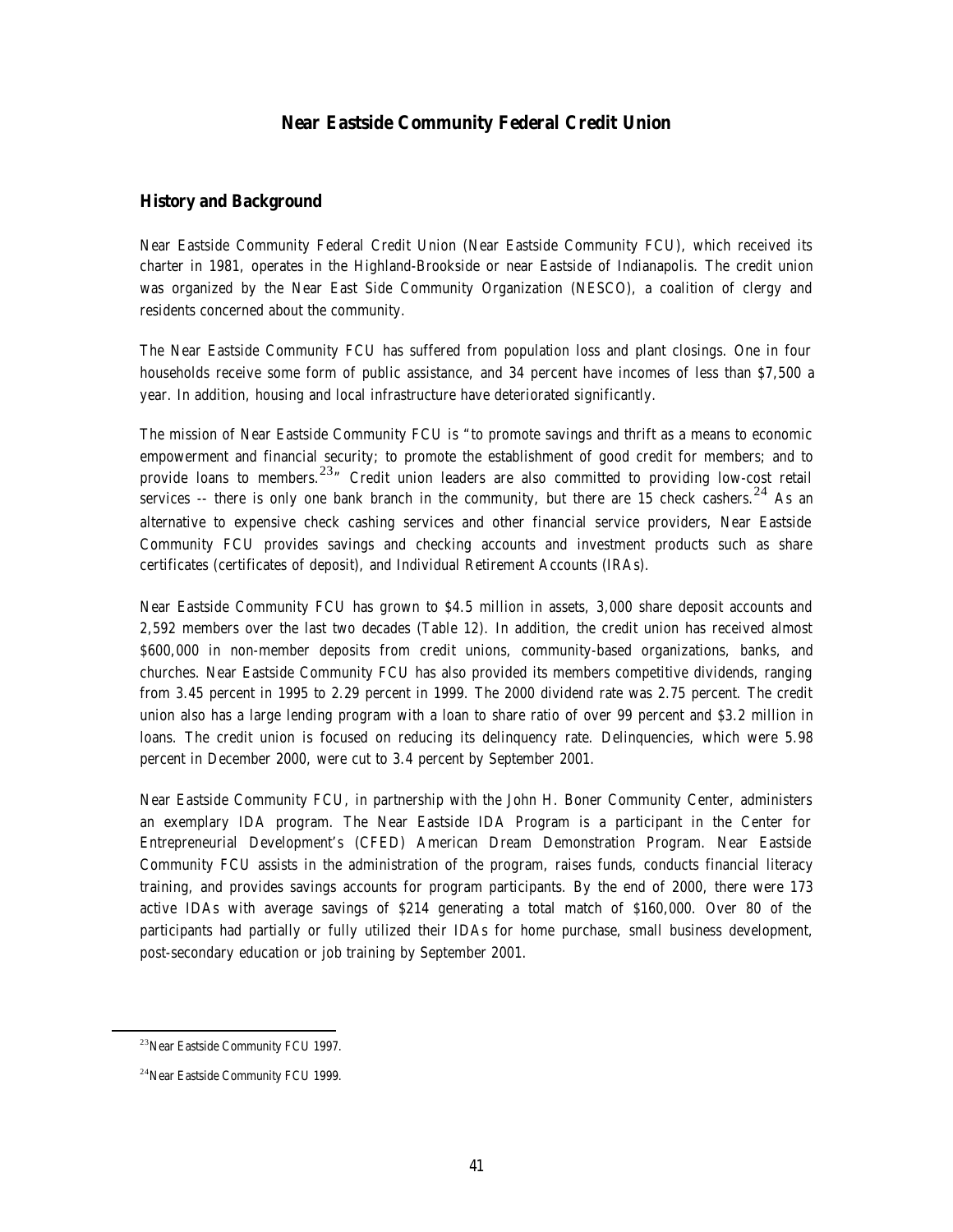| <b>Type of Charter</b>             | Community                               |
|------------------------------------|-----------------------------------------|
| <b>Year Established</b>            | 1981                                    |
| <b>Charter</b>                     | Federal                                 |
| <b>Full-Time Staff</b>             | 7                                       |
| <b>Field of Membership (FOM)</b>   | Consumers who live, work or own         |
|                                    | properties in the Eastside Community of |
|                                    | Indianapolis as well as some select     |
|                                    | employee groups.                        |
| <b>Operating Finances</b>          |                                         |
| <b>Total Assets</b>                | \$4,466,406                             |
| Net Capital                        | 23.9%                                   |
| <b>Cost of Funds</b>               | 2.3%                                    |
| <b>Operating Efficiency Ratio</b>  | 26.0%                                   |
| <b>Shares and Deposits</b>         |                                         |
| <b>Total Shares And Deposits</b>   | \$3,250,000                             |
| Number of Share/Deposit Accounts   | 3,207                                   |
| Mean Share/Deposit                 | \$1,014                                 |
| <b>Percent Non-Member Deposits</b> | 18.4%                                   |
| Dividend                           | 3.0%                                    |
| <b>Lending</b>                     |                                         |
| <b>Total Loans</b>                 | \$3,219,836                             |
| <b>Percent Delinquent Loans</b>    | 6.0%                                    |
| Loans to Share Ratio               | 99.0%                                   |
| <b>Membership</b>                  |                                         |
| Number of Current Members          | 2,592                                   |

# **Table 12 Near Eastside Community Federal Credit Union December 2000**

#### **Near Eastside Community FCU Capitalization Program**

The Near Eastside Community FCU received a  $$595,000^{25}$  operating grant and a \$163,000 technical assistance grant from the CDFI Fund in 1999. The purpose of the equity grant is to support home ownership and improvement lending, expand access to financial services, and relocate the credit union's offices. The technical assistance grant will be used to upgrade the credit union's computer system, board and management training, mortgage training for lending staff, and to fund a feasibility/planning analysis of moving to a new location.

The credit union also received \$250,000 in secondary capital from the NFCDCU in 1997 (Table 13). The purpose of the investment was to support Near Eastside Community FCU's goals:

Financial growth

 $\overline{a}$ 

- To increase assets to \$6.8 million in five years.
- Increase capital ratio to 10.39 percent in five years.

<sup>&</sup>lt;sup>25</sup>Near Eastside Community FCU's income grew by \$600,000 from 1999 to 2000, due primarily by the CDFI Fund grant.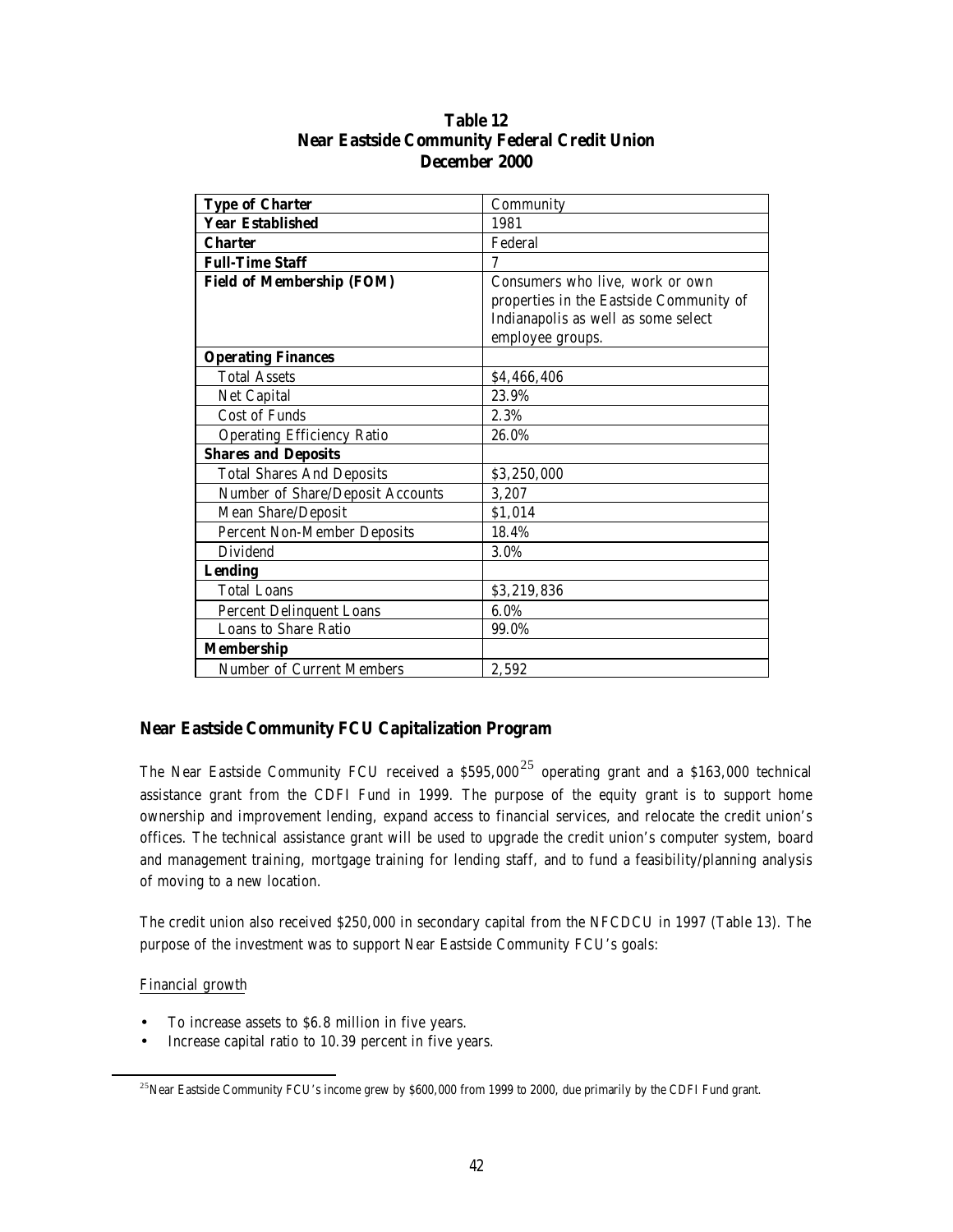#### Membership

- Expend the FOM of the credit union to Martindale-Brightwood and other adjacent lower-income communities.
- Expand membership to 4,500 in five years.

#### Member Savings

• Increase savings of credit union members.

#### Lending

 $\overline{a}$ 

• Increase lending, with an emphasis on residential real estate lending.

### **Table 13 Near Eastside Community Federal Credit Union Secondary Capitalization Program December 2000**

| Source of investment       | <b>NFCDCU</b>          |
|----------------------------|------------------------|
| Total amount of investment | \$250,000              |
| Term of investment         | $4 \text{ years}^{26}$ |
| Date of investment         | 1997                   |
| Redemption period          | 2006                   |
| Rate of investment         | 5.0%                   |

# **Near Eastside Community FCU Progress on Meeting Goals of Capitalization Program**

For the most part, Near Eastside Community FCU has been successful in meeting its goals. In particular, Barbara Black, the credit union manager, attributes the secondary capital investment for giving the credit union the financial resources to increase lending.

**Financial Growth:** Since Near Eastside Community FCU received its secondary capital investment in 1997, it has experienced a 38 percent increase in assets. During that period, assets increased from \$3.2 million to \$4.5 million (see Chart 13). The credit union projected that its assets would increase to \$6.8 million by 2002. This would require a 51 percent increase from 2000 to 2002, a very ambitious challenge.

 $^{26}\mathrm{The}$  term of the investment was extended by one year by NFCDCU in 2000.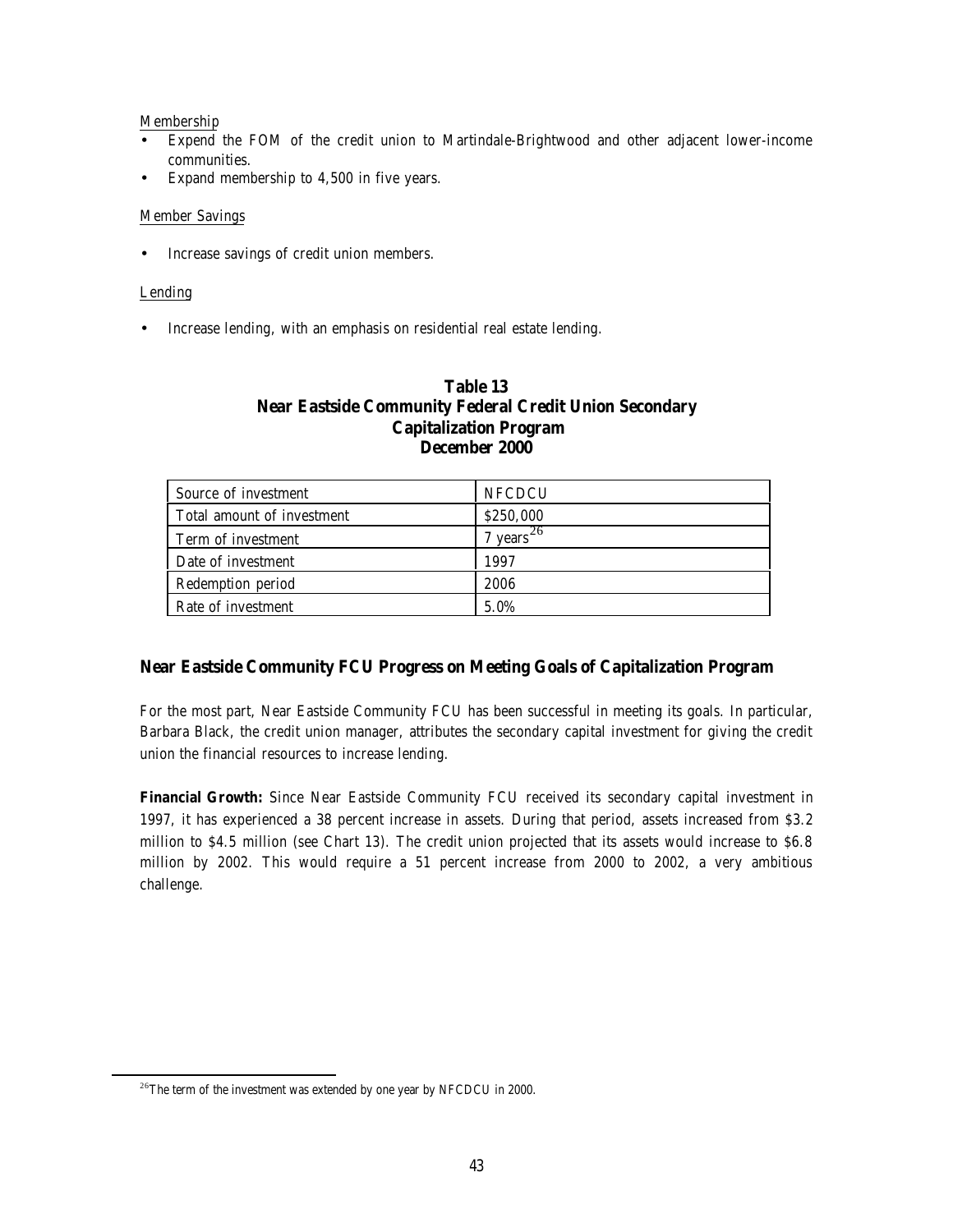

**Chart 13 Near Eastside Community Federal Credit Union Assets 1997-2002**

Near Eastside Community FCU also significantly improved its net capital ratio, which increased from 12.1 percent in 1998 to 23.9 percent by 2000. Although the secondary capital investment was part of this increase, net capital actually increased independent of the investment. The 2000 net capital ratio of the credit union, minus the secondary capital investment, was 18.3 percent.

**Membership:** The Near Eastside community is under-served by financial institutions. Therefore, reaching additional members is not only vital to the health and growth of the credit union -- it is also a desperately needed service in the community. Total membership expanded from 1,881 in 1997 to 2,592 in 2000 -- a 19 percent increase. However, to increase membership to 4,500 by 2002 would require an additional 2,000 members.

There are two explanations why the credit union may fall short of its membership goals. First, the NCUA imposed restrictions on increasing FOMs in 1998-99 due to numerous court challenges and legislative debate regarding membership expansions.<sup>27</sup> Second, credit union management decided to delay expanding its FOM until it moves to a new facility.

Near Eastside Community FCU established several marketing campaigns in late 2001 and 2002 to increase its membership. They include special membership drives scheduled for each quarter.

**Member Savings:** Near Eastside Community FCU sought to promote asset development and savings by promoting its account products: Regular Savings, children's accounts, Christmas Clubs, Individual Retirement Accounts, IDAs, and the Youth Credit Union. One means of determining whether members

 $\overline{a}$ 

 $27$ Banks contended that the Federal Credit Union Act limits the ability of credit unions to expand their membership by adding select employment groups (SEGS) to their FOM. Bankers were concerned about the competitive advantages of large mainstream credit unions. The case was eventually settled by the U.S. Supreme Court, which upheld the bankers' suit. However, the Credit Union Membership Access Act, enacted in August 1998, allows SEG expansions under certain conditions.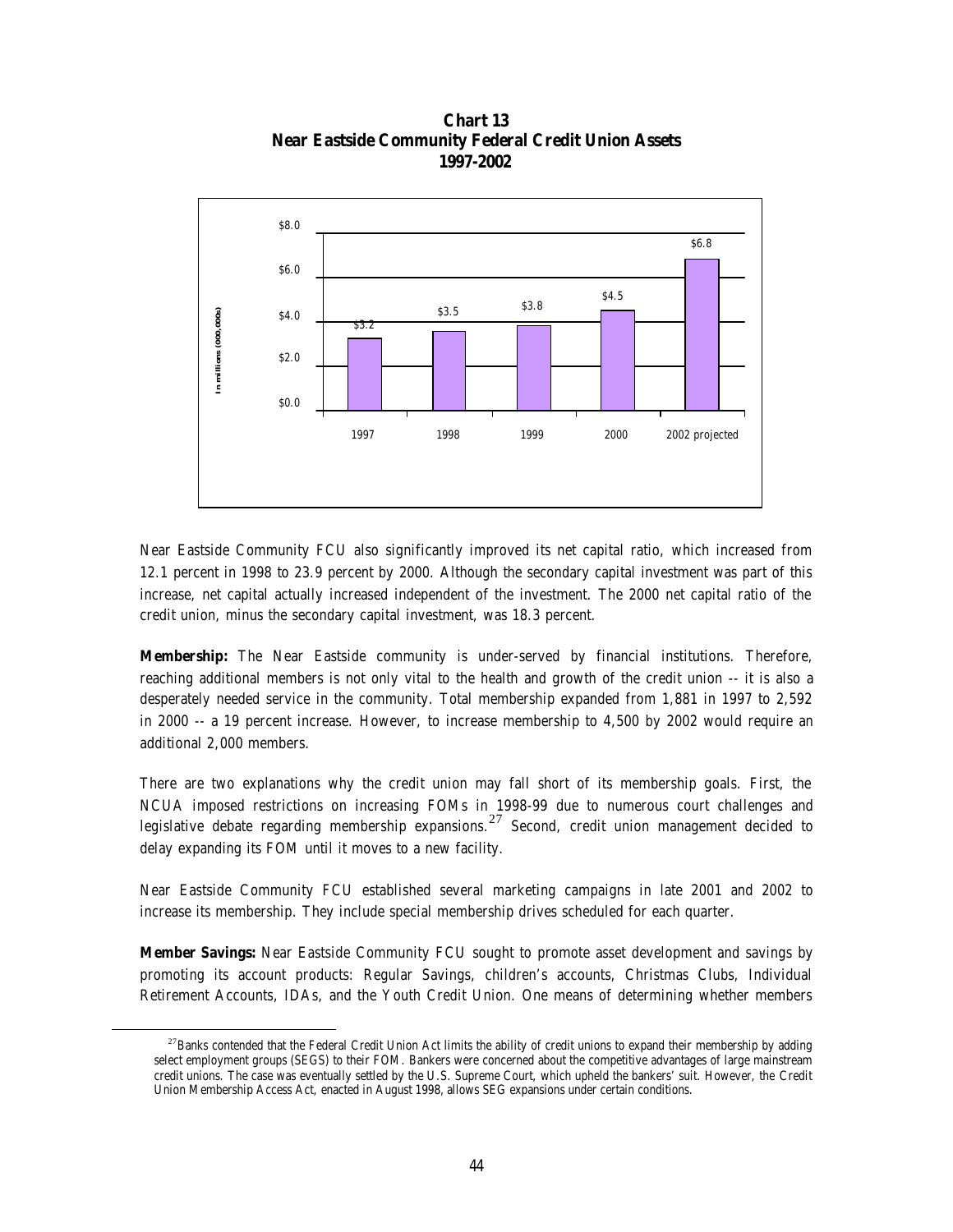are increasing their savings is by examining mean shares and deposits. Mean shares and deposits increased by approximately 6 percent from 1996 to \$1,189 in 1997. However, from 1997 to 2000, the mean share deposit decreased by 9.5 percent to \$1,014. Further, this decrease is true when examining only member accounts, which decreased from a mean of \$791 in 1997 to \$728 in 2000. Near Eastside Community FCU management attributes the decrease in deposits to the demographics of its most recent members. Most of the new members are very low-income and have difficulty building savings. Further, to promote new membership, the credit union allows consumers to establish accounts with as little as \$5.00.

Lending: Near Eastside Community FCU has significantly increased its lending activity (Chart 14). In 1998, a year after Near Eastside Community FCU received its secondary capital investment, its lending volume exceeded \$2.1 million. By 2000, lending increased by 51 percent to \$3.2 million. This is largely due to the institution of real estate loans; first mortgages increased by 543 percent, and unspecified home improvement and home equity loans increased by 22 percent. There was also a 35 percent increase in used vehicle loans.



**Chart 14 Near Eastside Community Federal Credit Union Lending Volume 1998 and 2000**

The increase in lending is largely attributable to the development of new loan products. The First Mortgage, Home Improvement and Home Equity lending programs have resulted in the closing of 66 home improvement and 18 real estate loans from 1998-2000. In addition, Near Eastside Community FCU made two loans for affordable housing purchases through a revolving loan fund administered by Eastside Community Investments, a community development corporation.

Used car loans also increased significantly, to \$621,528 by 2000. The credit union is committed to making loans for used car purchases due to the link between employment and transportation and the difficulty members would face in obtaining affordable loans from other sources. The credit union offers a favorable interest for used car loans (10.8 percent in 2000).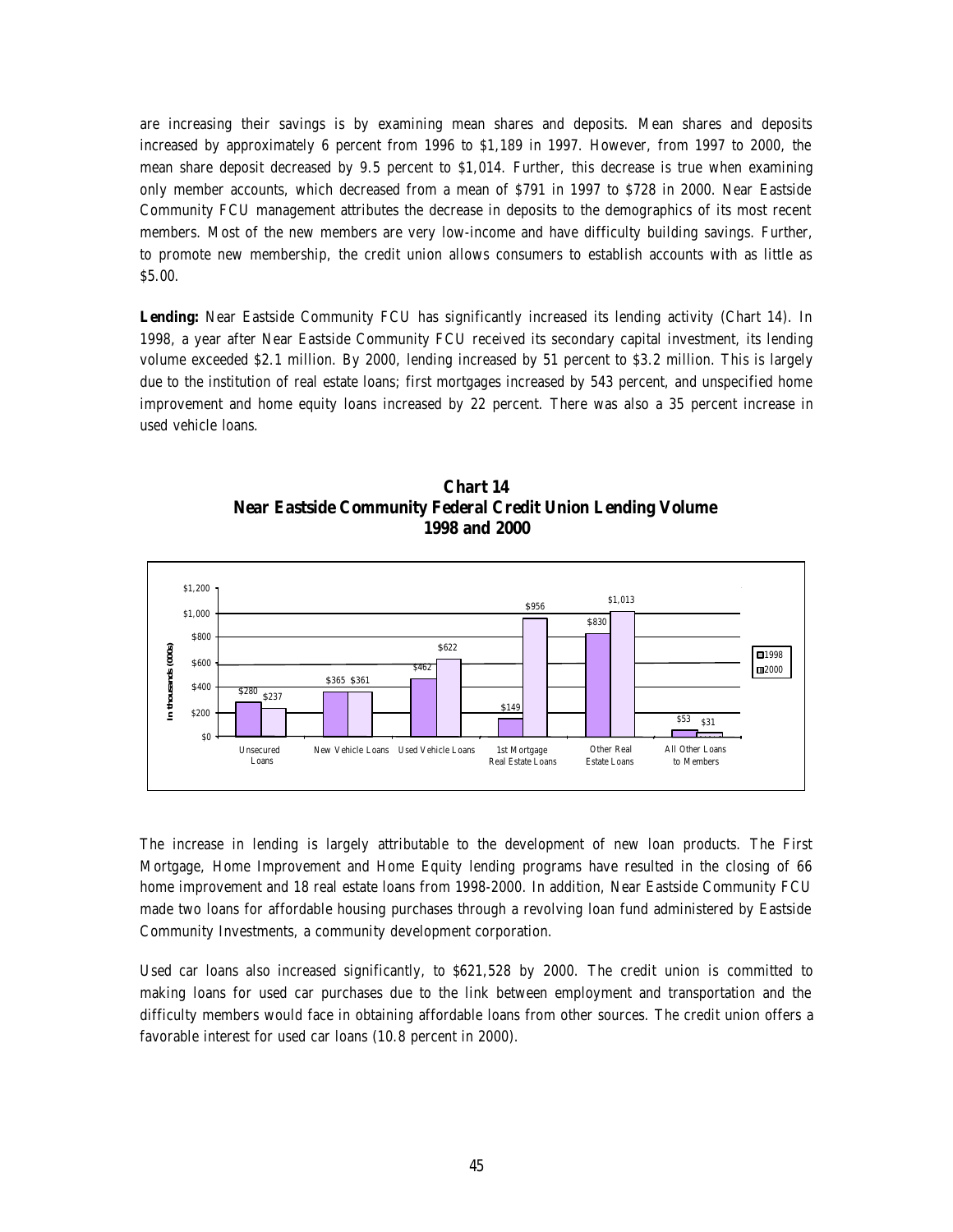The only area of lending that actually decreased from 1998 was unsecured loans (the credit union does not offer a credit card product). Credit union management contends that the institution has difficulty in offering competitive rates on consumer loans.

Unfortunately, the increase in mortgage lending has resulted in a growth in loan delinquencies, from 4.8 percent in 1998 to almost 6 percent in 2000. Loans for home improvement and home purchase are larger than consumer loans. Therefore, when a borrower becomes delinquent or in default, the impact is much greater on the credit union.

The credit union has taken several steps to reduce delinquencies. First, it is working with mortgage advisors to improve its real estate lending practices. Second, a mortgage committee was established to review the underwriting analysis of home mortgage applicants. Third, the management of credit unions is working diligently to monitor late payments. Fourth, the credit union refers the loans of unresponsive borrowers to a collection agency. As a result of these efforts, the credit union has reduced its delinquency rate from 5.98 percent in December 2000 to 3.42 percent by September 2001 -- a reduction of over two points in only nine months.

#### **Summary**

Near Eastside Community FCU has a good record of meeting its goals. Although the goal may not be met, the credit union experienced a significant growth in assets. The credit union has also developed a high net capital ratio. In fact, even after subtracting its secondary capital investment, the credit union's net capital ratio is 18.3 percent. Near Eastside Community FCU has experienced challenges in regards to increasing its FOM and membership. Credit union management will continue to pursue these goals by various means, including relocating to a larger facility.

The biggest impact of the secondary capital investment appears to be its role in stimulating lending. Near Eastside Community FCU developed several new home mortgage products and is a leader in making loans for used cars at affordable rates. The credit union will need to continue to balance the demand for loans with the need to minimize its lending risk.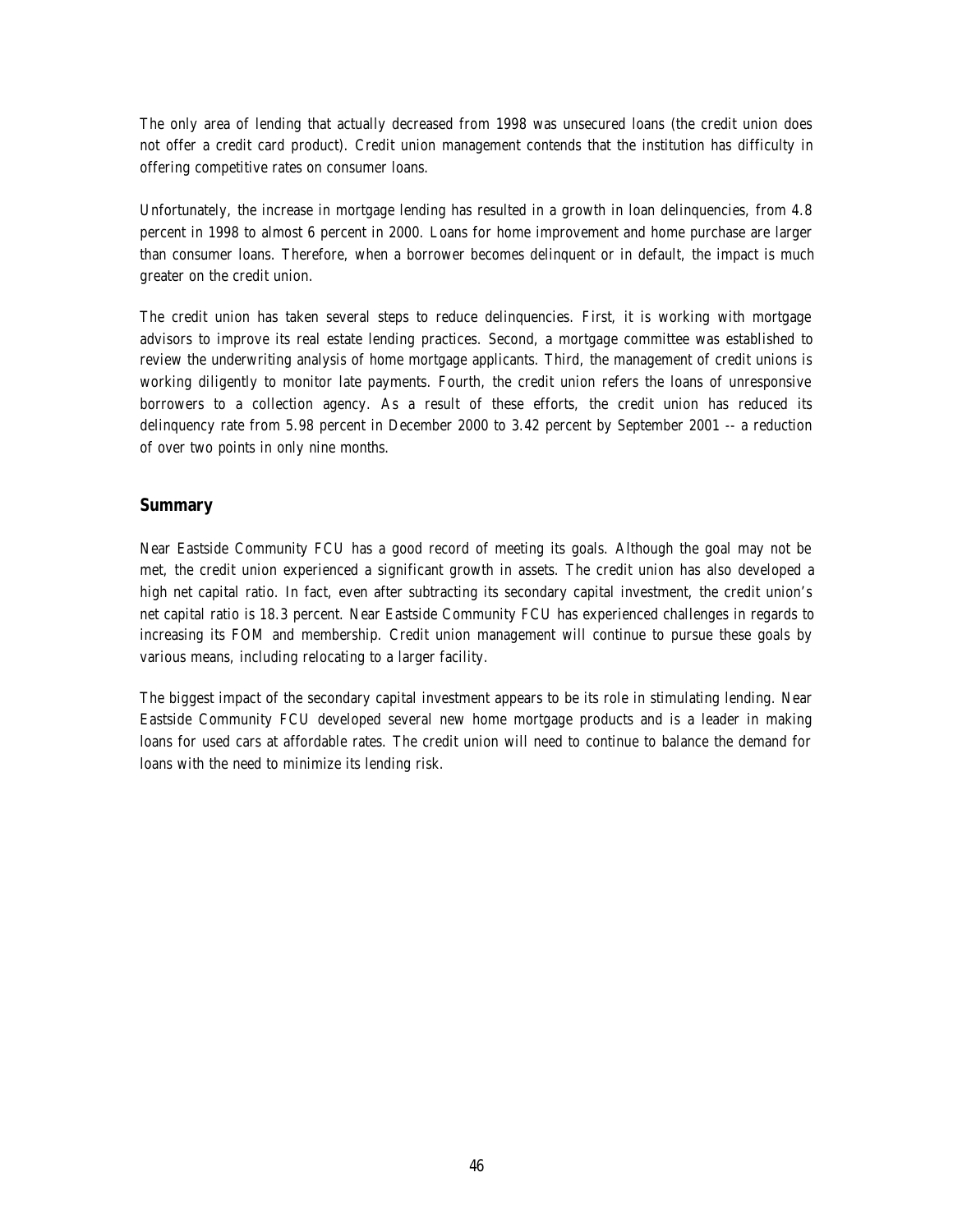# **Saguache County Credit Union**

#### **History and Background**

Saguache County CU is the youngest credit union profiled in this report. Formed in 1996, the credit union had total assets of \$4 million and almost 800 members as of 2000. Saguache County CU is chartered by the state of Colorado.

Saguache County is a sparsely populated rural community in Colorado, with almost 6,000 in population and a density of only two people per square mile. The community has the highest rates of poverty in Colorado -- 26 percent of the residents had incomes below the poverty line in 2000. Almost one-half of the residents are Hispanic.

The Moffat/Crestone Business Association, which promotes business development in the area, began planning the credit union in 1991. The business community continues to be a major supporter of the credit union, which has 81 business checking and savings accounts.

Before the formation of the credit union, residents and business owners had to drive up to 100 miles round trip to conduct their banking. The credit union founders were eager to begin offering a full range of services from the beginning. In addition, some organizers of Saguache County CU also believed that the community suffered from disinvestment due to geographic discrimination or redlining. So lending is also an important component of the credit union's mission.

The credit union has two branches, in Moffat and Center, Colorado. The Moffat office serves as the main headquarters for the credit union. The Center branch was acquired when Saguache County CU merged with Co-Operators Credit Union in January 2001. Co-Operators CU, formed in 1939, was a federally-insured, state chartered credit union. Unfortunately it suffered from loss of membership due to a decrease of cooperatively-owned firms in the community. The merger increased Saguache County CU's assets by \$700,000 and increased its lending portfolio by \$545,000.

Saguache County CU has almost 3,000 share accounts and 782 members. The credit union provides a range of services, including savings and checking accounts, certificates, money orders, travelers checks, IRAs, direct deposit and payroll deductions, wire transfers, and overdraft protection. The newest product is a no-fee checking account with no minimum monthly balance requirements. Saguache County CU also provides access to state transfer benefits (Temporary Assistance to Needy Families or TANF, Old Age Pensions, and Aid to the Needy Disabled) through Colorado's QUEST Program. QUEST terminals, located in the lobbies of both branches, give benefit recipients a voucher for payment. The voucher is then presented to a credit union teller for cashing.

The credit union had a loan portfolio of \$3.4 million in 2000 (Table 14). In fact, although the credit union has a loan to share ratio of 86 percent, its delinquency rate is only .09 percent. Saguache County CU management credits its counseling program for this low rate of delinquencies. Counseling is provided on a one-on-one basis with loan applicants. The credit union loan officers meet with potential borrowers,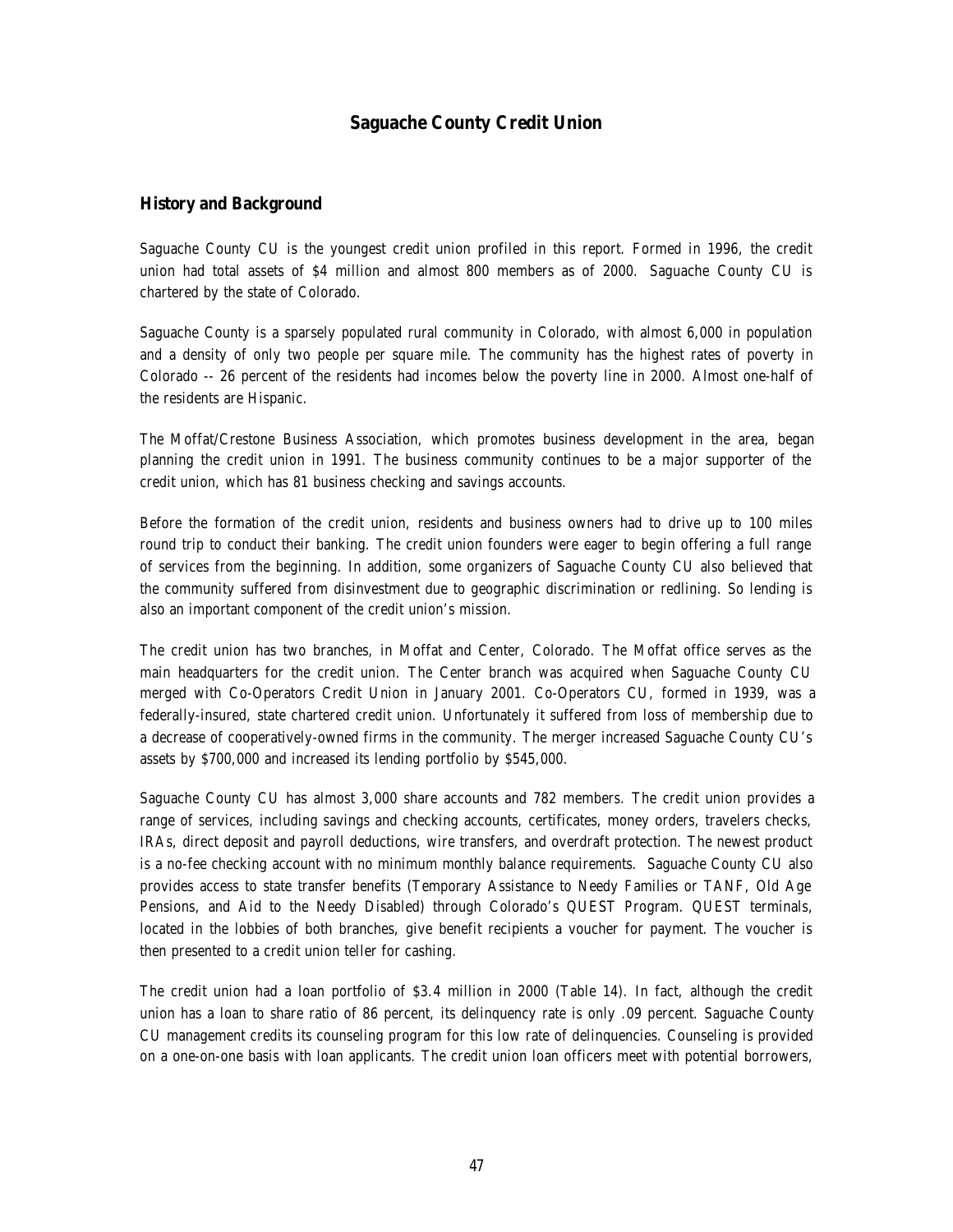| <b>Type of Charter</b>             | Community                                  |
|------------------------------------|--------------------------------------------|
| <b>Year Established</b>            | 1986                                       |
| <b>Charter</b>                     | <b>State</b>                               |
| <b>Full-Time Staff</b>             | 4                                          |
| <b>Field of Membership (FOM)</b>   | People who live, work or own businesses in |
|                                    | Saguache County, Colorado                  |
| <b>Operating Finances</b>          |                                            |
| <b>Total Assets</b>                | \$4,095,909                                |
| Net Capital Ratio                  | 4.6%                                       |
| Cost of Funds                      | 2.7%                                       |
| <b>Operating Efficiency Ratio</b>  | 46.0%                                      |
| <b>Shares and Deposits</b>         |                                            |
| <b>Total Shares And Deposits</b>   | \$3,882,101                                |
| Number of Share/Deposit Accounts   | 1,318                                      |
| Mean Share/Deposit                 | \$2,945                                    |
| <b>Percent Non-Member Deposits</b> | 23.0%                                      |
| <b>Dividend</b>                    | 2.8%                                       |
| <b>Lending</b>                     |                                            |
| <b>Total Loans</b>                 | \$3,353,222                                |
| <b>Percent Delinquent Loans</b>    | .09%                                       |
| <b>Loans to Share Ratio</b>        | 86.4%                                      |
| <b>Membership</b>                  |                                            |
| <b>Number of Current Members</b>   | 782                                        |

#### **Table 14 Saguache County Credit Union December 2000**

review their credit reports, discuss financial management, and provide guidance on improving credit ratings. If appropriate, Saguache County CU will also make a debt consolidation loan. The local extension service also provides credit counseling to credit union members.

The credit union makes a significant number of automobile loans. In 2000, Saguache County CU's made a total of approximately \$400,000 in loans for new and used vehicles. Credit union loan officers not only 'pre-qualify' borrowers, they also provide information on car buying and advise borrowers of the book value of cars.

The credit union also increased its home mortgage lending. Mainstream credit unions purchase Saguache County CU mortgages on the secondary market. Further, the Colorado Credit Union League coordinates loan participations between Saguache County CU and other state credit unions.

The credit union is not permitted to make business loans by its regulator. However, Saguache County CU has made several loans to support local entrepreneurs that are secured by personal collateral.

Saguache County CU has also raised significant funding from non-members. It has 31 non-member accounts totaling almost \$900,000 -- most of which are from Colorado-based mainstream credit unions.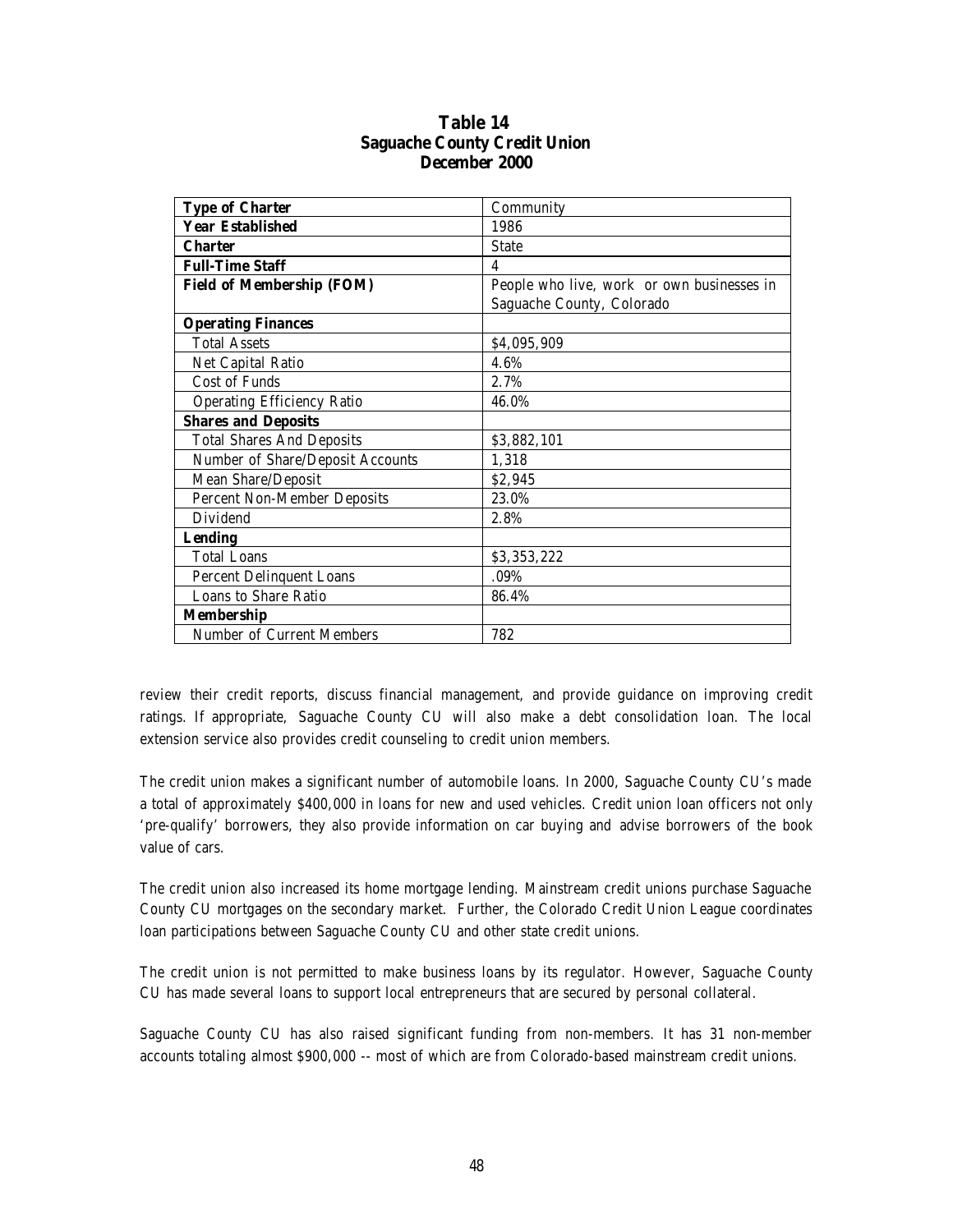The credit union is very responsive to community needs. Its Board of Directors includes farmers, business owners, ranchers, homebuilders, and retired military personnel -- all of whom live and/or work in Saguache County. The credit union also conducts an annual planning session. The sessions, which are facilitated by the Colorado Credit Union League, address budget plans, membership issues, market outreach strategies, and the development of new credit union services.

#### **Saguache County CU Capitalization Program**

The credit union planned to accomplish the following goals with the assistance of a secondary capital investment (Table 15):

#### Financial Growth and Stability

- Increase capital to assets ratio.
- Decrease operating expenses.
- Increase loan reserves.

#### Lending

- Increase residential construction and home equity lending.
- Increase business, student and agricultural equipment lending.

#### Membership Services

- Provide debit cards.
- Expand hours.

#### **Marketing**

- Increase marketing budget.
- Conduct more extensive marketing.

#### **Table 15 Saguache County Credit Union Secondary Capitalization Program December 2000**

| Source of investment       | <b>NFCDCU</b> |
|----------------------------|---------------|
| Total amount of investment | \$100,000     |
| Term of investment         | vears         |
| Date of investment         | 1998          |
| Redemption period          | 2006          |
| Rate of investment         | 5.0%          |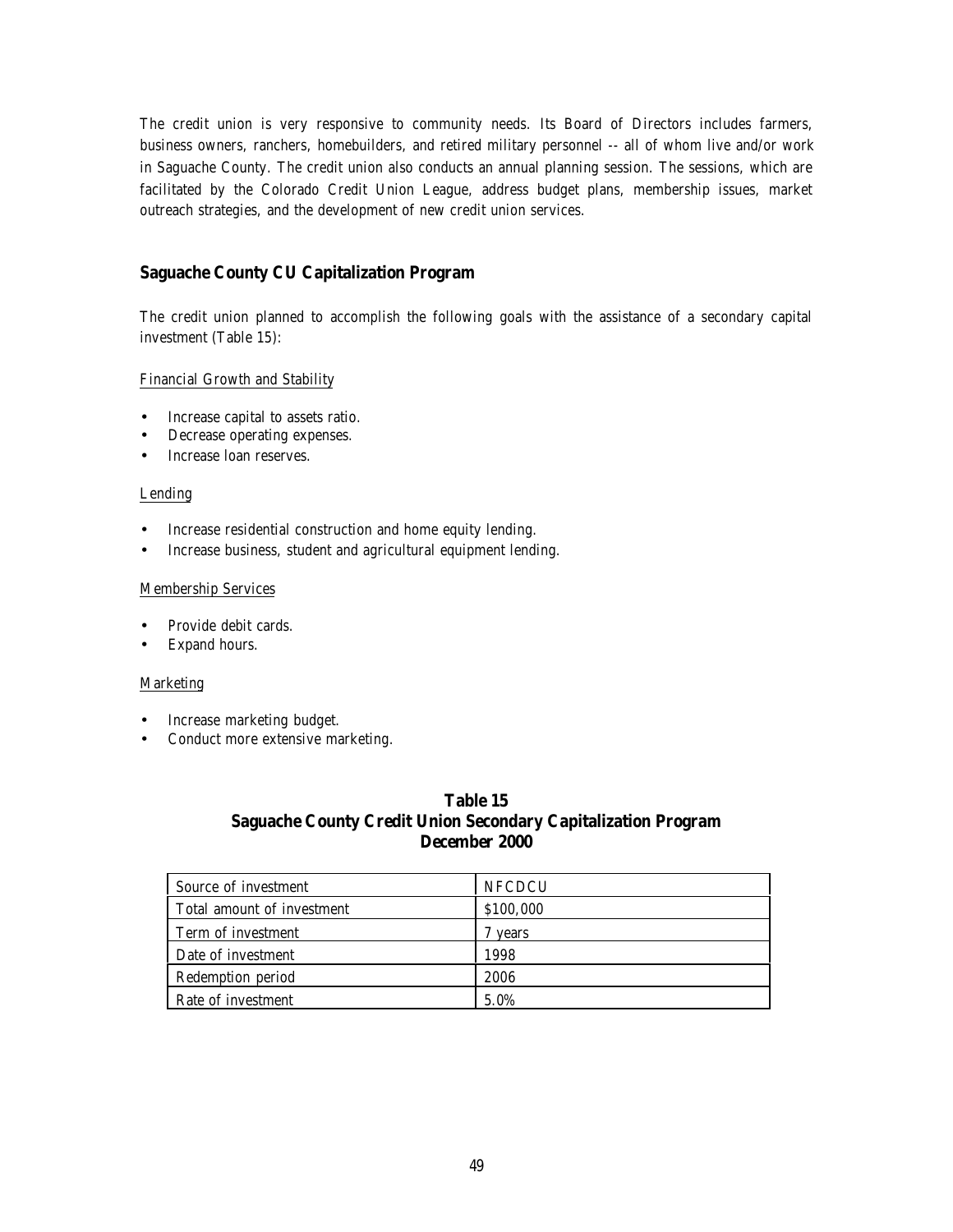#### **Saguache County CU Progress on Meeting Goals of Capitalization Program**

**Financial Growth and Stability:** The financial condition of Saguache County CU has improved since its receipt of the secondary capital investment. However, maintaining a sufficient net capital ratio remains a challenge for this rapidly growing credit union. Although the credit union's net capital increased by about \$45,000 from 1998 to 2000, its net capital ratio decreased from 7.02 percent to 4.63 percent. Further, without the secondary capital investment, the credit union's net capital would be 2.19 percent. On the positive side, the credit union decreased its operating expenses significantly. Its operating efficiency ratio decreased from 65 percent to 46 percent from 1998 to 2000. Further, loan loss reserves increased almost 3-fold for a total of \$73,382.

**Lending:** Lending increased from just under \$1 million in 1998 to \$3.3 by 2000 -- an increase of 240 percent. The largest percent increase in lending was for unspecified unsecured loans, which increased by 2,023 percent from \$668 in 1998 to \$14,180 in 2000 (See Chart 15).



**Chart 15 Saguache County Credit Union Lending 1998 and 2000**

The largest volume of lending for Saguache County CU in 2000 was for first mortgage loans, which increased by 251 percent. There was also an increase in other real estate lending for second mortgages, construction, and home equity lines of credit. Saguache County CU has also made several home refinance loans. The credit union found that construction loans required intensive management due to the need to approve each payment to contractors. Therefore, the credit union board has decided to postpone the establishment of a construction loan product.

The credit union has made a variety of small business and agricultural loans, including loans for musicians, a horse stable, a woman-owned construction company, and a computer business. Because the credit union is not allowed by NCUA to make small business loans, these loans are secured by homes, automobiles, or other collateral and are therefore classified as consumer and home equity loans.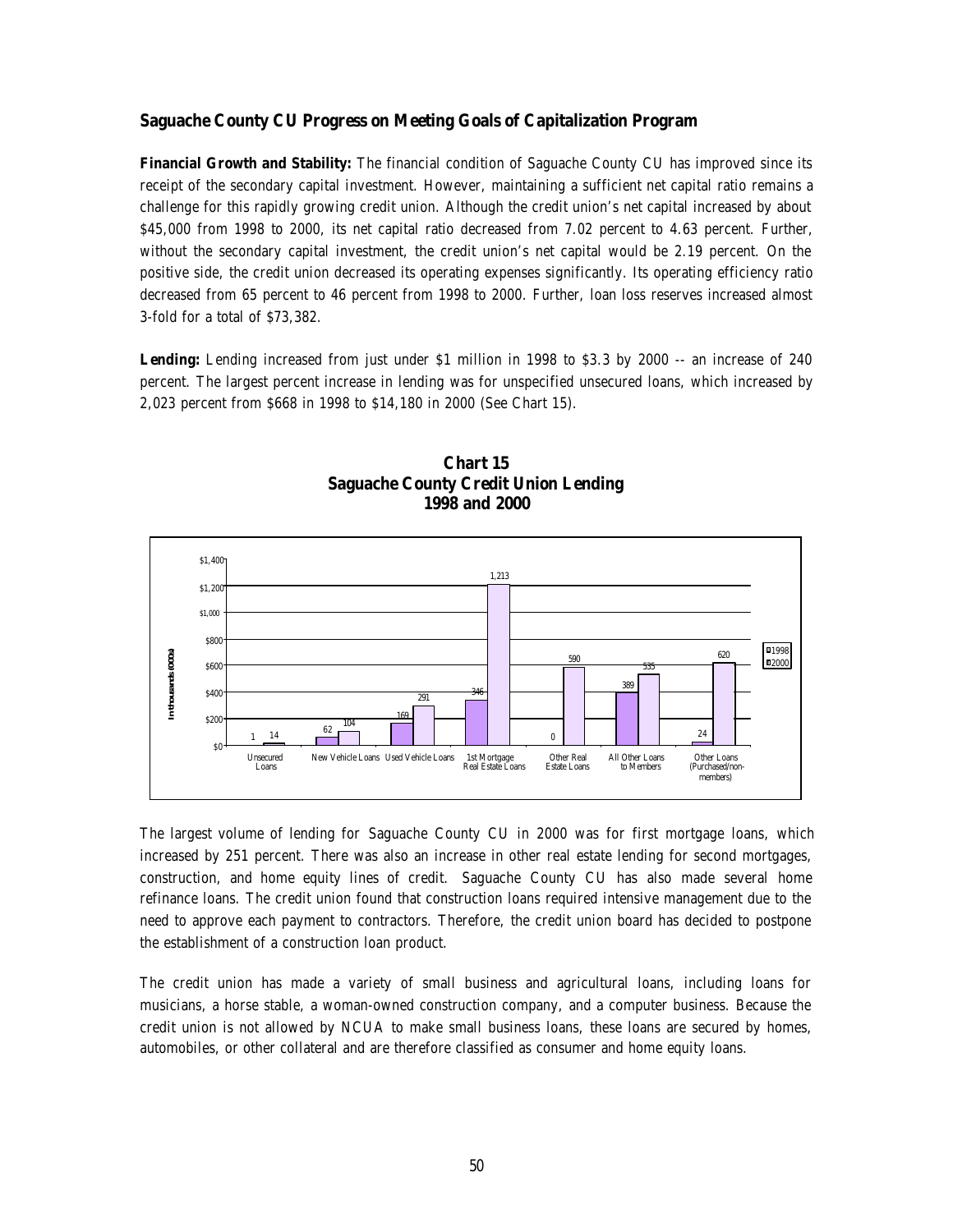The credit union has not made student loans to date. However, Saguache County CU has made several auto loans to students. In addition, the credit union has determined a creative way to make personal loans to students by using their automobiles as collateral.

**Membership Services:** The credit union's membership continues to grow. Membership grew by 67 percent from 466 in 1998 to 782 by 2000. Saguache County CU enrolls approximately ten new members per month.

The credit union is still exploring the feasibility of developing a debit card program. Saguache County CU management expects to develop the program after staff training.

Saguache County CU is also in the process of translating its membership material to Spanish. The credit union also plans to use Spanish language financial literacy materials.

**Marketing:** The marketing budget of Saguache County CU grew to \$3,054 in 2000. Most of the marketing funding is used to produce brochures describing the services of the credit union. The brochures are distributed at local community events and fairs. In addition, the local newspapers have published several articles about the credit union.

#### **Summary**

Saguache County CU has made substantial progress in meeting the goals of its secondary capital investment program. Net capital and loan loss reserves increased and the credit union decreased its proportion of operating expenses. The credit union is also poised to increase retained earnings from loan activity. Its lending increased by 240 percent in only two years and its delinquency rate is less than 1 percent.

The membership of Saguache County CU continues to grow. Increasing retail services is a continuing challenge until additional staff training occurs. In addition, careful management will be required to grow the net capital ratio and start making payments on the credit union's secondary capital investment.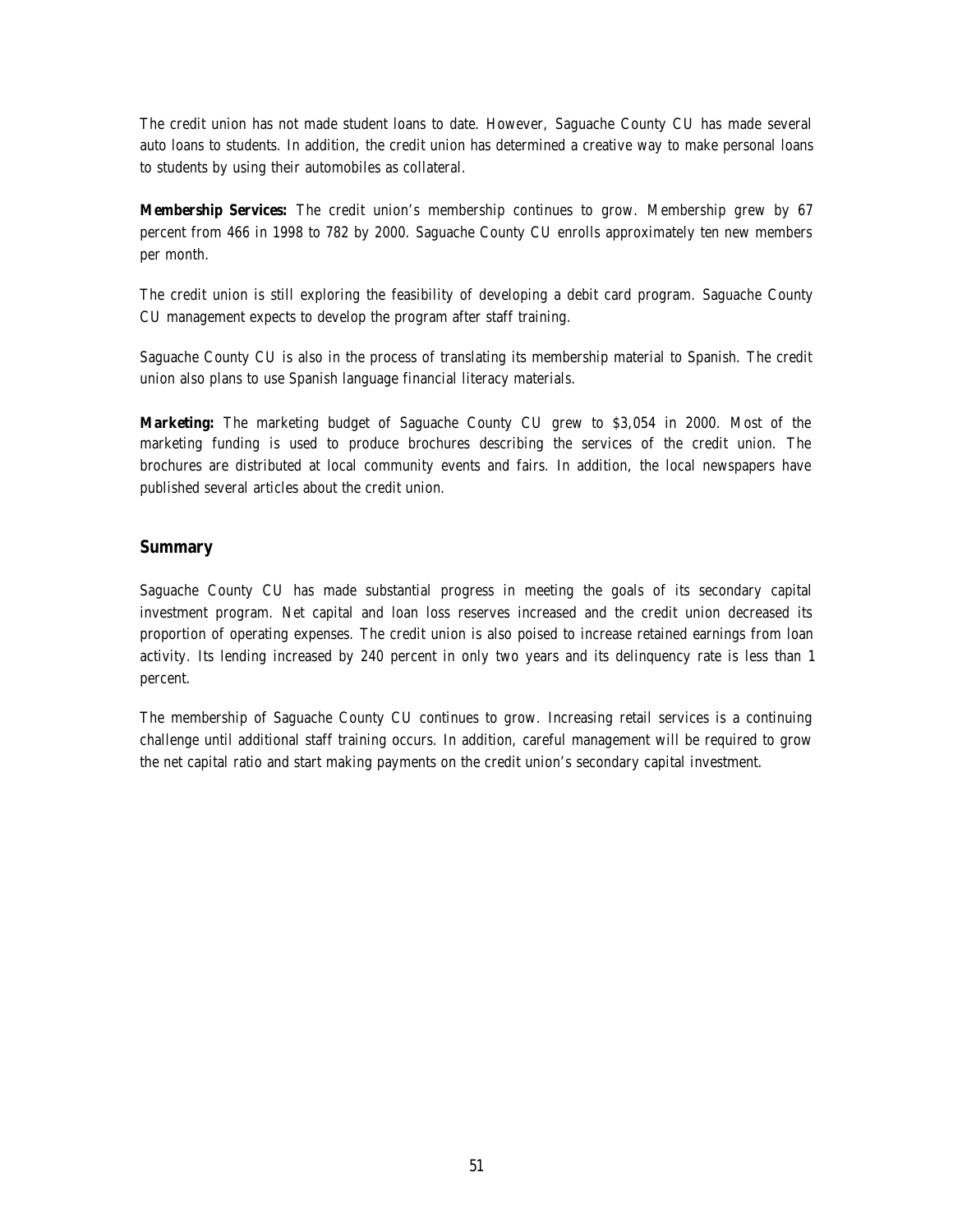### **Summary of Case Studies**

The four credit unions described in these case studies represent the best practices of the secondary capital investment program and do not appear to face the same challenges paying back their investments as SCLICUs in general. Alternatives FCU, Episcopal Community FCU, Near Eastside Community FCU and Saguache County CU have made significant strides in improving finances, membership, and marketing. Each credit union also expanded their lending considerably. This is an indication that they will generate increased income and grow their net capital. In fact, three of the four credit unions have loan to share ratios of 86 percent and above. As expected, the net capital ratios of most of the credit unions have increased since the investment were made and they appear to have adequate resources to begin paying back the principal portion of their investments.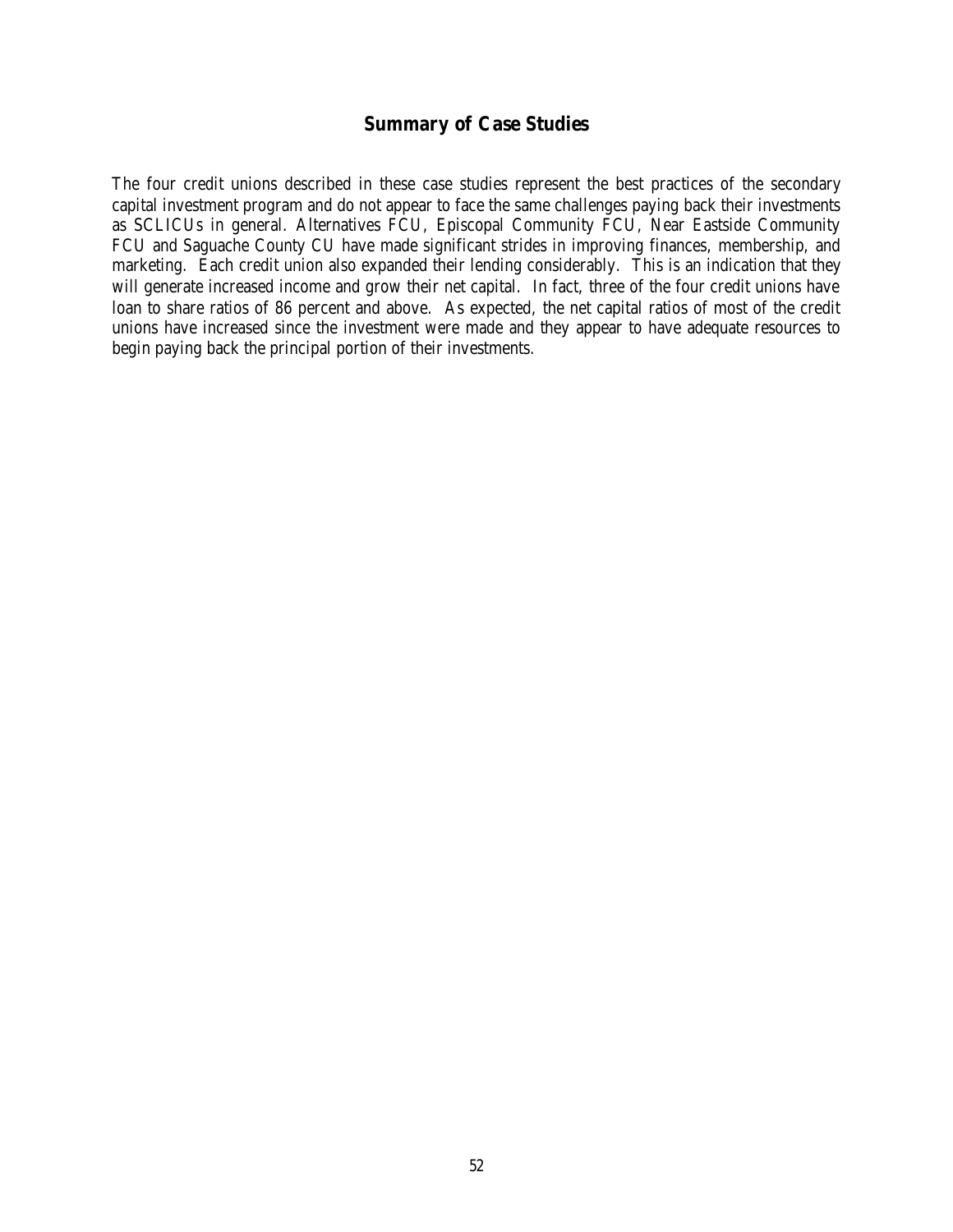# **Chapter VI**

# **Secondary Capital Investment Regulatory and Investment Policy Recommendations**

Secondary capital investments not only improve the capital ratio of LICUs – they also promote institutional growth, lending, and stability. As a result, the investments increase the capacity of LICUs to meet the financial service needs of lower-income and under-served individuals and communities.

Credit union management and staff reported several challenges and difficulties with the secondary capital program. Their primary concern is the ability of the credit union to repay the investments and maintain adequate capital. Others suggested that the secondary capital investment program be expanded by increasing the pool of investors, allowing mainstream credit unions to accept secondary capital investments, or lifting the ceiling of the maximum investment amount. The lack of training of NCUA regulators regarding the treatment of secondary capital investments on financial statements was also discussed as well as difficulties with the application process. Credit union managers also contend that the fixed interest rate of the investments is not responsive to market trends and should be restructured. Last, although not directly related to this study, credit union managers identified obstacles to increasing non-member deposits.

# **Repayment of Investments**

Most of the secondary capital investment investments are intended to be repaid within seven to ten years. As a result, investments can rotate to new LICUs. However, the funders recognize that more flexible terms might be required and therefore may grant one-year extensions under some conditions.

The secondary capital investment program has been operational only four years. However, there are some indications that some credit unions may have difficulty paying their investors without violating PCA net capital ratios. This may be due to several reasons:

- ß To increase lending, LICUs may need to increase operating and staff costs. These increased costs could decrease earnings and net worth.
- ß The amount of the secondary capital investment may not be sufficient to support increasing operating and other expenses.
- ß LICUs may need longer-term investments that support financial services as well as increased lending. Although providing services is an integral component of the mission of credit unions, the cost is relatively high and often subsidized by revenue from lending.

**Recommendation:** The secondary capital investment program should be carefully studied over the next year to determine the capacity of LICUs to repay the investments and maintain satisfactory capital. Several questions should be explored:

- ß Are the secondary capital investments large enough to support credit union growth?
- Does the term of the investment match the credit union's projected growth tenure?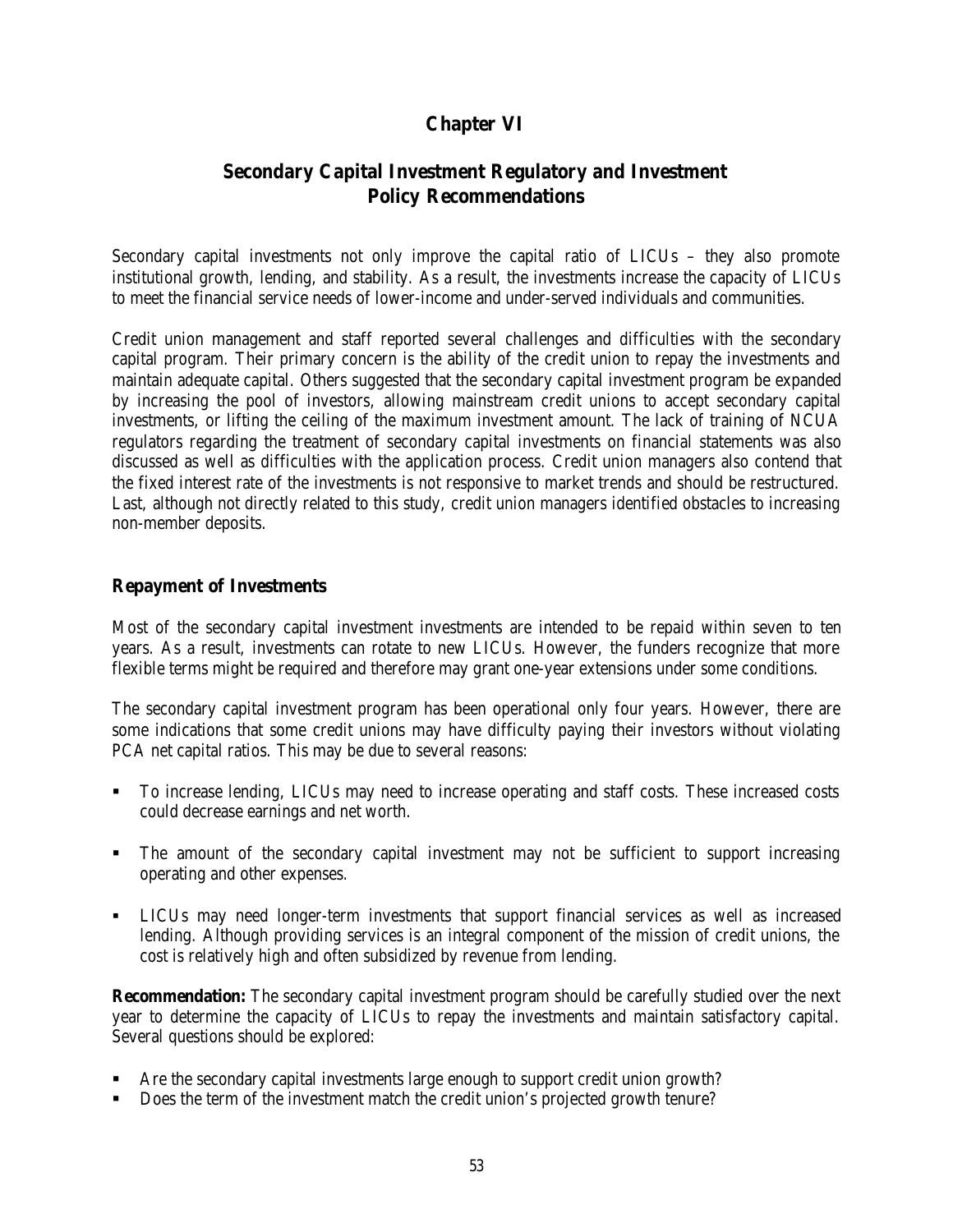- What is the feasibility of interest deferments?
- **EXECUTE:** Is it possible to develop a system that ties repayment of investments to performance standards?

# **Expand the Secondary Capital Investment Program**

Several CDCU managers and advocates would like to see the secondary capital investment program expanded. They recommend increasing potential investors, allowing mainstream credit unions to accept investments and increasing the ceiling on secondary capital investments.

### *Expanding the Investor Pool*

Credit union managers report that secondary capital investments can be a tough sell to potential investors. First, the funds are not insured like non-member deposits. A portion or all of the investment can be lost if the funds are needed to pay operating expenses or to increase loan loss reserves. Second, secondary capital investments do not generate high rates of returns like venture capital, and therefore may only be attractive to a few investors. Third, the CDFI field is dominated by loan funds. Many philanthropists and investors are not familiar with LICUs and their unique needs for capital.

Expanding the pool of credit union investors may appear counter to the tradition of member-lead governance. Investors may pressure credit union management to incur greater risks in the interest of maximizing income. This could lead to favorable treatment of larger members' and investors' pressure to cut costs.

**Recommendation**: Credit union regulators and trade associations should make it a priority to educate foundations, banks, quasi-government agencies and others on secondary capital investment opportunities. This could serve to not only expand the pool of investors or nonmember depositors, but also help improve the profile of LICUs within and outside of the CDFI community. However, care should to be taken in drafting investment agreements so that the investors do not impede the nonprofit, cooperative structure or safe operation of the credit union.

#### *Mainstream Credit Unions*

A few LICU managers contend that mainstream credit unions should be eligible for secondary capital investments. They argue that expanding the eligibility criteria for secondary capital investments could serve to build support for expanding the program.

Mainstream credit union leaders agree. Although the majority of mainstream credit unions are adequately capitalized, some are struggling to maintain capital ratios required by regulators. Others assert that credit unions require more flexibility in raising capital to remain competitive with banks.

There is also some pressure from leaders in the mainstream credit union industry to expand their capital generating capacity. First, the Credit Union National Association (CUNA) Renaissance Commission identified the ability to raise capital as a primary concern. Second, state-chartered credit unions in California are seeking permission to raise capital by selling equity shares to members and nonmembers.

NCUA gave LICUs regulatory flexibility, including the ability to raise secondary capital investments, because they are committed to serving lower-income communities and consumers. Some community organizations and banks contend that mainstream credit unions, whose members tend to be middle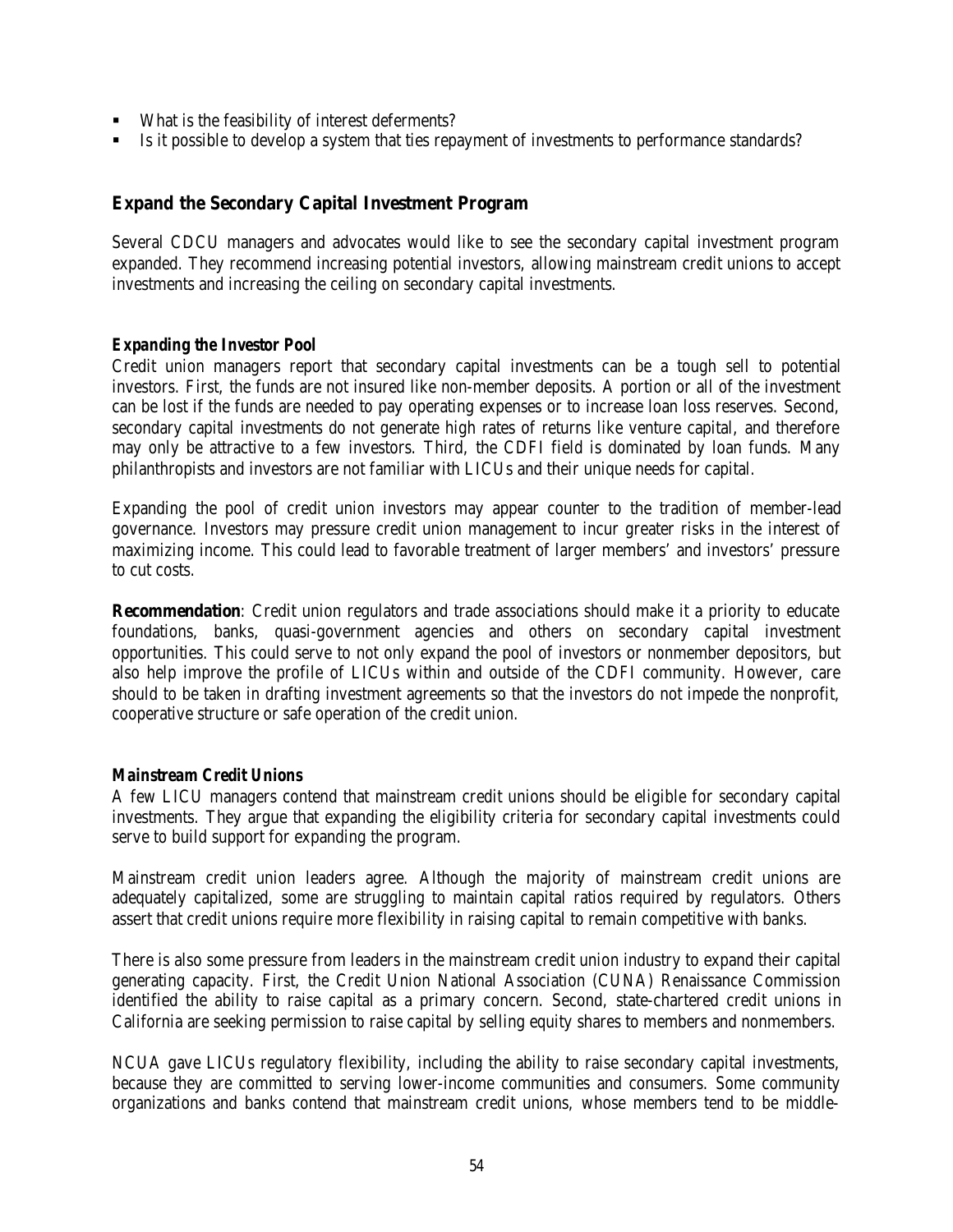income,<sup>28</sup> do not address financial needs of under-served communities. In addition, unlike banks, credit unions are not subject to the Community Reinvestment Act (CRA) and therefore have no mandate to provide<sup>29</sup> services and loans to lower-income consumers or data on their impact. There is also the issue of need. Very few mainstream credit unions have net credit ratios below PCA standards. It has been estimated that as few as 5 percent of mainstream credit unions have net capital ratios below 6 percent.<sup>30</sup>

**Recommendation:** Some consideration should be given to allowing mainstream credit unions to accept secondary capital investments. This recommendation however, has several caveats. First and foremost, the credit union must document that it has an adequate level of service to lower-income consumers and communities. Second, new resources must be developed, otherwise the scarcity of secondary capital investors will become more pronounced. Third, eligibility criteria must be carefully examined -- the credit union should demonstrate a need for secondary capital investments. Fourth, policies should be established that would prevent an investor from using undue influence on credit union management.

### *Increase the Ceiling on Secondary Capital Investments*

It has also been suggested that some investors should lift their ceiling of 1:1 ratio of secondary capital to net worth. This would allow credit unions to raise more secondary capital investments.

This suggestion has several structural challenges. The ceiling was established to prevent an overreliance on secondary capital investments by credit unions. Further, credit unions may experience greater difficulty paying back larger investments.

**Recommendation**: The ceiling of 1:1 ratio of secondary capital to net worth should be retained.

# **NCUA Management**

At the start of the program, some NCUA regulators classified secondary capital as a liability instead of equity. Although this problem is occurring less frequently, it is important that examiners correctly classify investments, especially as credit unions begin making principal payments.

**Recommendation**: NCUA and state credit union regulatory agencies should conduct regular training workshops for field staff on secondary capital investments. Particular attention should be paid to how principal and interest payments are classified on financial reports.

# **Application Process**

Some of the credit union managers interviewed complained that the applications for secondary capital investments are too unwieldy. They were particularly concerned about developing future goals as part of the business plan, which may be especially difficult for new and rapidly growing credit unions.

 $\overline{a}$ 

<sup>30</sup>NCUA 2001b.

<sup>&</sup>lt;sup>28</sup>Schultz 1998.

<sup>29</sup>A recent Woodstock Institute report, *Rhetorical and Realty: An Analysis of Mainstream Credit Unions' Record of Serving Low-Income People* showed that regular credit unions have a poor record of serving lower-income peole.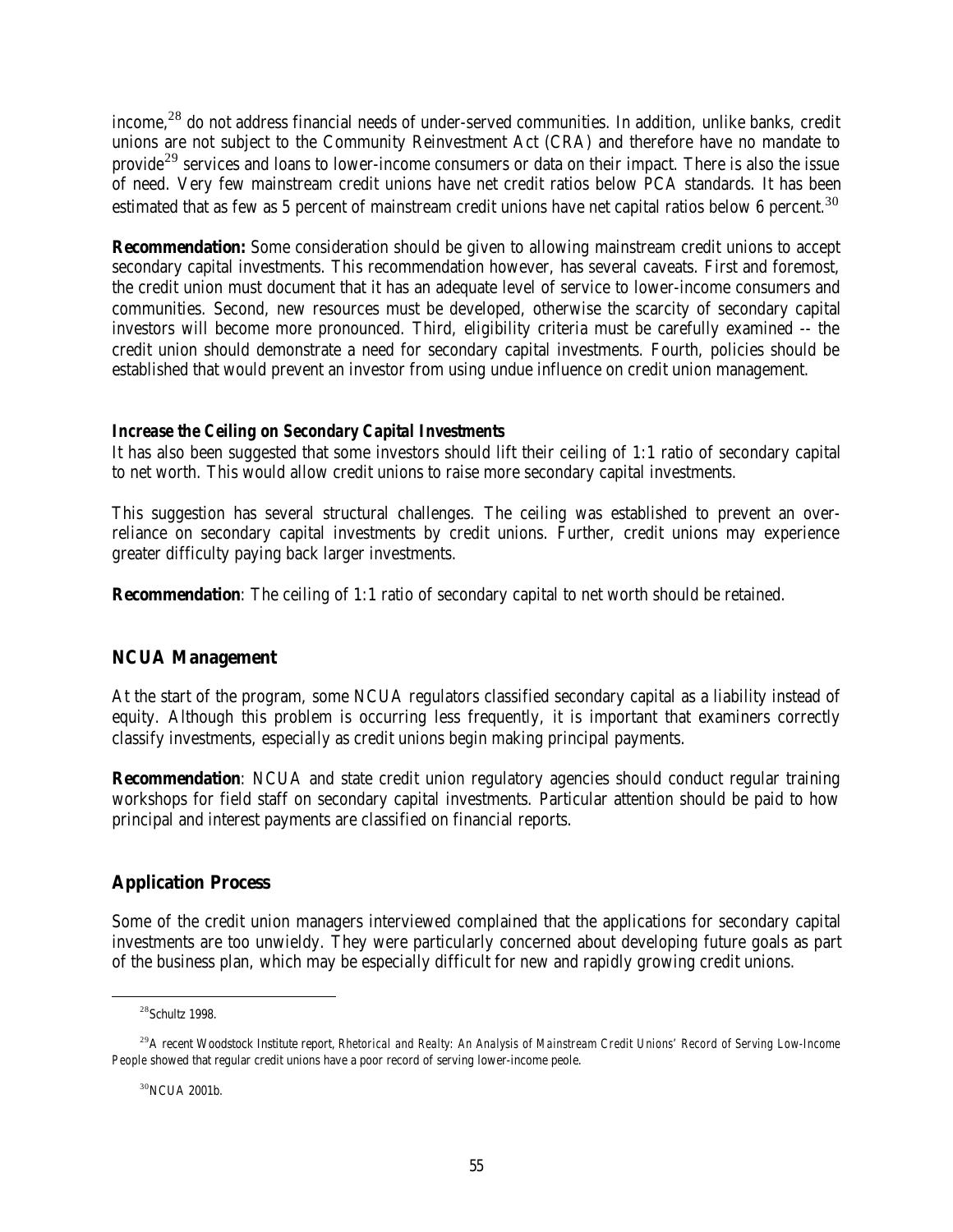The development of a business plan is critical to credit union management. Credit unions are entering into a serious liability when accepting secondary capital investments. A business plan facilitates planning by staff, board and members, and enables credit union managers to determine how the investment will improve credit union operations and facilitates evaluation. The business plan should also help identify the appropriate amount and term of the investment as well as determine net income necessary to repay the investment. Therefore, a business plan can increase the credit union's ability to repay the investment and give potential investors greater confidence and understanding of credit union dynamics.

**Recommendation**: The submittal of a business plan as part of the application for secondary capital investments should be retained. However, investors should allow credit unions to update business plans if there are major changes in the economic environment or other factors.

# **Interest Rate**

Secondary capital investments do carry some risk -- they are subordinated to other debts and are unsecured. The interest rate, which is currently 5 percent for most investments, reflects these risks.

Several credit union managers assert that the ability to classify secondary capital investments as equity outweigh the costs of the 5 percent interest rate. Others contend that the interest rate is not responsive to market conditions, and is now much too high given current cost of funds. For instance, although the interest rate of investments has remained fixed, the prime interest rate ranged from 8.25 percent in January 1997 to 6.00 percent in January 2001.<sup>31</sup>

**Recommendation**: Credit union management and regulatory agencies should explore the operational and financial feasibility of adopting a variable interest rate. In any case, the interest rate should be structured to reinforce increasing lending income rather than generating spread-income by investing the secondary capital.

# **Non-Member Deposits**

The NCUA limits non-member deposits to 20 percent of total deposits. NCUA regulators contend that non-member deposits carry more risk because the depositor is more likely to close the account than a member is. In addition, the federal insurance ceiling of \$100,000 also limits non-member deposits.

Some credit union advocates contend that many of the institutions that provide non-member deposits are just as committed to credit unions as their members. In fact, they may be in a better position to make long-term deposits unlike a low-income member who may need to make regular withdrawals.

**Recommendation:** NCUA should conduct a survey of LICUs with non-member deposits to determine whether these deposits are at high risk of withdrawal. The survey should examine the term of the deposits, the amount, and the relationship between the non-member depositor and the credit union.

 $\overline{a}$ 

<sup>&</sup>lt;sup>31</sup> Federal Reserve Bank of St. Louis.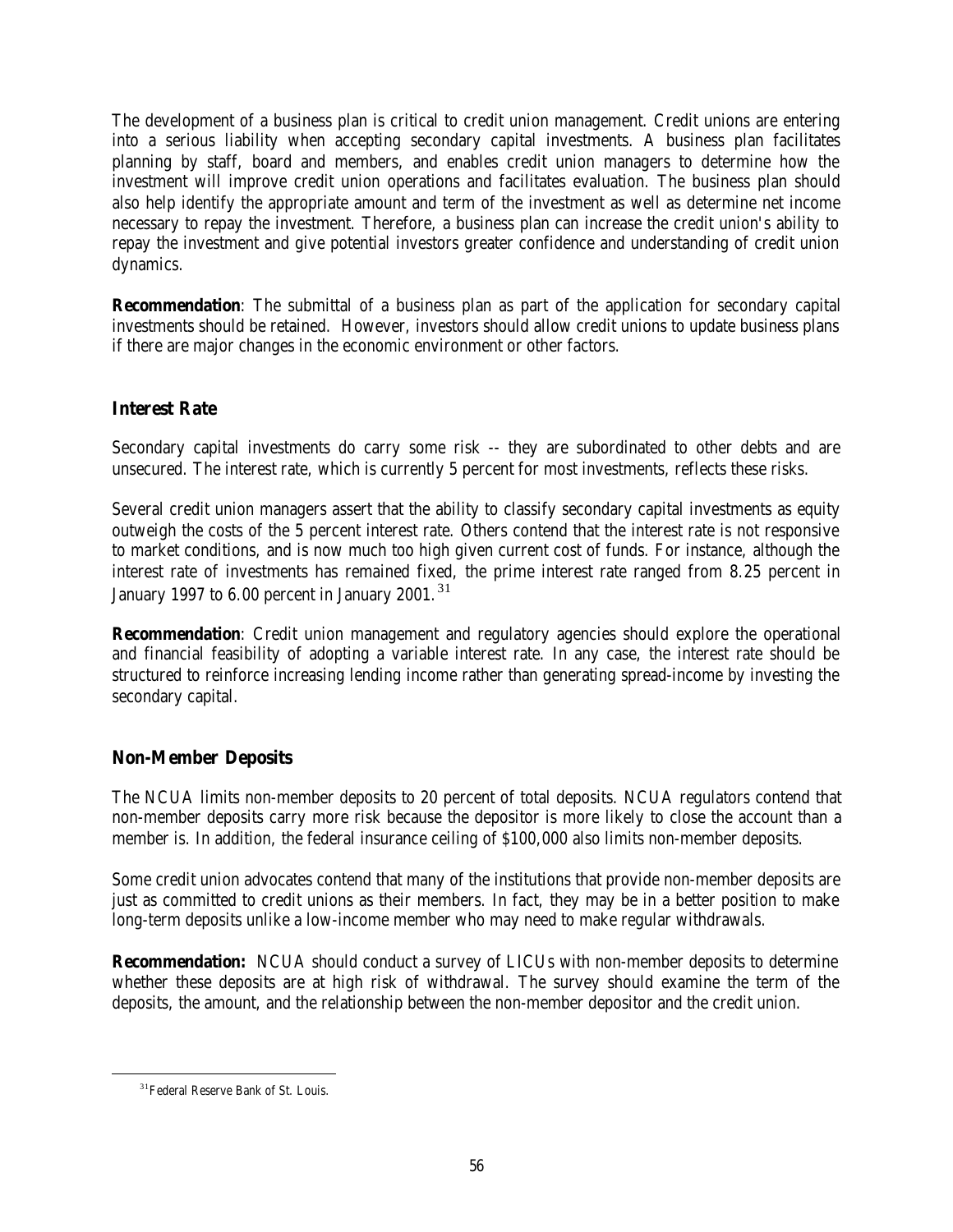### **Chapter VII**

# **References**

Federal Reserve Bank of St. Louis. "Prime Commercial Prime Rate." Web page. Available at http://www.stls.frb.org/fred/data/irates/prime.

Jackson, Joyce. 8 November 2000. Letter to Marva E. Williams.

NCUA.1996a. *Summary of Actions Taken at the January 25, 1996 Open Board Meeting*.

- \_\_\_\_\_. 1996b. *NCUA Allows Community Development Credit Unions to Raise Secondary Capital*.
- \_\_\_\_\_. 1999. Section 701.34: Designation of low-income status. *Organization and Operations of Federal Credit Unions*.
- \_\_\_\_\_. 2000a. Section 702: Prompt and Corrective Action. *Organization and Operations of Federal Credit Unions*.
- \_\_\_\_\_. 2000b. *Financial Performance Report: Financial Comparison*.
- \_\_\_\_\_. 2001a. *Letter To Credit Unions: Prompt Corrective Action (PCA) Implementation Information*.

- Schultz, Elizabeth R. 19 August 1998. Credit Union Lobbyists' Show Keep Big Issues Offscreen. *American Banker*.
- Seiburg, Jaret. 9 February 1999. The Bank-Credit Union Battles May Hinge on Service to Poor. *American Banker*.
- Williams, Marva and Marti Wiles. 1998. *On The Move: An Analysis of Low-Income Credit Unions 1990-1996*.

\_\_\_\_\_. January 2001b. NCUA Letter to Credit Unions No 01-CU-01.